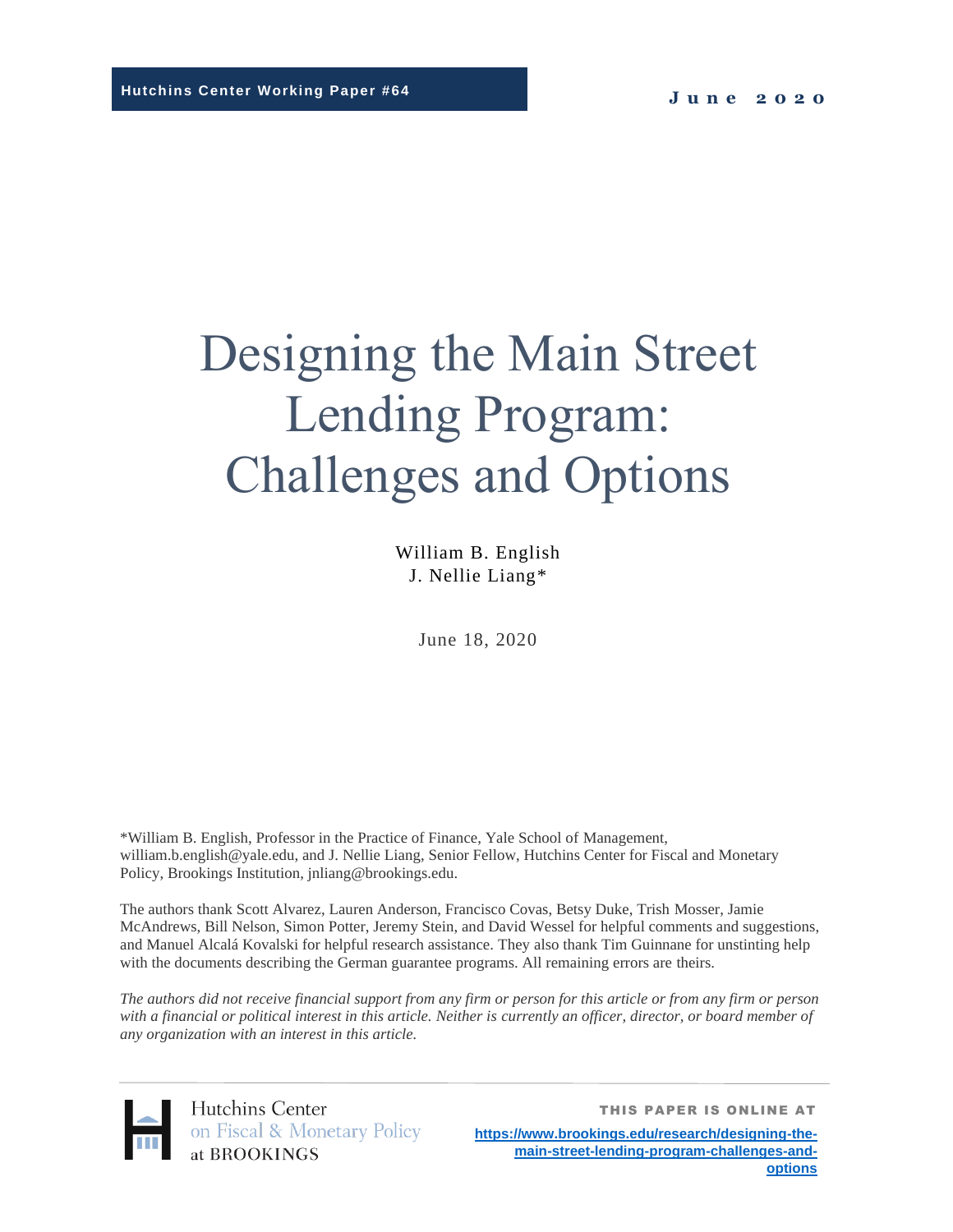#### **1. Introduction**

Unlike the 2008 financial crisis, the current economic crisis brought on by the COVID-19 pandemic reflects fundamental cash flow problems for many businesses as revenues have almost completely stopped. Businesses will need substantial financial resources—from previous saving, direct government grants, or credit—to pay bills, survive the shutdown, and be ready to rehire workers quickly and restart spending. Extending credit can help some businesses manage the near-term shortfall in revenues, restructure operations, and prevent unnecessary failures at a time when bankruptcies will be costly.

The Main Street Lending Program (MSLP) is set up to provide loans to small and mid-size firms and large below-investment-grade firms that were financially sound before the onset of the pandemic. The CARES Act authorizes the Federal Reserve to establish the program under its emergency authorities with capital provided by the U.S. Treasury.<sup>1</sup> However, the MSLP is a big step for the government, and a difficult one. Lending to risky firms is a significant challenge given U.S. aversion to government equity stakes in private businesses and the Fed's legal requirements to be secured to its satisfaction and to lend only to solvent firms.

The program was announced in April and has been revised twice in response to feedback. Domestic borrowers with fewer than 15,000 employees and less than \$5 billion in 2019 revenues are eligible to apply. Loans will be made by banks, and they will retain 5 percent of the loan and sell the remaining 95 percent to one of three Main Street facilities—the New Loan Facility, the Priority Loan Facility, and the Expanded Loan Facility (see table 4 below for details). These facilities vary by the type of loan they will accept, determined mainly by loan size, borrower leverage, and whether the loan is new or expands an existing loan. All Main Street loans have a five-year maturity, defer interest payments for one year, defer principal payments for two years, can be prepaid without penalty, and have a loan rate of LIBOR plus 3 percentage points. Borrowers commit to limits on executive compensation, shareholder distributions, and employment.

Small-to-mid-sized businesses that could borrow from the Main Street program are an important part of the economy. There are more than 111,000 firms with between 100 and 10,000 employees (Census Bureau, 2017), and they employ 48 million people, about 38 percent of the aggregate. These firms are more reliant on loans than public bond markets, and some are too large for the Payroll Protection Program (PPP) which provides SBA-guaranteed loans with possible forgiveness, or too risky for programs established by the Treasury and Fed to support investment-grade corporations that issue commercial paper and corporate bonds.

The Main Street program will only succeed if it actually provides credit directly to borrowers in need. The mere announcement that Main Street loans are available does not provide the same support to the loan market as the Commercial Paper Funding Facility (CPFF) does for the commercial paper market and the Primary Market Corporate Credit Facility (PMCCF) does for the corporate bond market. The CPFF and the PMCCF offer credit at a penalty rate to high-rated firms that have recently issued commercial paper, or that issue in the corporate bond and syndicated loan markets. By ensuring these firms access to credit even at a higher than normal market rate, they reduce rollover risk and risk spreads in the markets, even before any firms access the facilities. By contrast, because the potential borrowers under the MSLP differ very widely in credit quality, the program cannot provide a guaranteed backstop, and so does not ease credit conditions broadly.

The Main Street program purchases loan participations from banks, rather than providing low-cost funds to banks or providing loan guarantees. It is designed to encourage banks to make loans they might not make on their own, primarily by easing balance sheet constraints. We describe the economic challenges in designing a loan support program and evaluate the Main Street program in terms of how it

<sup>1</sup> See the descriptions of the programs at https://www.federalreserve.gov/monetarypolicy/mainstreetlending.htm.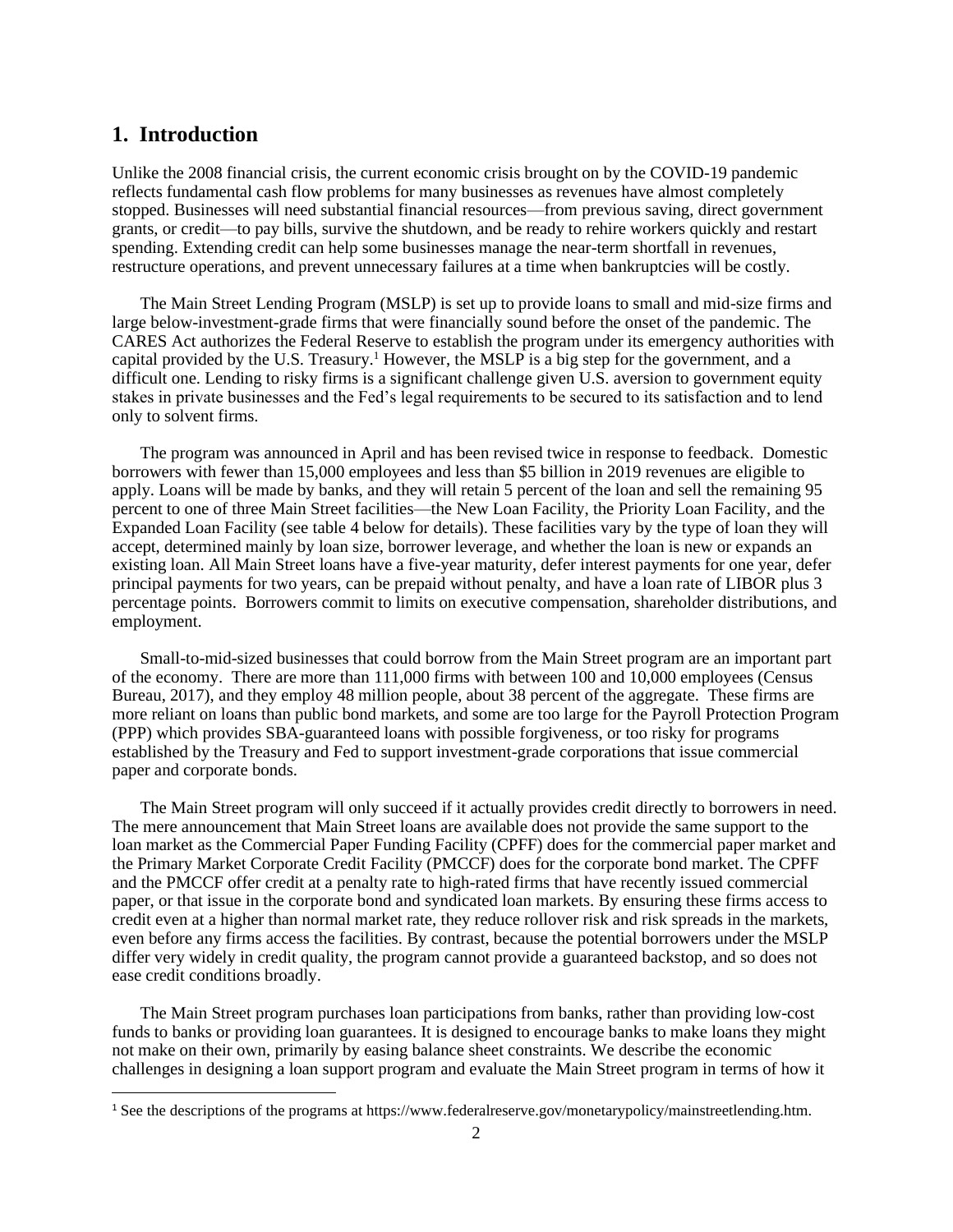manages significant asymmetric information, adverse selection, poor targeting, and moral hazard problems while protecting taxpayer funds. The calibration of design features requires a difficult balance, but banks and businesses to date are showing little interest in the existing program.<sup>2</sup> Banks generally say that these are loans they would make anyhow. Potential borrowers say the loans are too expensive and burdensome.

We propose some changes to increase usage of the program and its odds of success. While we believe that most of the recent changes to the original program go in the right direction, the current program could be made more attractive if loan terms were more tailored to credit quality, the rigidity of fixed debt repayments was reduced, and lenders received more compensation for taking additional risks.

- All Main Street loans have the same risk spread, regardless of borrower credit quality. We recommend that loans to borrowers with higher credit quality should have a lower spread than loans to borrowers that are more leveraged. Less-leveraged borrowers in the New Loan facility should pay a lower spread than more-leveraged borrowers. Moreover, these borrowers should have more streamlined documentation requirements.
- All loans have a maturity of five years, with payments of principal starting in the third year. We recommend that loans have longer maturities and more delayed repayments but with incentives for firms to repay earlier added. This change would prevent a hard debt repayment for firms that may need more time to reorganize and survive, especially given that great uncertainty remains about the path of the virus.
- The minimum loan size for the New Loan and Priority Loan Facilities is \$250,000. If the Fed and Treasury find that there are many small firms that either cannot access the PPP program or require additional support, we recommend they reduce the minimum loan size further. Such a change could also encourage smaller banks to participate in the program. The Fed has already reduced loan size twice, from an initial \$1 million.
- The bank participation share is 5 percent for all loans, regardless of borrower credit quality. We recommend that banks in some cases be allowed to extend program loans to riskier borrowers if they retain a larger share of the loan to demonstrate their confidence in the credit. The Federal Reserve recently eliminated such a trade-off in the Priority Loan facility, but we believe it should be reintroduced, creating greater flexibility in the program.
- Borrowers are required to make "commercially reasonable efforts to maintain its payroll and retain its employees." We recommend that the program should ease or remove the constraints on borrowers' behavior that would make it difficult for them to reorganize their businesses to respond to new supplier and customer behaviors in a post-COVID-19 economy. If constraints are required, policymakers should quickly clarify how "commercially reasonable" will be assessed, so that this uncertainty does not limit take-up.
- Banks get a loan origination fee, servicing fees, and 5 percent of the loan spread. However, the current fees do not appear to provide banks enough incentive to make loans they might not make anyway, given that the risk of Main Street loans will be highly correlated with their existing loans, which have already deteriorated as a result of the pandemic. We recommend that policymakers consider a higher level of fees to spur banks' willingness to use the program. In addition, the program may need to provide additional compensation for loan workouts, particularly if the coronavirus weighs on the economy for longer than expected, increasing the need for banks to workout troubled loans.

<sup>&</sup>lt;sup>2</sup> For example, some Senators raised concerns at a hearing on implementation of the CARES Act on June 2, 2020, that the Main Street program will not be used (see Ransom 2020). For similar concerns, see Mohsin and Scigliuzzo (2020) and Elliott, DePillis, and Kiel (2020).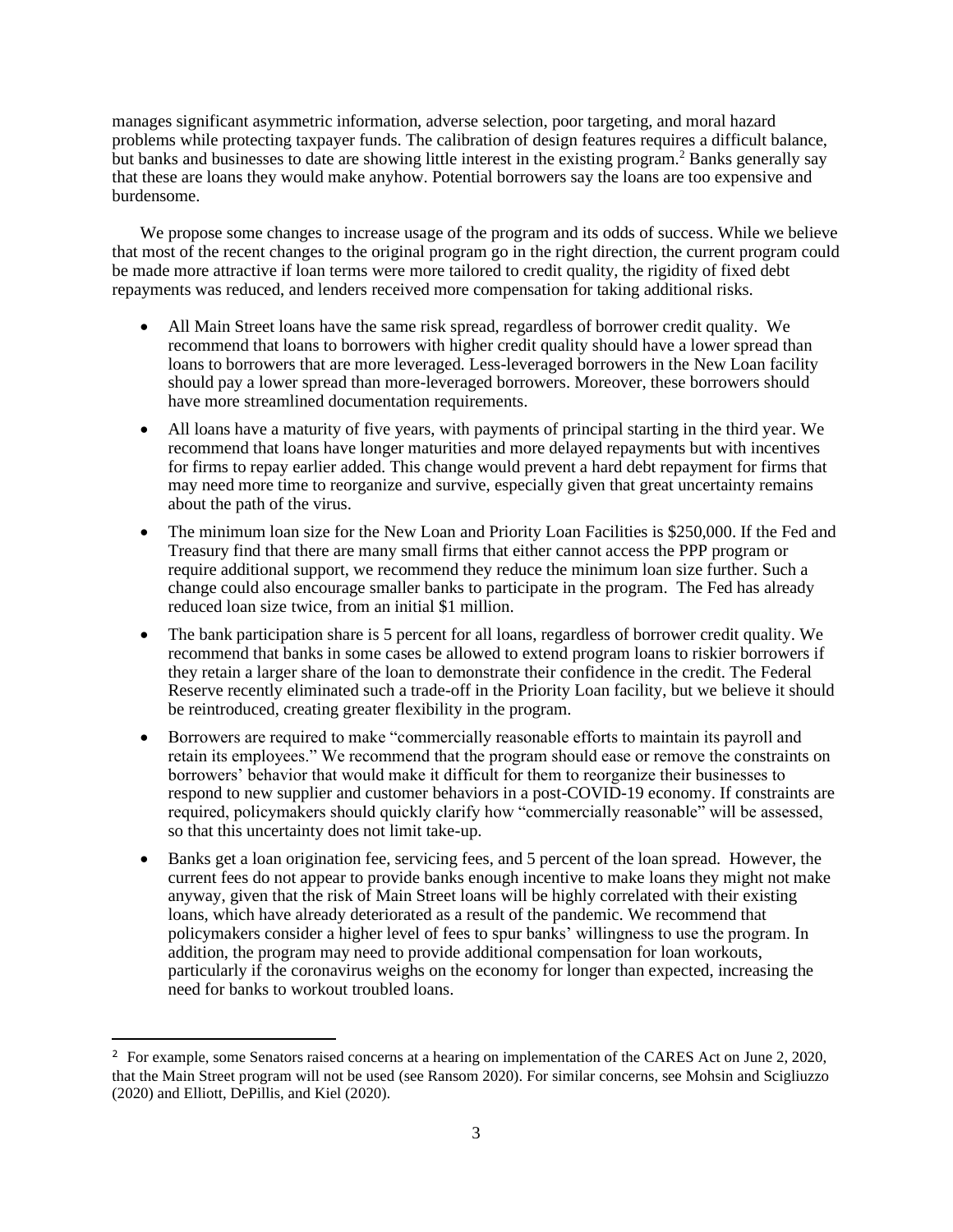These changes would pose additional risk to the funds that Treasury has provided to back this program, but we see those risks as likely justified in the current circumstances. Even with the recommended changes, the program may have limited demand, since many businesses need equity, not more credit, but equity cannot be provided in a lending program that would be offered by the Federal Reserve. In addition, banks may not want to make more loans without even greater protection, given the uncertain economic outlook. While the program could become more attractive to banks if the economy remains very weak and loan losses mount further, putting pressure on banks' balance sheet capacity, banks likely will still not be anxious to take on more risk in that scenario.

However, it is critical to support businesses now. The downturn is very deep, the risk of permanent harm to labor markets because of protracted high unemployment is high, and business activity is likely to resume more slowly than was thought when the CARES Act was signed. While the structure of the Main Street Program has significant benefits, particularly the use of the Fed to leverage Treasury capital, policymakers should be prepared for the possibility that an aggressive lending program consistent with the CARES Act may not be sufficient to help many businesses. In that case, Congress should be prepared to authorize other types of programs as well, such as loan guarantees or forgiveness, which combined with additional lending could better promote a more rapid recovery in employment and output and limit long-run damage to the economy.

The remainder of this paper proceeds as follows: Section II describes characteristics of potential MSLP borrowers and why private lending is not sufficient, Section III describes constraints for the Fed and Treasury, and information- and incentive-related challenges when designing a government lending program, and Section IV presents three alternative types of government programs to increase lending. Section V outlines the MSLP program and how it addresses the main design challenges, and Sections VI and VII present our assessment and recommendations to improve the odds of success.

## **2. Why a government program for these businesses?**

The government may want to help provide credit for small and medium-sized firms, as well as larger firms that are not investment-grade, for the same reasons that it is providing support for small businesses (through the Paycheck Protection Program) and larger, investment-grade businesses (through the Fed's commercial paper and corporate bond programs). That is, many firms with large declines in revenue during the health emergency could fail and cut employment, which would slow the economic recovery.

Private lending may be insufficient in this case because the social benefits from a more robust recovery and fewer inefficient bankruptcies will exceed the private benefits to banks from more loans. Banks may be wary of lending more because they don't want to expand their balance sheets or because they do not want to increase risky loans. Moreover, the risk on such loans is highly correlated with that of other similar loans already on banks' books and this correlation is likely to be especially high, as the progress of the coronavirus will be an important driver of defaults on a wide range of both business and household credit.

We discuss below the employment and risk of potential Main Street borrowers, and reasons why private lending to them might be insufficient.

*Employment of small- and medium-sized businesses.* Businesses that might access the MSLP employ a significant fraction of the labor force. Data from the Census Bureau show that in aggregate there were 128.6 million employees in almost 6 million firms in 2017 (Table 1). The vast majority of the firms are small with fewer than 100 employees, and combined they employ 33 percent of the aggregate workforce. But there are about 111,000 firms that have between 100 and 10,000 employees each, and they collectively have 48 million employees, 38 percent of the aggregate. Annual payroll expenses at these firms represent 40 percent of the aggregate. That is, the set of firms that fall between very small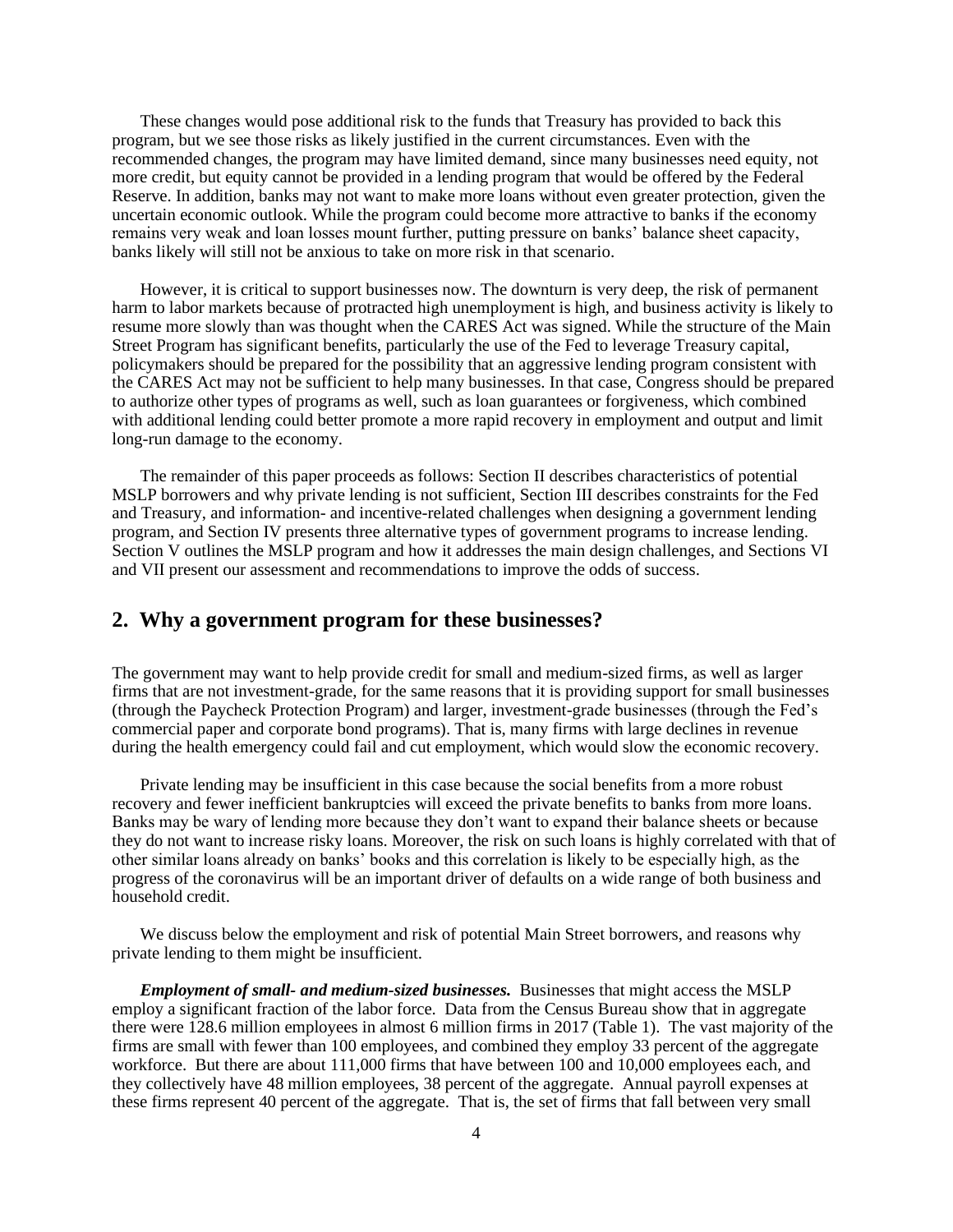businesses, those with less than 100 employees and the very large firms with more than 10,000 employees, represent roughly 40 percent of employment and payroll. Note that these data can only approximate what firms are eligible for MSLP because data are not provided for firms with between 10,000 and 15,000 employees, and revenues of these firms are not available by number of employees.

While firms with between 100 and 500 employees are eligible for the PPP program, they may also be interested in a MSLP loan. These firms had an average annual payroll expense of \$9.9 million, so they could make use of a Main Street loan, given the minimum loan size of \$250,000. Their average payroll expenses are considerably higher than the average payroll of \$305,000 for firms with fewer than 100 employees. Indeed, the smaller firms may find PPP loans sufficient to their needs; the average PPP loan made is \$114,764, though 64 percent of the total number of loans were for less than \$50,000.<sup>3</sup>

| Firm Employment      | Number of | Employment  | Share of   | Annual         | Share of | Payroll per      |
|----------------------|-----------|-------------|------------|----------------|----------|------------------|
| Size                 | Firms     |             | Employment | Payroll (\$Th) | Payroll  | $Firm$ ( $$th$ ) |
|                      |           |             |            |                |          |                  |
| <b>Total</b>         | 5,996,900 | 128,591,812 | 100%       | 6,725,346,754  | 100%     | 1,121            |
| $<$ 5                | 3,698,086 | 5,937,081   |            | 276,569,783    |          | 75               |
| 5 to 99              | 2,186,317 | 36,507,469  |            | 1,520,676,007  |          | 318              |
| Subtotal $< 100$     | 5,884,403 | 42,444,550  | 33%        | 1,797,245,790  | 27%      | 305              |
| 100-499              | 92,358    | 18,111,531  |            | 914,291,189    |          | 9,899            |
| 500-999              | 10,082    | 7,000,139   |            | 369,884,610    |          | 36,688           |
| 1,000 to 2,499       | 5,887     | 9,042,640   |            | 520,748,082    |          | 88,457           |
| 2,500 to 9,999       | 3,070     | 14,253,746  |            | 889,750,821    |          | 289,821          |
| <b>Subtotal 100-</b> |           |             |            |                |          |                  |
| 9,999                | 111,397   | 48,408,056  | 38%        | 2,694,674,702  | 40%      | 24,190           |
| $10,000 +$           | 1,100     | 37,739,206  | 29%        | 2,233,426,262  | 33%      | 2,030,388        |

#### **Table 1. Firm Employment by Size<sup>4</sup>**

*Source: Statistics of US Businesses (SUSB), Census Bureau, 2017. SUSB total excludes the self-employed, employees of private households, employees in the railroad and agricultural production sectors, and most government employees.*

*Risk of potential Main Street borrowers.* Data on the riskiness of the debt of small-to-mid-sized firms that might access the Main Street Program are fragmentary. But it is clear that these firms are much less risky than the smallest firms, those eligible for SBA-guaranteed loans, but riskier than firms that are rated investment-grade. Some of the larger firms that are not investment-grade that might want to access

<sup>&</sup>lt;sup>3</sup> While we don't know the characteristics of firms that received PPP loans, it appears they are mainly among the 5.88 million very small firms that would have fewer than 100 employees, with an average number of employees of 7 and average payroll of \$305,000. The number of PPP loans reached 4.45 million by May 23, 2020, for total funds of \$510.5 billion. In terms of the distribution of loan sizes, 64 percent of the total number of loans were less than \$50,000, another 30 percent were between \$50,000 and \$350,000, and only 6 percent were above \$350,000.

<sup>4</sup> Table 1 and related text were revised to correct an error in the number of firms with between 100 and 10,000 employees.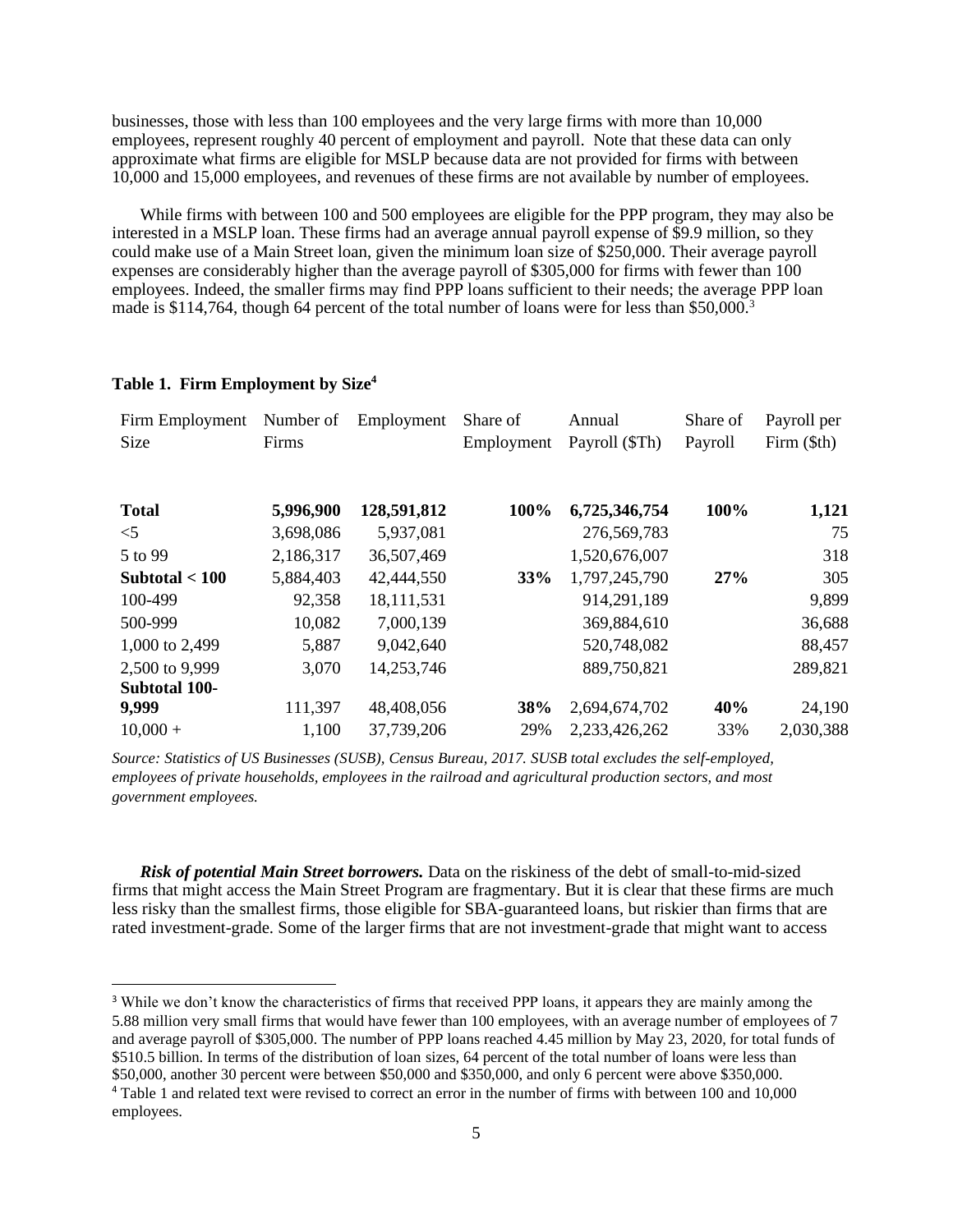the MSLP may be speculative-grade risks, which tend to have higher default rates than the small-to-midsized firms because they have a need and the ability to raise large amounts of debt.

Data on debt-to-asset ratios and failure rates reflect this risk profile. The Federal Reserve's Financial Stability Report (May 2020) shows the debt-to-asset ratios of commercial and industrial (C&I) loan borrowers (from the banks that are required to undergo the Dodd-Frank stress tests, and hence file form FR Y-14Q). Borrowers that are not publicly traded can be used to approximate the borrowers that might be interested in Main Street loans (figure 1). As shown, these firms have somewhat higher debt-to-asset ratios than publicly traded firms that have C&I loans. The debt ratios of these firms have been rising in the past few years, though less rapidly than at publicly traded firms.

Comparing these ratios to those for all nonfinancial publicly traded companies, a debt-to-asset ratio of 34 percent in 2019 for non-public C&I loan borrowers is much lower than for speculative-grade firms, labeled as risky firms, which have had ratios of above 40 percent in recent years. These data suggest that many potential Main Street borrowers are less risky than speculative-grade firms but more risky than investment-grade companies.



**Figure 1. Borrower leverage for Bank C&I loans and publicly-traded nonfinancial corporations**

*Source: Federal Reserve Board Financial Stability Report, May 2020 and May 2019.*

Loan delinquency rates also suggest smaller business loans will have higher default rates than investment-grade bond issuers, but may have lower default rates than speculative-grade bond issuers. PayNet reports, based on data for C&I loans provided by a sample of commercial banks, that default rates for small businesses averaged about 3 percent over 2006-2019, higher than the 1.7 percent default rate on all C&I loans at commercial banks, which includes loans to large publicly-traded firms.

For comparison, the average default rate on investment-grade corporate bonds was 0.12 percent from 1981-2017, but was 4.3 percent for speculative-grade corporate bonds over the same period (Standard and Poor's). This average default rate for speculative-grade firms is higher than that for loans to small-to-midsize borrowers that would access the MSLP.

In addition, data from the Census suggest there is a wide range in risk characteristics in the category of small- to mid-size firms (table 2). The overall business failure rate peaked at 9.67 percent in 2009,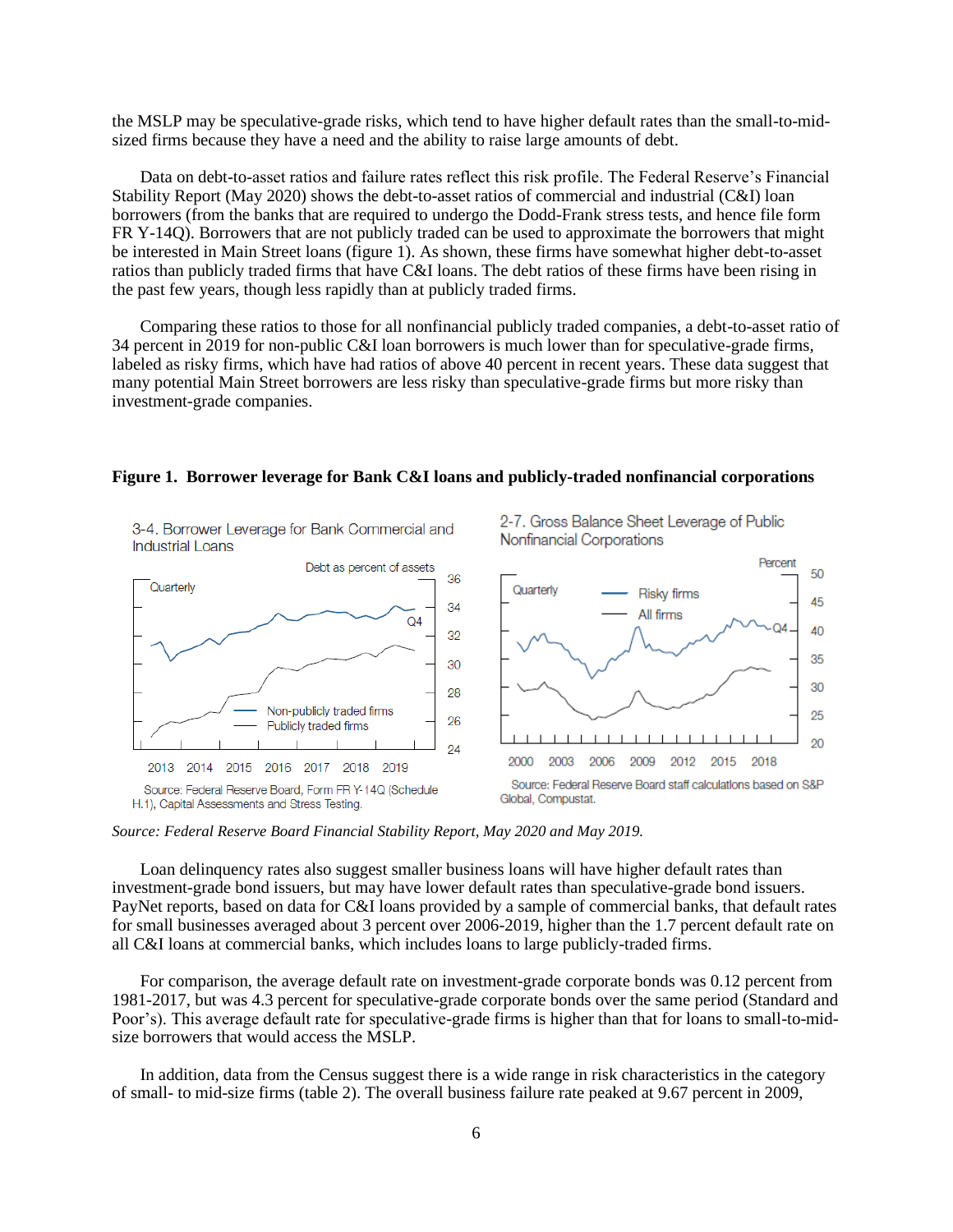dominated by the nearly 5.9 million small firms, those with less than 100 employees, which had a failure rate of 9.86 percent in 2009. But the failure rates drop off dramatically as firms get larger. The average failure rate for businesses with between 100 and 500 employees was 0.99 percent in 2009, and it was only 0.35 percent for businesses with between 500 and 9,999 employees. These sharp distinctions by size group in 2009 are also evident for average failure rates during the twenty-year period 1994-2014.

| Firm Employment           | Number of Firms | Failure rate | Failure rate  |
|---------------------------|-----------------|--------------|---------------|
| Size                      | 2014            | 2009(%)      | 1994-2014 (%) |
|                           |                 |              |               |
| <b>Total</b>              | 5,060,326       | 9.67         | 8.33          |
| < 100                     | 4,955,252       | 9.86         | 8.48          |
| 100 to 499                | 84,541          | 0.99         | 0.98          |
| 500 to 9,999              | 19,163          | 0.35         | 0.30          |
| <b>Subtotal 100-9,999</b> | 103,704         | 0.88         | 0.86          |

#### **Table 2. Business Failure Rates**

*Source. Bureau of Census, Longitudinal Business Database 1977-2014.*

Overall, the loan default and failure data suggest that lending to small- to mid-sized businesses with more modest needs for debt is less risky than lending to firms that issue speculative-grade bonds, though both are riskier than lending to investment-grade companies. Moreover, the losses on defaulted loans, which are generally more senior, tend to be lower than those on defaulted speculative-grade bonds.

*Why might private lending not be sufficient?* Given that these businesses are significant employers, policymakers would like to ensure that those that are harmed temporarily but can succeed after COVID-19 risks diminish have access to the credit they need to survive this difficult period. Unfortunately, however, a substantial fraction of banks have recently tightened their lending standards on loans to businesses, according to the April 2020 Senior Loan Officer Opinion Survey, suggesting that private lenders may not be willing and able to provide the needed credit (figure 2).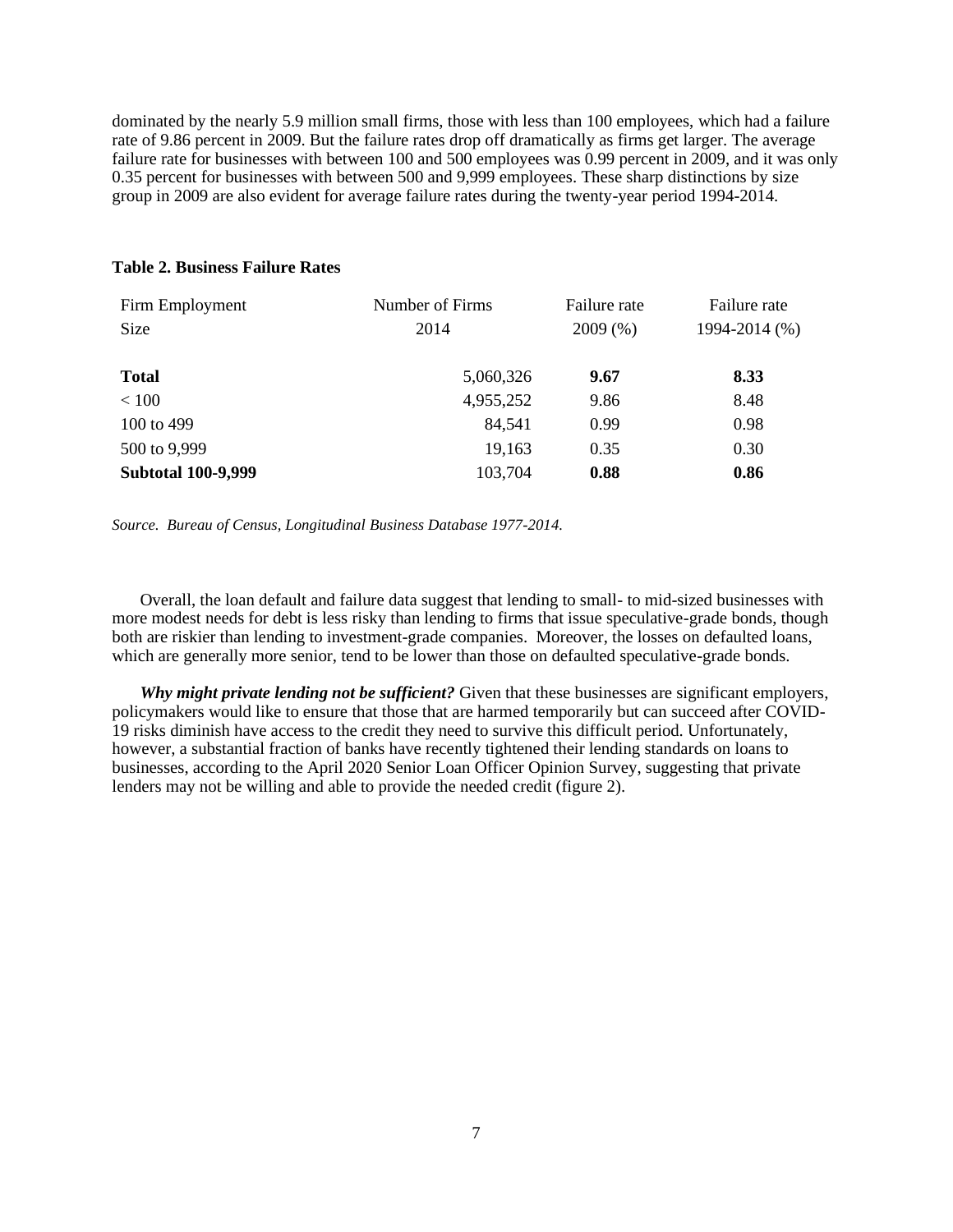

# **Figure 2. Lending standards for C&I loans at commercial banks**

Source: Board of Governors of the Federal Reserve System (US)

There are four reasons why policymakers may believe that lending by private lenders to these firms is likely to prove insufficient. The main reason is that the social benefits from a more robust economy and fewer inefficient bankruptcies will exceed the private benefits to banks and borrowers from more loans.<sup>5</sup> That is, there are net positive externalities which arise by promoting a more rapid recovery in output and employment, given that levels currently are so depressed, and so encouraging a positive cycle of more spending and more employment. In addition, banks on their own do not capture the aggregate benefits to society if all banks lend more and a worse aggregate economic outcome is avoided. Moreover, additional lending may avoid a negative externality from having a large number of firms go bankrupt in a short interval. The bankruptcy system could be overwhelmed, and the result could be that some firms that could have been reorganized in bankruptcy end up in liquidation, with a consequent social loss.<sup>6</sup>

Loans to large and middle-market firms

Loans to small firms

A second reason there may be insufficient lending is that banks' funding costs may be too high because of dysfunction in term funding markets. Higher funding costs limit the profitability of lending, and a government program that provides lower cost funding could be helpful. The spread of the 3-month LIBOR to OIS was elevated following the start of the pandemic, suggesting funding pressures for some banking institutions, although that spread has fallen back more recently.

A third reason to be concerned about access to credit is that banks may lack the risk appetite to make additional loans. Banks no doubt already are expecting a big increase in loan losses because of the

<sup>5</sup> We refer to all lenders as "banks" here. The Fed's Main Street Lending Program is only open to banking organizations. If bank balance sheet concerns are limiting banks' willingness to lend, then allowing nonbanks to have access to the program could boost take up. Of course, the nonbank lenders would have to be vetted to be sure that they had the ability to do the underwriting (a bit like the PPIF evaluation process—see Treasury (nd)). However, given the many potential complications involved in the program, the Fed may see it as helpful to operate through entities overseen by the federal banking regulators.

<sup>6</sup> Miller and Stiglitz (2010) have argued that in financial crises there may need to be a temporary "Super Chapter 11" to quickly deal with a large number of bankruptcies in a way that limits harm to the economy.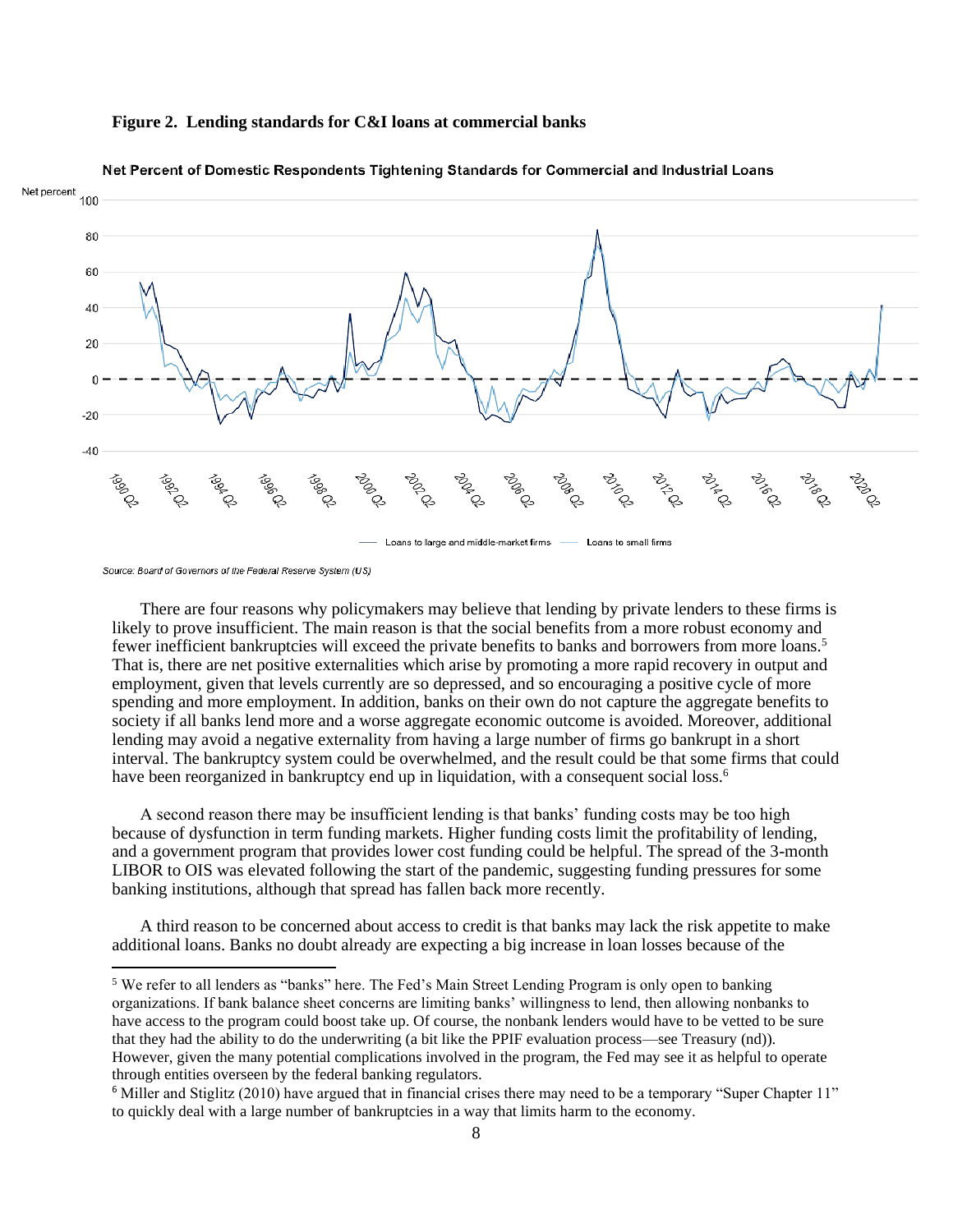economic slowdown due to the virus, and the risks of new loans to borrowers harmed by the virus will be highly correlated with the existing risks. Banks may also be concerned about downside risks to loan quality given the elevated uncertainty about the economic growth trajectory, especially in the case of smaller and riskier firms. That uncertainty may make them even less willing to lend.

Finally, banks may face balance sheet constraints that limit their willingness to lend. The constraints could reflect capital regulation or pressures from creditors and counterparties. Banks have been operating with capital above regulatory and supervisory requirements, with the largest banks operating with a Tier 1 common equity (CET1) ratio of 12 percent on average in 2019, but loans rose sharply in March and April as businesses drew down existing credit lines (figure  $3$ ).<sup>7</sup> Banks announced substantial loan loss provisions in the first quarter, though the full effects of loan losses on capital in coming quarters are still unknown. If a bank's CET1 ratio were to fall by enough that it fell into its regulatory buffers, such as the capital conservation buffer and GSIB capital buffer, it would be required to cut dividends, share repurchases, and compensation.



#### **Figure 3. Change in C&I loans at commercial banks**

Moreover, new lending could push some of the largest banks into the next size category used to calculate the SIFI capital surcharge since size is one of the five components determining the size of the surcharge. Moving into the next category would raise its capital requirement by 50 basis points. This

<sup>&</sup>lt;sup>7</sup> The Federal Reserve estimates that business borrowers drew down significant amounts of their committed credit lines in March and April. C&I loans increased by about \$660 billion in those two months, and the Fed estimates that only a little more than half were by firms with investment-grade ratings. Federal Reserve Financial Stability Report, May 2020, Box "Risks Associated with Banks' Corporate Credit Exposures through Credit Lines.")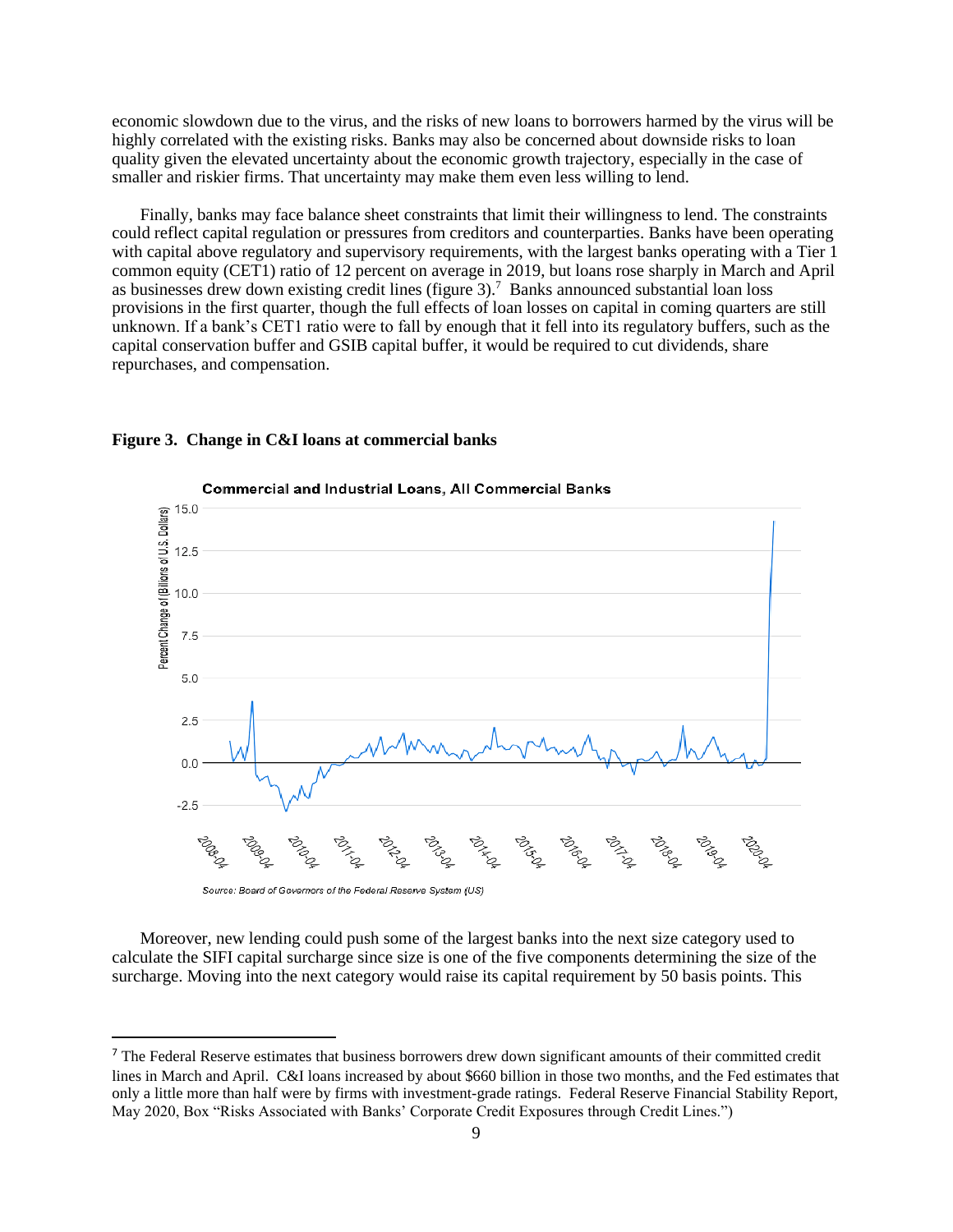nonlinear effect may restrain banks' willingness to lend to marginal customers. As a consequence, banks may be unwilling to meet the demand for credit even from less risky firms.<sup>8</sup>

### **3. Challenges when designing a business lending program**

The design of a program to support bank lending to businesses in the current health crisis can be thought of as the solution to a constrained maximization problem. The objective is to increase loans to borrowers that can survive the health crisis and succeed after the crisis passes, but that would not otherwise be able to get a loan in the current environment. The constraints on the program include the legal restrictions on the Federal Reserve's emergency lending under section 13(3) of the Federal Reserve Act, as well as the ability and willingness of the Federal Reserve and Treasury to absorb losses in the conduct of the program. If policymakers are willing to take on more risk of loss, then they are more likely to succeed in boosting lending to the desired borrowers. The problem is complicated, however, by several informationrelated problems that policy makers face, including asymmetric information, adverse selection, inefficient targeting of the support, and moral hazard.

*Constraints on the Federal Reserve and Treasury.* Section 13(3) of the Federal Reserve Act puts a number of conditions on the ability of the Federal Reserve to operate an emergency lending program. These conditions include (Federal Reserve 2020a):

- The circumstances must be "unusual and exigent;"
- The program must be approved by the Secretary of the Treasury;
- Eligibility for the program must be "broad-based," which the Federal Reserve has judged to mean that the program is open to at least five firms (Federal Reserve, 2015);
- Program borrowers must be "unable to secure adequate credit accommodations from other banking institutions;"
- Borrowers under the program must be solvent, and program lending cannot assist the borrower in avoiding bankruptcy;
- Loans under the program must be "[e]indorsed or otherwise secured to the satisfaction of the [lending] Reserve Bank" and the Fed must take steps to ensure that the "security for emergency loans is sufficient to protect taxpayers from losses."

In addition, the CARES Act requires that loans made under 13(3) programs in the current crisis cannot be forgiven. This requirement sets the 13(3) lending apart from the Paycheck Protection Program because PPP loans are intended to be essentially grants. With no loan forgiveness allowed, the 13(3) loans will be much less expensive for the government, but also much less attractive for the borrowers.

The first three of the 13(3) conditions are clearly satisfied in the current circumstances. The fourth is satisfied by a Fed requirement that borrowers certify their difficulty in obtaining credit from sources other than the Federal Reserve, and the fifth condition should be satisfied by any program aimed at firms that can survive the crisis if they obtain credit, which is the aim of the program. The final condition poses

<sup>8</sup> Note that balance sheet constraints could be eased, at least partly, with regulatory changes. Indeed, federal regulators have provided some temporary changes in regulation to address such constraints. Leverage ratios for BHCs and bank subsidiaries were just relaxed, by permitting the deduction of Treasury securities and deposits at the Fed from exposure measures. In addition, under the new stress test capital buffer, they are not included as a minimum regulatory requirement. Also, loans under the MMLF and PPPLF are excluded from leverage ratio calculations. However, while regulators can take steps to ease these constraints, they cannot make banks lend.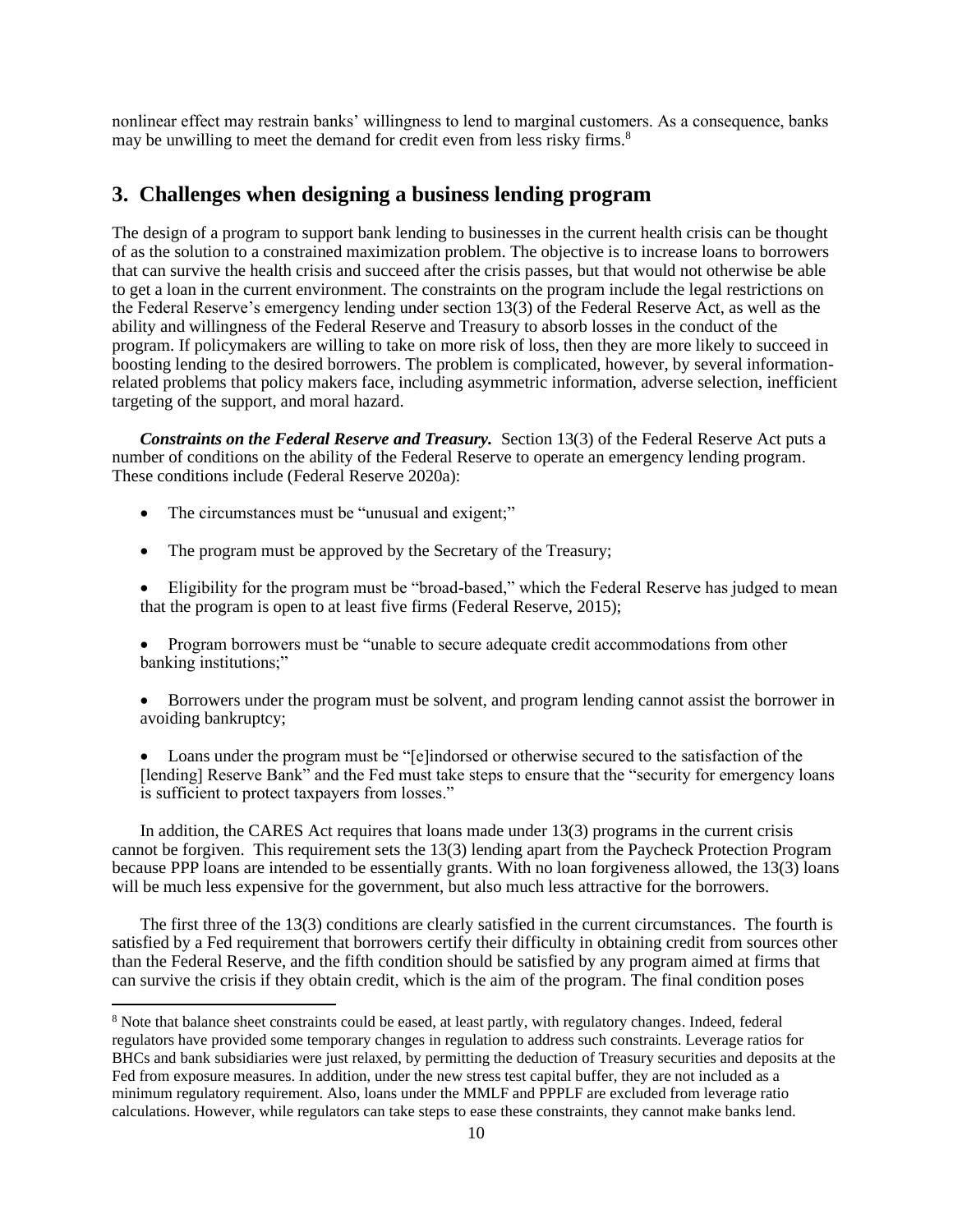greater difficulty, since business loans involve significant risk, as noted earlier, and that risk is presumably increased in the current circumstances. However, the Congress, in the CARES Act, provided the Treasury with \$454 billion that it can use to provide security for loans made under the Federal Reserve's 13(3) lending programs. The decision as to how much capital to allocate to each lending program is up to the Treasury Secretary, who has the authority to allocate the funds authorized in the CARES Act.

The Treasury has considerable influence over an emergency lending program because the Fed must obtain the permission of the Treasury Secretary to establish any emergency lending program under section 13(3) and because the decision by the Treasury Secretary to allocate capital to a lending program constrains the size of the program given the 13(3) conditions, and allows the Treasury Secretary to condition the provision of capital on program terms that he judges acceptable, given his willingness to put the funds allocated at risk. Thus far, Treasury Secretary Mnuchin has indicated that he has only a limited tolerance for possible losses. In April, the Secretary noted that some of the Fed's programs would make money while others would lose money, but he indicated that, across the programs, "in a base case scenario…we recover our money." He added that "If Congress wanted me to lose all the money, that money would have been designed as subsidies and grants as opposed to credit support" (Davidson and Rubin 2020). At a subsequent Congressional hearing, however, the Secretary seemed somewhat more willing to risk taking losses, stating that "our intention is that we expect to take some losses on these facilities…That is our base case scenario" (Timiraos and Davidson 2020). Based on these comments, the Secretary appears to be willing to commit capital to a program with a modest probability of taking losses, but he appears averse to committing tax payer funds to back a program that is highly likely to have significant losses. Given the riskiness of business lending, particularly to small and medium-sized firms, this aversion to losses places significant constraints on the design of a program to support such lending.

In part, expectations for losses on 13(3) lending programs in this crisis may reflect the outcome following the financial crisis of 2007-09. In that period, the Federal Reserve extended \$600 billion of loans under Section 13(3) of the Federal Reserve Act. All of the loans were repaid in full with interest. As a result, the Fed actually made \$9 billion on its broad-based emergency lending programs (Federal Reserve 2010). For the Troubled Assets Relief Program (TARP), the government earned \$29.5 billion from its commitments of \$269.6 billion to financial firms and the credit market programs (Liang, McConnell, and Swagel, 2020).

However, the current situation is very different. In 2007-2009, the main problem was a loss of confidence in the financial sector and a consequent run on virtually all forms of short-term wholesale funding. In such a situation, the Federal Reserve could, by committing sufficient funds, slow and ultimately reverse the runs, and as confidence returned, the loans made by the Fed would be repaid. By contrast, the current situation is characterized by a health crisis that is forcing workers to stay home and businesses to close. The result is a massive loss of revenue for many businesses that is likely to leave many of them insolvent once the health crisis passes. Because the Federal Reserve can only provide credit, and not transfers, there are many businesses that the Fed's programs cannot help. As a consequence, aggressive lending is likely to lead to significant losses in this case.

*Information- and incentive-related challenges.* In addition to the legal and financial constraints on the Fed's 13(3) lending, a business lending program must be designed to address four information- and incentive-related challenges. First, there is the problem of asymmetric information. Borrowers have private information about their prospects—for example, their likely viability once the coronavirus has ebbed—that the Federal Reserve and Treasury do not have. For larger public companies, considerable information can be obtained at relatively low cost, but for smaller and medium-sized firms, there is little information that is publicly available. Banks, through their customer relationships and long experience underwriting business loans, can make well-informed judgements about the outlook for potential borrowers. By contrast, the Federal Reserve and the Treasury have little experience in this area, and so a business lending program that requires the Federal Reserve and the Treasury to do the loan underwriting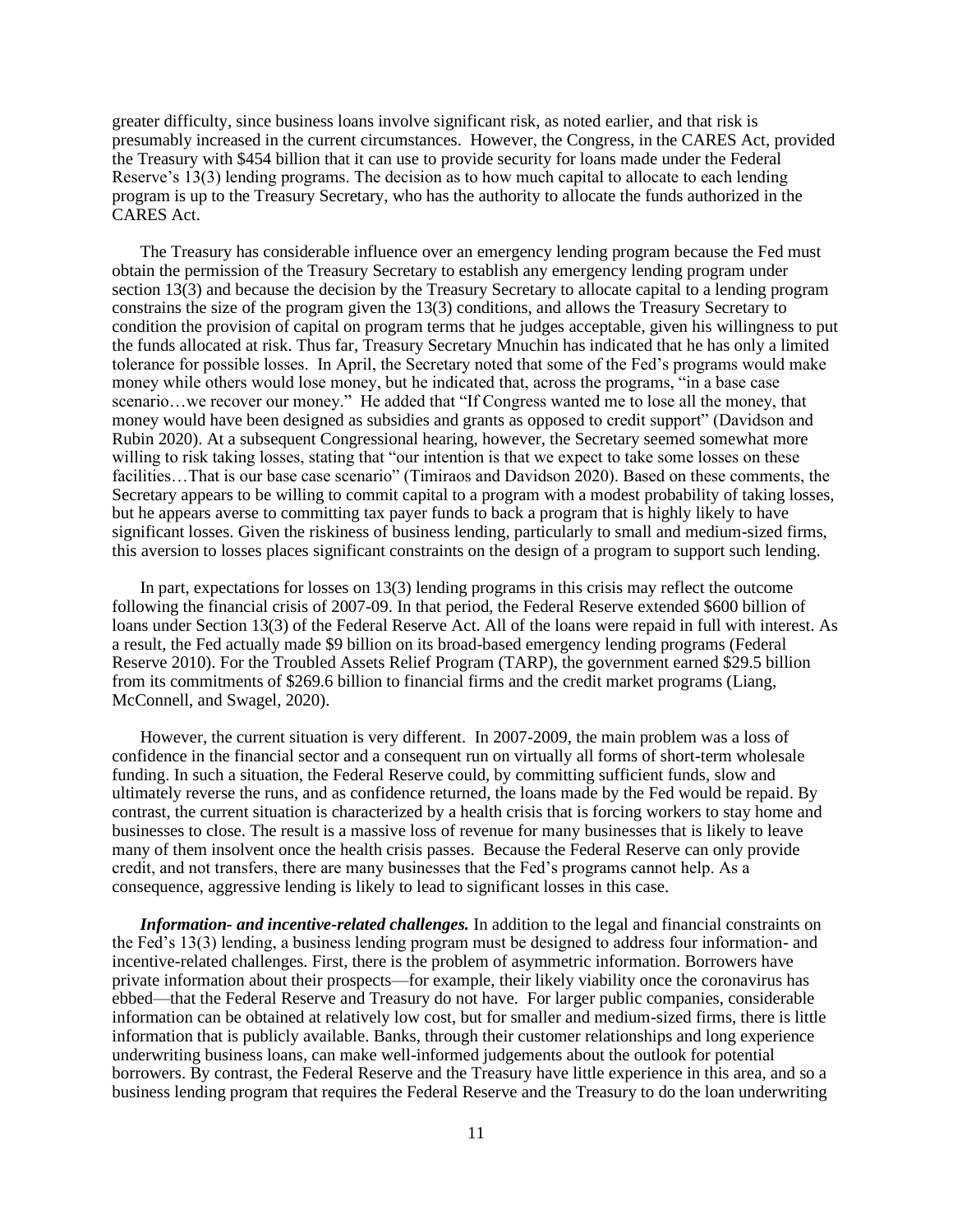is likely to have a high level of losses. As a consequence, it may be beneficial to design the program to incentivize banks to participate and provide the loan underwriting needed to limit risk.

However, using banks to do the underwriting of program loans could lead to a second problem involving the behavior of banks—adverse selection. Specifically, banks may have an incentive to keep lower-risk loans on their own books and only pass to the program those loans that are high risk. Within limits, such behavior is desirable, since it should help provide additional credit to the intended firms. However, if the program design is not calibrated appropriately, banks may not have an incentive to limit the risk of the loans that are made under the program, imposing very high losses on the Fed and the Treasury without a compensating macroeconomic benefit. Moreover, if the spread on program loans is very wide, then only very risky borrowers will be willing to participate, which could also result in excessive losses.

Some program designs, perhaps responding to the possibility of adverse selection, could suffer from a third problem—poor targeting. In this case, the borrowers receiving loans under the program may be those that do not need the support to survive the health crisis and continue to operate. Instead, banks may make loans that they would have been willing to make without the program, but then pass them to the program to benefit from fees or other incentives. While such loans would likely be low risk, and so would not impose significant costs on the Treasury, they could crowd out loans to the firms for which the program is intended, reducing its effectiveness.

Finally, even an effective business lending program undertaken during the coronavirus crisis could lead to subsequent moral hazard. The Federal Reserve has been very public for many years in its concern that outsized borrowing by lower-rated nonfinancial firms and associated excesses in the syndicated loan market were resulting in fragilities that would act as an accelerant in a downturn. If the Federal Reserve now provides significant ex-post support to firms and lenders that it has been criticizing, managers and investors could take the lesson that the Fed's warnings about financial stability risks can be dismissed and that ex-post support for imprudent risk taking will be forthcoming in future downturns (Federal Reserve Financial Stability Report, May 2019). The result would be greater risks to financial stability once the current crisis has passed.

Of course, even highly leveraged firms have employees and suppliers, and so addressing the moral hazard problem by limiting lending to such firms would have macroeconomic costs. However, policymakers may judge that the larger, more leveraged firms are likely to have management with the skills and experience necessary to use the bankruptcy system to impose losses on creditors and continue in operation, making credit support less critical for such firms.

In addition, the Federal Reserve and Treasury may be concerned about reputational risk. Support provided to highly leveraged firms could be subject to considerable public criticism. Many firms leveraged up to make payments to owners, including private equity firms, rather than to invest in their businesses. The public may see support for such firms as undeserved and likely to encourage undesirable behavior in the future. Such concerns might be less substantial if the problems faced by the firms reflected illiquidity, and the lending was expected to be low risk in the end. However, that is not the case; the additional lending would be risky and would likely result in some highly visible—and in some cases very large—losses for the Federal Reserve and the Treasury.

The Federal Reserve and Treasury may want to consider, or may be required to consider under the CARES Act, some other considerations. For example, there might be social objectives, such as sustaining employment, that need to be incorporated into the program. In addition, to limit the need for government resources, borrowing firms could be required to limit dividends and share repurchases, and there could be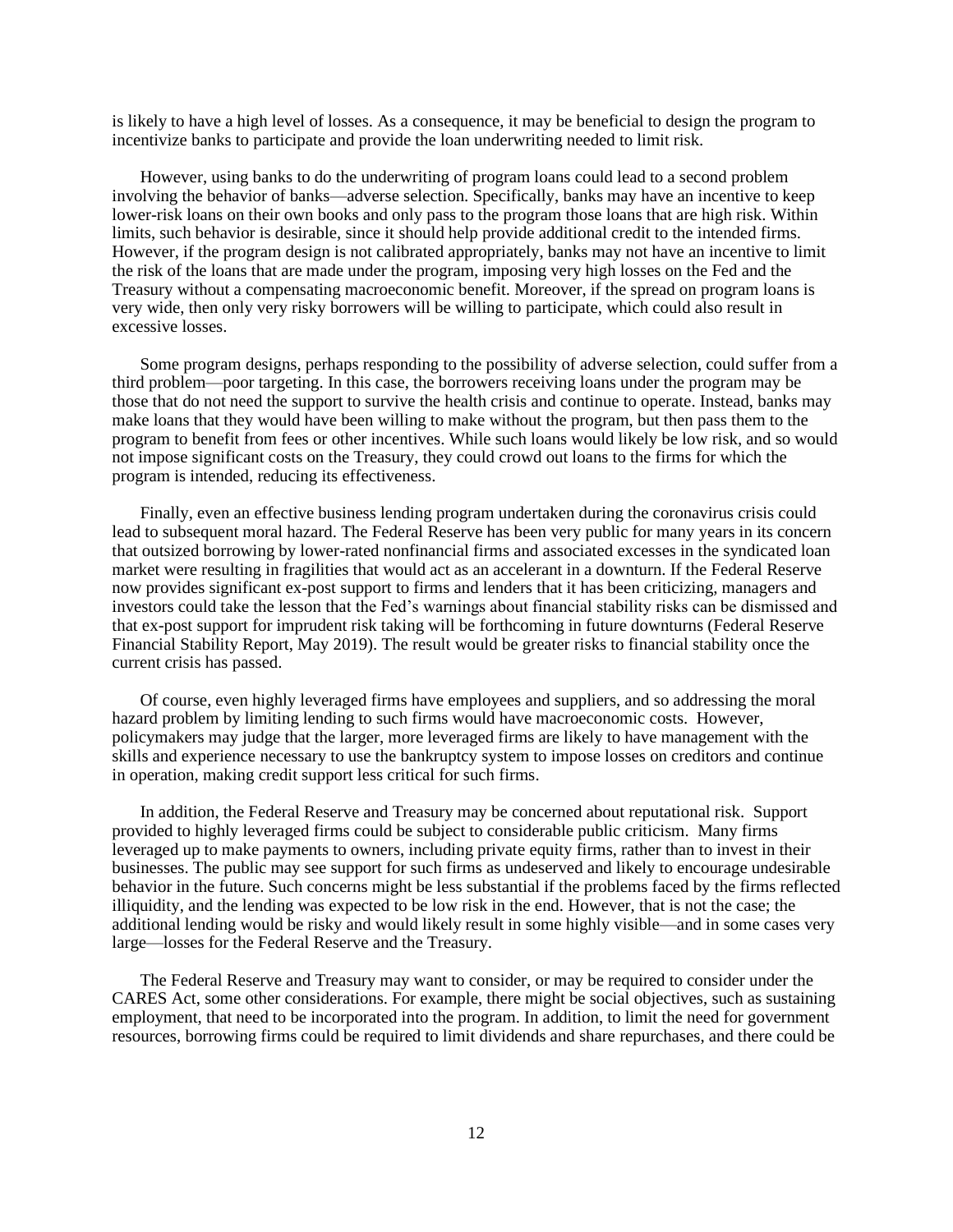constraints on executive compensation as well.<sup>9</sup> Such restrictions might make borrowers less willing to participate in the program, and employment requirements could slow a necessary reallocation of labor across sectors as a result of the health crisis. However, the restrictions might help with the targeting of program resources, since firms that were facing bankruptcy would presumably be willing to abide by the restrictions, while firms that could survive without a program loan would be less inclined to do so. Moreover, such restrictions may mitigate moral hazard concerns of helping borrowers that had taken on too much leverage before the pandemic.

### **4. The three main policy options**

There are three main options for designing a government program to support business credit: subsidies, such as provision of low-cost funding, guarantees to limit downside risk, and direct lending by the central bank or government. All three have been used, but they differ in how they address the information and incentive challenges, and so they may be more or less helpful in a given circumstance (summary in table 3).

|                                                         | Option         |                      |                      |  |
|---------------------------------------------------------|----------------|----------------------|----------------------|--|
|                                                         | <b>Subsidy</b> | <b>Guarantee</b>     | Participation        |  |
| <b>Helpful if bank lending is</b><br>constrained by:    |                |                      |                      |  |
| <b>High funding costs</b><br>$\bullet$                  | Yes            | N <sub>o</sub>       | N <sub>o</sub>       |  |
| <b>Limited risk</b><br>$\bullet$<br>appetite            | Some           | Yes                  | N <sub>o</sub>       |  |
| <b>Balance sheet</b><br>$\bullet$<br><i>constraints</i> | Some           | N <sub>o</sub>       | Yes                  |  |
| <b>Can address challenges</b><br>caused by:             |                |                      |                      |  |
| <b>Asymmetric</b><br>$\bullet$<br><i>information</i>    | Yes            | Partially            | Partially            |  |
| <b>Adverse selection</b><br>$\bullet$                   | Yes            | Partially            | Partially            |  |
| <b>Targeting</b><br>$\bullet$                           | N <sub>o</sub> | Requires calibration | Requires calibration |  |
| <b>Moral Hazard</b><br>$\bullet$                        | Yes            | Requires calibration | Requires calibration |  |

#### **Table 3. Programs to Increase Lending**

*Option 1: Subsidies.* The central bank or other government entity can encourage business lending by providing lenders with a subsidy for such loans. A simple way to do this is to provide low-cost funding in return for new lending to businesses. An example of such a program is the "Funding for Lending Scheme" that the Bank of England established in 2012. Under the program, banks, in effect, received low-cost funding from the Bank of England, with the amount of funding and its pricing depending on the amount of new lending to U.K. businesses and households by the bank.<sup>10</sup> The Fed could provide a similar incentive for business lending in the current crisis by offering longer-term, low-cost financing to banks, with the amount of funding available to each bank, and perhaps its pricing as well, depending on the

<sup>9</sup> Whether the program is legally required to take account of these considerations under the CARES Act is not clear to us, and we have heard opinions on both sides.

<sup>&</sup>lt;sup>10</sup> The banks actually received secured loans of government securities, which they could then use to obtain funding in the repo market. See Churm and Radia (2012) for details. Churm, et al. (2015) provide evidence on the macroeconomic effects of the program.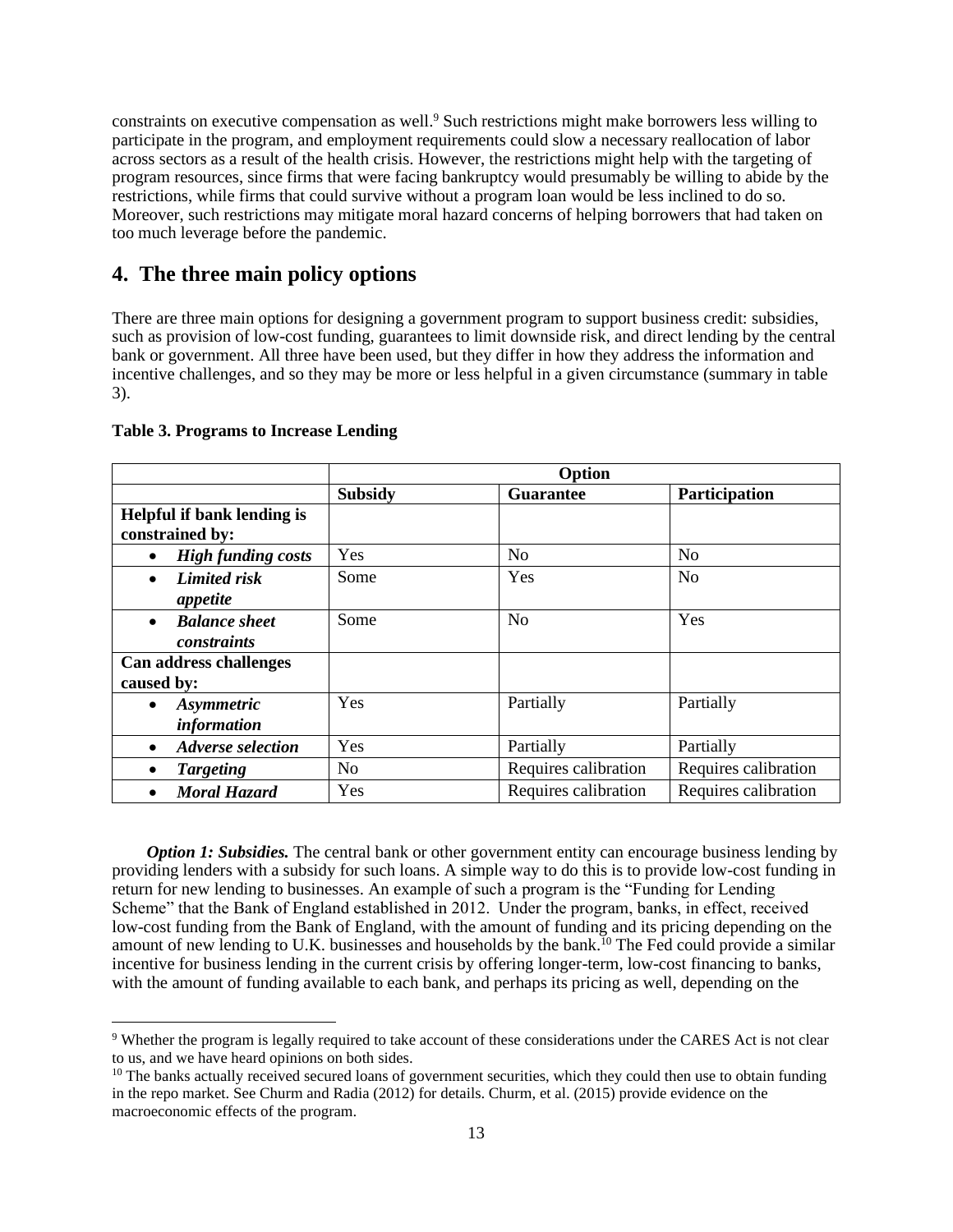amount of a bank's lending to targeted firms—for example, U.S. businesses with fewer than 15,000 employees.

Such a program would help to internalize the positive externalities of such loans. For an unchanged loan interest rate, the lower funding costs would give banks a larger spread on loans, and that would provide extra compensation for risk-taking or increasing balance sheet size. A program along these lines is likely to be more useful if bank term funding spreads are high, either because term funding markets are stressed or banks are viewed as weak. In such a case, the provision of low-cost central bank funding in return for new business loans could greatly reduce the marginal cost of such lending, and so have a significant effect on loan rates and banks' willingness and ability to provide loans.<sup>11</sup> On the other hand, if the banking system is generally seen as healthy, and banks can obtain wholesale term funding at low cost, then the program presumably would be less effective. Nonetheless, the central bank could still encourage lending by providing longer-term funding at a low rate—perhaps at the policy rate, as the Bank of England is doing (see below). A reliable source of stable, low cost funding should increase banks' willingness to provide longer-term loans to businesses.

Under such a program, banks would continue to do the underwriting for their loans, and the loans would remain on their books, with the banks responsible for any losses. As a consequence, the central bank would not have to worry about asymmetric information or adverse selection. In addition, unless the subsidy were very large, it seems unlikely to lead banks to provide loans to firms with very high leverage and risk, mitigating potential moral hazard problems. The central bank could also decide on the size of the program and so could control the cost of the subsidy.

However, a funding for lending program may not target the assistance very well. For example, if the low-cost funding is available for all SME loans, banks may choose to lend more at lower rates to relatively safe firms that would have gotten loans in any case. The firms that were not getting credit, and which need loans to survive the crisis, might still be seen as highly risky, particularly given the banks' existing exposures to coronavirus risk, or as generating an undesirable increase in balance sheet size. One way to improve targeting would be to base the amount of low-cost funding on a more narrowly targeted set of firms, for which credit is critical for firm survival. However, efforts to target the program in such a way would run into the asymmetric information problem—the central bank does not have the information needed to identify such firms. As discussed below, the Bank of England and the ECB have provided low cost funding to banks to increase lending to SMEs, but have not tried to target their programs more narrowly, presumably on the view that an overall increase in SME lending should lead to some increase in lending to firms that would not have received loans otherwise.

*Option 2: Guarantees.* Business lending could be encouraged by providing, in return for a belowmarket fee, a guarantee that limits the downside risk to the lender. For example, the Treasury could guarantee repayment of at least 80 percent of the loan amount, leaving the lender responsible for only the first 20 percent of losses.<sup>12</sup> Such a guarantee would encourage banks to make loans that are riskier than those they would otherwise make. In the current crisis, banks may be particularly concerned about tail risks, in which the virus has larger and more protracted economic effects. By limiting the maximum loss on additional loans, the guarantee would make banks more-willing lenders. However, if bank lending were limited by balance sheet constraints, guarantees would be less helpful, since the loans would remain on banks' books.<sup>13</sup>

 $11$  For evidence on these effects, see Havrylchyk (2016).

<sup>&</sup>lt;sup>12</sup> The Federal Reserve would find it difficult to provide such a guarantee given the legal constraints on Section 13(3) lending.

<sup>&</sup>lt;sup>13</sup> In the case of a partial guarantee, the remaining portion of the loan would still be included in the calculation of the risk-weighted capital ratios. And even with a 100 percent guarantee, the loan would count toward the leverage ratio, unless the banking agencies provided a temporary exception.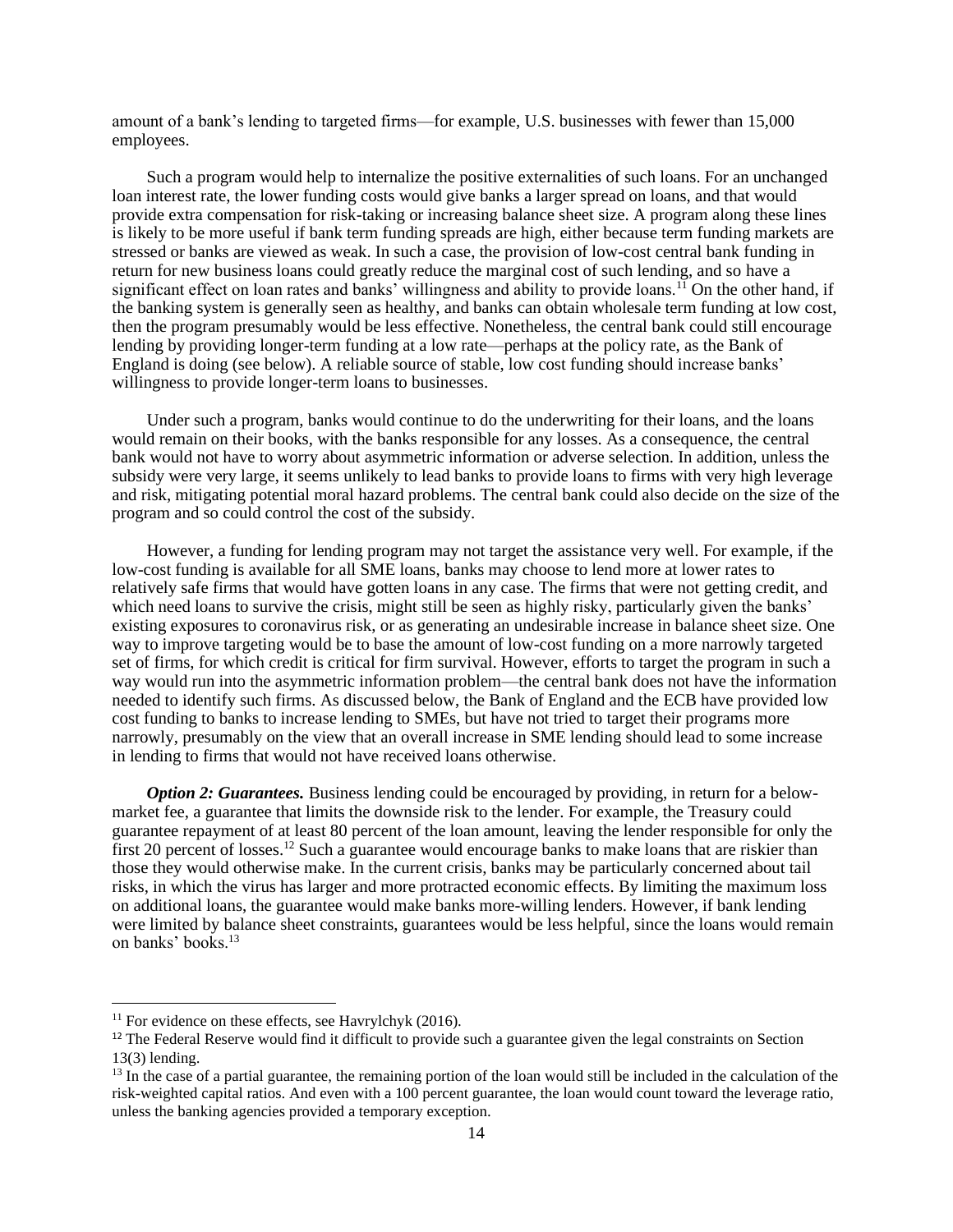Guarantees could be structured to address the information problems raised by lending programs, though the problems would remain. So long as the first-loss position retained by the banks was sufficiently large, banks would still need to do loan underwriting. As a result, a guarantee program would help address the asymmetric information problem, since banks would have an incentive to use the information they have on the riskiness of borrowers when approving loans. Similarly, banks with a firstloss position would have an incentive to avoid loans that had a high probability of default, limiting the adverse selection problem. However, there could still be some adverse selection, since banks might make loans that had a high risk of very adverse outcomes, since their downside risk would be capped by the guarantee.

Given the limited information available to the central bank, targeting a guarantee program correctly would be a challenge. If the guarantee fee were set too low, then banks would have an incentive to make too many risky loans to firms that are unlikely to survive the crisis. The result would be very high expenses for the government, without a commensurate macroeconomic benefit. In addition, providing low-cost guarantees for loans to risky, leveraged firms could encourage moral hazard after the recovery gets underway. However, excessively high fees would also be a potential problem, since they would discourage use of the program, and so not help provide credit to the firms that need it.

*Option 3: Participations.* The final option is for the central bank to take some or all of the business loans onto its own books through purchases of loan participations. Under this arrangement, banks would make the loans and sell a portion (perhaps even all) of each loan to the central bank, and in return banks would receive fees for originating and servicing the loans. This approach would allow the program to provide credit to businesses while harnessing the banks' information and underwriting advantages. It would also remove the portion of the loan purchased by the program from the bank's balance sheet, directly addressing limits on lending due to balance sheet constraints. However, by leaving a pari passu share of the loan on the banks' books, participations may not address limits on lending that reflect banks' concerns about risk since the portion of the loan that the bank retains would have the same risk characteristics as the entire loan and would have to meet the bank's underwriting criteria. Of course, the program fees—either up front origination fees or servicing fees paid over the life of the loan—would encourage risk-taking and increase lending. Up-front fees would, in effect, provide additional capital to support the lending, while fees paid over the life of the loan would boost the effective risk spread on the loan.

A participation structure would help address some of the information problems noted earlier. So long as the lending banks retain a significant enough portion of the loans, they will have an incentive to do careful underwriting, reducing the asymmetric information problem. Indeed, because they are taking a vertical slice of the loan, their underwriting incentives are not affected by the program except as a result of the fees provided. And, so long as the sale of the participation to the program is made at the time of the loan, this structure should also help limit the adverse selection problem, since banks will retain the risk on the part of the loans they keep. Note, however, that if banks sell the entire loans to the program, as suggested recently by Hubbard and Scott (2020) in the case of the Main Street Lending Program, then the bank would have no incentive to underwrite the loans to limit risk. As a consequence, the program would have to provide detailed underwriting criteria, which would make the asymmetric information problem a particular concern. Moreover, since banks could choose which loans to make and hold, and which to make and sell to the program, there would also be an adverse selection problem. Specifically, banks could make weak loans in order to obtain fee income, in the knowledge that the resulting loan losses would be absorbed by the program.

Even if banks retained a portion of the loans, policymakers might be concerned that the program would not provide a sufficient incentive for banks to perform appropriate underwriting and limit adverse selection. If so, the program could impose a minimum set of underwriting standards for eligible loans. However, such standards would require borrowers to satisfy two sets of underwriting criteria, one set by the program and the other by lending banks. The two sets of underwriting criteria could excessively limit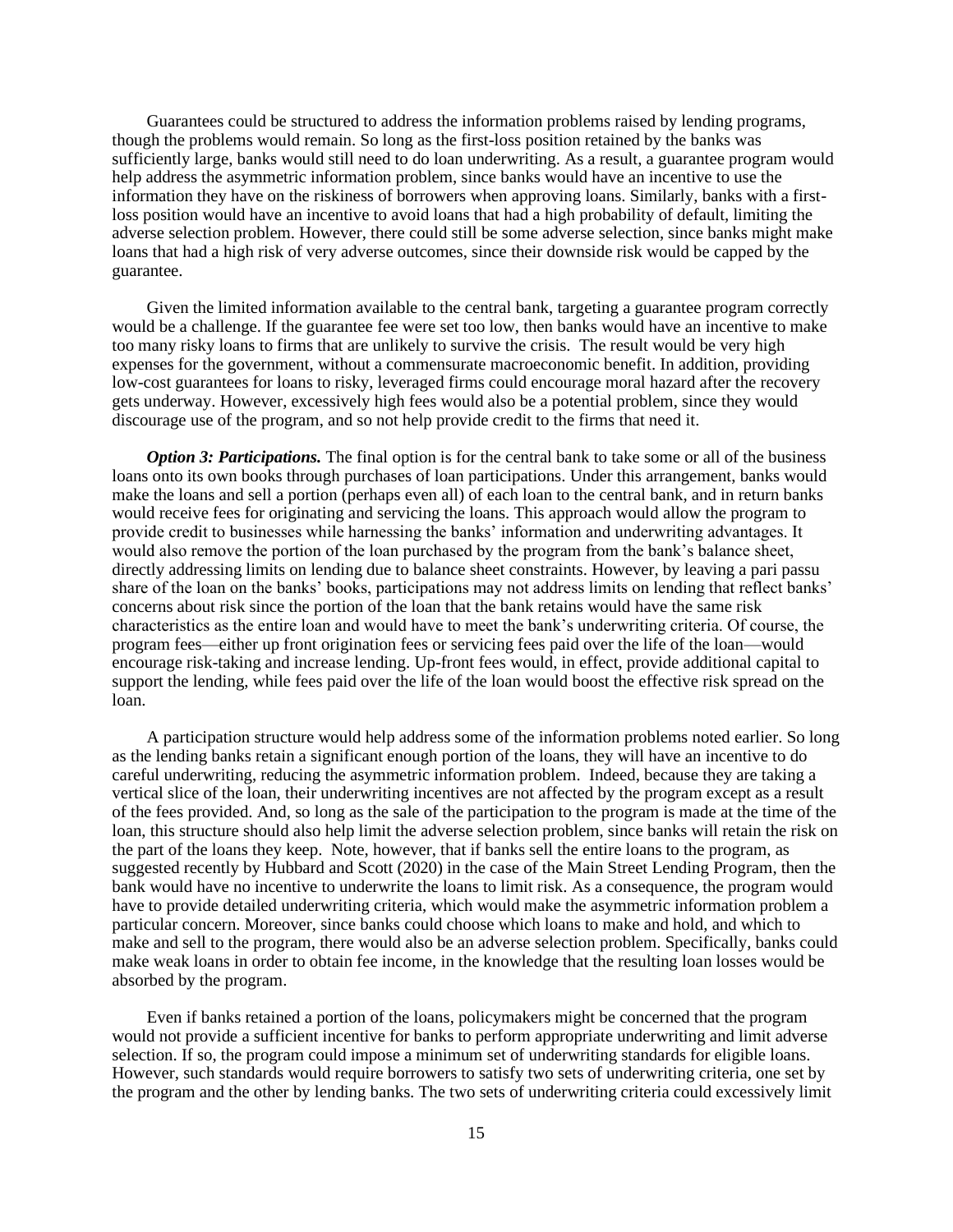the set of eligible business loans, suggesting that the standards set by the program be kept relatively simple, so as not to overly constrain the program.

Stein (2020) suggests an additional structural element to help address the asymmetric information and adverse selection problems: extending program loans in several tranches over time. The program would start by making relatively small loans, and then provide additional credit contingent on how the borrower's situation evolves, as well as incoming information on the coronavirus. So firms that had particularly large losses might not get additional credit, since they would be unlikely to emerge from the crisis as a viable firm unless they received transfers from the government. This tranched approach would allow the government to set easier *ex ante* underwriting standards while still limiting the government's exposure to loss. Stein also proposes the use of less-senior claims, such as preferred stock, to reduce potential debt overhang post crisis, with the program taking warrants to gain some upside to compensate for the increased risk. That approach could have benefits, but the Federal Reserve can only lend, not purchase stock. Moreover, the resulting equity stakes would be difficult for the government to exit in the case of small-to-mid-sized businesses, which generally do not have preferred stock.<sup>14</sup>

*Approaches employed in other countries.* Many countries are facing similar issues related to the effects of the coronavirus on firms' revenues and the consequent need to ensure the availability of credit. While a complete catalog of the approaches that have been taken would be well beyond the scope of this paper, it is interesting to consider some of the approaches that have been considered in other jurisdictions. For example, the approaches in the United Kingdom and Germany are broadly similar, but differ substantially from those taken in the United States. In both of the European countries, the focus has been on providing loan guarantees and low-cost funding, with relatively little use of participations.

In the United Kingdom, the British Business Bank, a government development bank, is providing guarantees of new loans to small and medium-sized businesses (see table A1). There is a 100 percent guarantee of smaller loans (based on 2019 turnover, but limited to £50,000), and an 80 percent guarantee of larger loans. Borrowers must be British firms, and there are limits on loan maturity as well as on the payment of interest and fees in the first year. The British Business Bank also has a program offering convertible loans that is aimed at newer, faster-growing firms. That program will match private funds raised now, and the loan converts to equity when the firm next raises equity finance.

In Germany, the bulk of the support is in the form of loan guarantees provided by the government development bank, KfW, under several separate guarantee programs (see table A2). In addition, both the federal government and state governments have other assistance programs. The KfW provides guarantees to lending banks for 100 percent of the loan amount for smaller loans (limited based on 2019 turnover, but as much as €800,000) and generally for 90 or 80 percent for larger loans. Borrowers must satisfy some broad criteria—e.g., operating in Germany and not having been already troubled prior to the coronavirus crisis. Some loan terms are set by the programs (e.g., maximum maturity and interest rates), and there are significant restrictions on the borrowing firms, including limits on executive compensation, limits on the ability of firm to pay dividends, and limits on capital distributions. In addition to the guarantee programs, the KfW also has a program under which it will purchase participations in large, syndicated loans.

While these programs have not be undertaken by the central bank, in both jurisdictions the central bank has also taken steps to support lending to businesses. In the United Kingdom, the Bank of England and the Treasury have opened a COVID Corporate Financing Facility under which the Bank will purchase eligible commercial paper in the primary and secondary market, including from middle-market firms that have not previously issued commercial paper, on terms comparable to those prior to the crisis,

<sup>&</sup>lt;sup>14</sup> A possible way to benefit from something like a warrant in the case of small firms would be to require the firm to agree to a higher income tax rate starting a few years after the health crisis ends. The firms that survive and are operating at that time would, in effect, be paying a share of their income to the Treasury.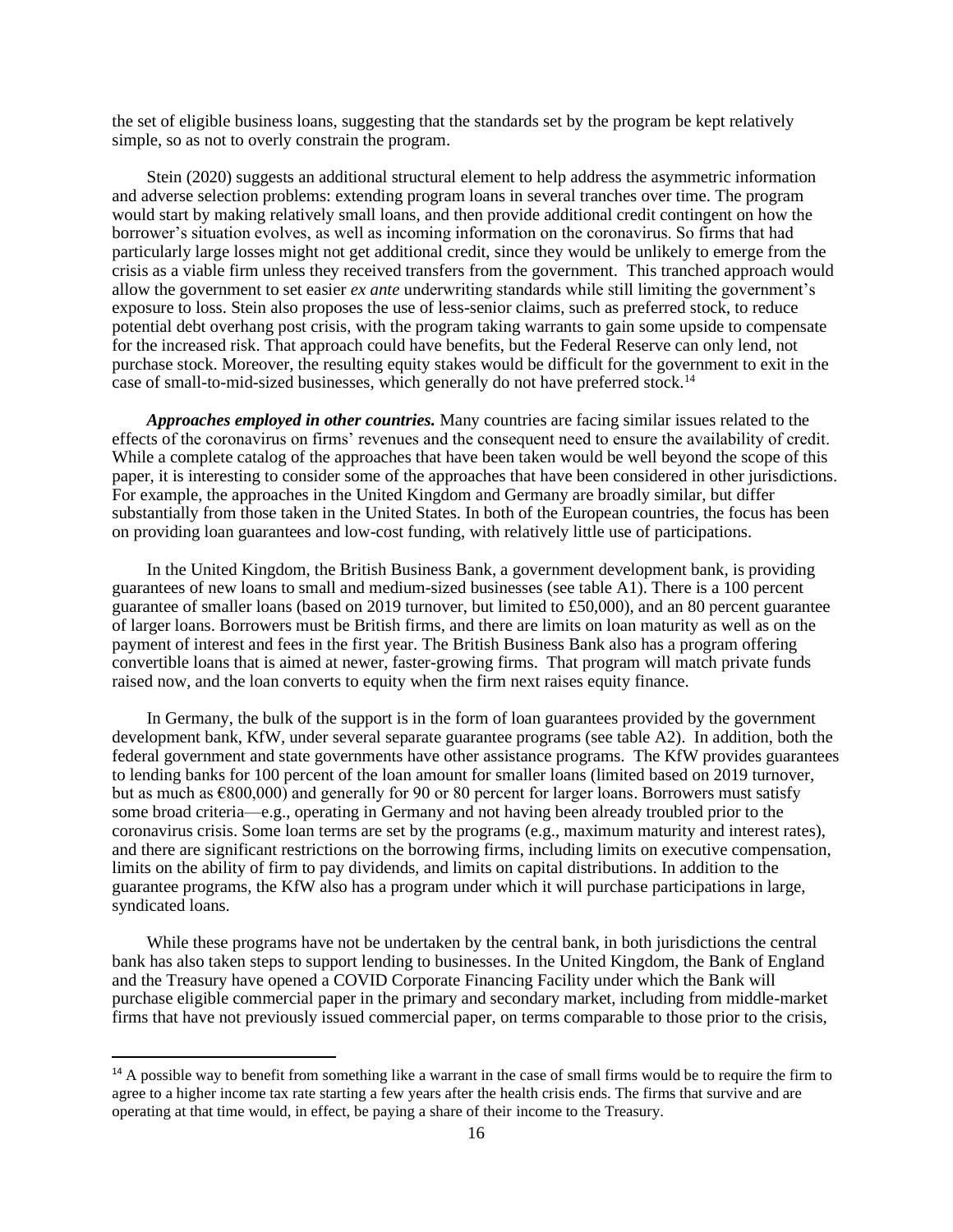and with maturities of up to a year (Bank of England 2020a). In addition, the Bank of England is providing low-cost funding to banks through its "Term Funding Scheme with additional incentives for SMEs." The program offers banks low-cost, four-year funding based on the amount of new lending provided to U.K. businesses, with the amount of lending to SMEs given extra weight in the calculation of the amount of and rate on the central bank funding (Bank of England 2020b). Given the very low level of market rates, the Bank of England concluded that some banks might find it difficult to reduce deposit rates in line with market rates, and so term funding at low rates would help banks to offer lower-cost term loans to their customers.

In Germany, banks are eligible for the European Central Bank's Targeted Long-term Refinancing Operations (the TLTRO III program). Under this program, banks can receive low-cost funding (with rates as much as 50 basis points below the ECB's deposit rate, so -100 basis points) depending on their lending behavior. In addition, the ECB has eased its collateral rules to help ensure that banks have the collateral that they need to take advantage of the TRTROs. The collateral easing measures include allowing banks to use SME loans as collateral, among other assets, thereby providing low-cost funding banks can use to finance additional SME lending. In addition, the ECB has established a program of Pandemic Emergency Longer-term Refinancing Operations as a bridge to the TLTRO III operations (Lane 2020).

### **5. What was done: The Main Street Lending Program**

In contrast to the British and German programs, the Main Street Lending Program established by the Federal Reserve and Treasury supports bank lending to businesses through the purchase of participations in bank business loans. Since these loans will involve potentially significant risk, the Treasury has provided \$75 billion of capital to support up to \$600 billion of loans purchased by the MSLP. The MSLP consists of three facilities—the New Loan Facility, the Priority Loan Facility, and the Expanded Loan Facility—open to borrowers that are U.S. businesses with 15,000 or fewer employees, or annual revenue of \$5 billion or less. <sup>15</sup>

The three facilities are structured to address the funding needs of different types of firms, and they offer different loan sizes and leverage limits (see table 4 for a summary). The New Loan Facility is aimed primarily at small and medium-sized businesses that do not already have high levels of debt. The minimum loan size in this facility was lowered recently to \$250,000 from \$500,000 in April, and from \$1 million in March, and the maximum leverage is 4 times 2019 earnings before interest, taxes, depreciation, and amortization (EBITDA). The Expanded Loan Facility is aimed at larger firms that may already have significant debt outstanding in the form of syndicated loans. The program can allow very substantial loans (raised recently to \$300 million) to be made to "upsize" an existing loan agreement. Given the relatively high debt levels of such firms, the maximum level of leverage in the facility is 6 times EBITDA. The Priority Loan Facility is aimed at small and medium-sized firms that may have larger debt than those using the New Loan Facility, and the loans can be used to refinance existing credit to another lender as well as to increase borrowing. The maximum loan sizes are \$50 million, higher than \$35 million in the New Loan Facility, and the maximum leverage is higher (again 6 times EBITDA).

Somewhat surprisingly, the terms on the loans under the three facilities are quite similar, despite the very different types of borrowers and loans that are covered. Notably, in all three cases, the borrower pays a rate of LIBOR (1 month or 3 months) plus 300 basis points, and the maturity of the loan is five years, despite large differences in loan size and maximum debt coverage ratio requirements. Interest payments are deferred for the first year, principal amortization is deferred for the first two years, and repayments of principal starting in year three are in similar proportions across the facilities. The origination fee for the

<sup>&</sup>lt;sup>15</sup> On June 15, the Federal Reserve announced plans to open similar programs for not-for-profit entities. Those programs are not considered here.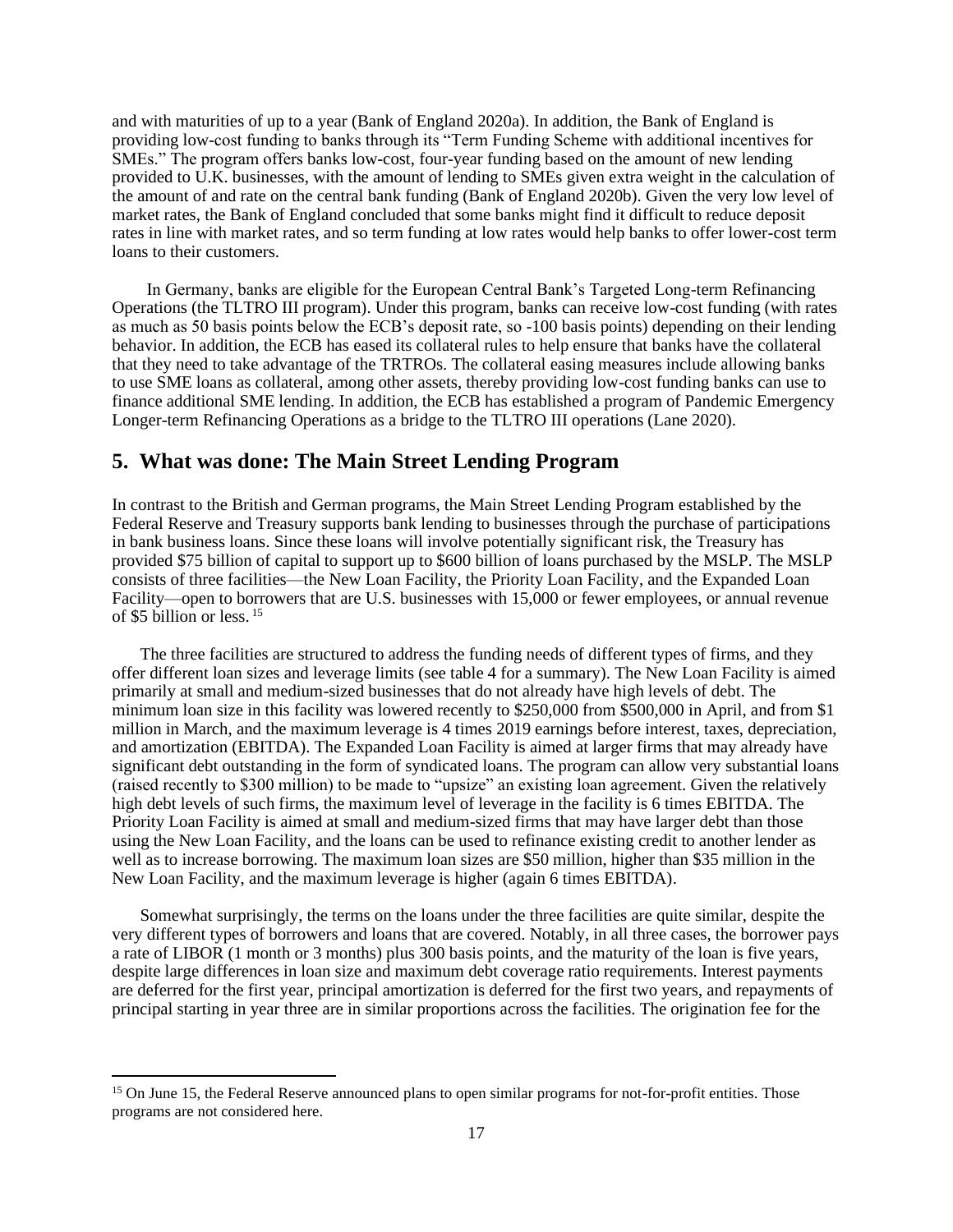New and Priority Loan programs is 100 basis points, but it is only 75 basis points for the Expanded Loan Facility, presumably reflecting the larger size of the loans under that program.

The facilities are designed to address the four challenges noted earlier. Because the banks keep a 5 percent share of each loan on their books, they have an incentive to do careful underwriting, limiting the asymmetric information problem faced by the Federal Reserve and the Treasury. The retained share also limits adverse selection, since banks cannot avoid a portion of any losses on loans under the MSLP. However, the share of credit risk banks must retain does not vary by loan risk, suggesting there is no more protection to the Fed and Treasury from this source where it is needed more. Under the Expanded Loan Facility, which allows the largest and most leveraged loans, there is a limit of 35 percent of the total credit of which the loan is a part, which provides an additional significant incentive for the bank to take careful account of risk.

Adverse selection is also addressed by the minimum underwriting criteria that the MSLP imposes. Borrowers must have been healthy at the end of 2019, as judged by the lender's internal rating of existing credits at that time, and they must certify that they believe that they are able to meet their financial obligations and not file for bankruptcy for at least 90 days. Borrowers must commit to not using the loan to voluntarily repay other debts before the MSLP loan is repaid, and that they will not seek to cancel other credit lines over that period. Borrowers also must limit executive compensation, dividends, and capital distributions while the loan is outstanding. In addition, lenders under the program must be a regulated U.S. depository institution or a U.S. branch or agency of a foreign banking institution. In either case, the participating lenders would be subject to supervision by the U.S. banking agencies, and so their operations and incentives should be relatively well understood. Moreover, the lending banks cannot request early repayment of other debts during the life of an MSLP loan, and they cannot cancel or reduce any existing loan commitment or line of credit over the same period.

These program features also help to address some of the constraints on the Fed's 13(3) lending authority. In particular, the incentives for bank underwriting and the minimum underwriting criteria help ensure that the borrowers are solvent. In addition, the Fed is secured by the SPV collateral and the Treasury capital, presumably to its satisfaction, and the Treasury backing should help protect taxpayers from losses.

In addition, the underwriting requirements help to limit the risk of loss to the Treasury. As noted earlier, the extent to which the Treasury is willing to take on such risk depends on the Treasury Secretary's risk tolerance, and the Secretary has suggested only a limited willingness to take losses on the CARES funds. The actual outcome will depend in part on the calibration of the MSLP. Under the program, the Treasury will receive fees from the banks for purchasing the 95 percent participations, as well as 95 percent of the spread income on the loans (less the servicing fees paid to the bank) over the life of the loan. This income will help to offset losses on the loan portfolio. If the fees and spreads received by the Treasury are too low relative to the losses on the loans, the Treasury could lose money. On the other hand, if fees or spreads are too high, the Treasury would earn money on the program. However, the gains and losses are not the measure of program success, which must take account of the aid provided to the intended firms.

In that regard, the program terms should also help target the credit to businesses that are neither so strong that they do not need the assistance nor so weak that they are likely to fail. As we note below, strong firms will not find the pricing attractive, since they are likely able to borrow at a spread less than 300 basis points. Such firms also will not want to accept the constraints the program imposes on dividends and capital distributions. In addition, the MSLP requires that borrowing firms must make "commercially reasonable efforts" to maintain employment and payroll during the life of the loan, a constraint that stronger firms would likely choose to avoid, given uncertainty about what compliance would entail and the potential need to restructure some of their operations in response to the economic fallout from the virus. Conversely, very weak firms will likely not satisfy the requirements of the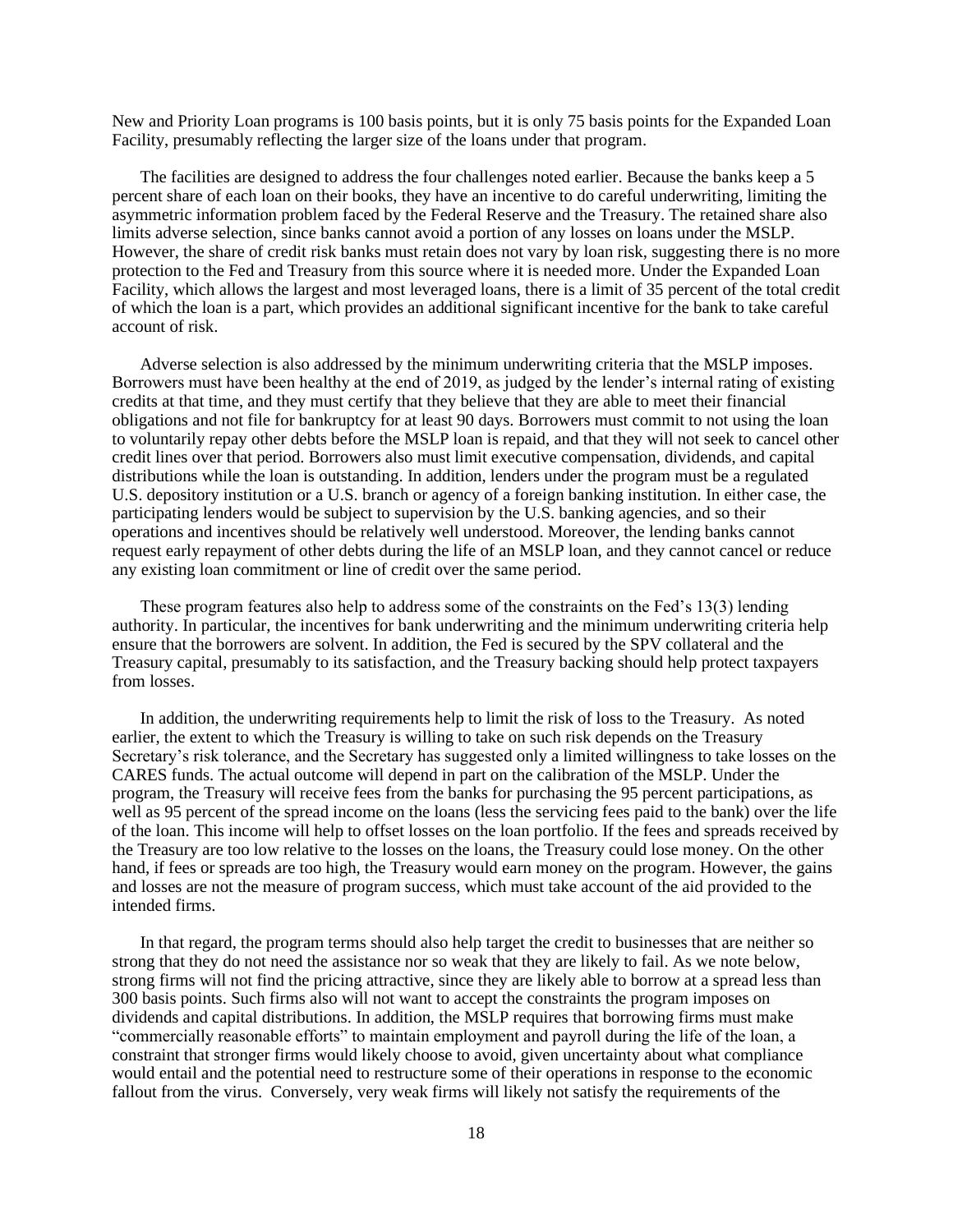program (such as the limits on leverage), helping to limit the program to borrowers most likely to benefit from a loan.

Finally, the program is designed to limit moral hazard by excluding loans to firms that had excessive levels of leverage prior to the pandemic. As noted earlier, the Federal Reserve has emphasized for some time that excessive leverage in the nonfinancial business sector is a potential risk to the economy because a business downturn caused by other factors could be reinforced by a wave of failures and bankruptcies by highly leverage firms. In the interagency guidance on leveraged lending in 2013, the federal banking agencies noted that "a leverage level after planned asset sales…in excess of 6X Total Debt/EBITDA raises concerns for most industries" (Federal Reserve 2013). Thus, it seems appropriate that borrowers under the MSLP be required to have a debt to EBITDA ratio of no more than 6, even after receiving the program loan. The program's limits on compensation, dividends, and share repurchases for borrowers also may serve as an offset to future incentives to increase leverage.

| Facility                                               | Intention                                                                                                                                                                                                                          | Terms                                                                                                                                                                                                                                                                                                                                                                                                                                                                                                                                                                                                                                                                                                                                                                                                                                                                                                                                    |
|--------------------------------------------------------|------------------------------------------------------------------------------------------------------------------------------------------------------------------------------------------------------------------------------------|------------------------------------------------------------------------------------------------------------------------------------------------------------------------------------------------------------------------------------------------------------------------------------------------------------------------------------------------------------------------------------------------------------------------------------------------------------------------------------------------------------------------------------------------------------------------------------------------------------------------------------------------------------------------------------------------------------------------------------------------------------------------------------------------------------------------------------------------------------------------------------------------------------------------------------------|
| Main Street New<br>Loan Facility                       | Supporting new loans to<br>businesses that are small<br>or medium-sized and<br>which have low levels of<br>debt. (Thus, the loan sizes<br>are relatively modest, and<br>leverage is limited.)                                      | 5-year maturity, rate of LIBOR+300 bps<br>$\bullet$<br>(LIBOR is 1 or 3 months). Origination fee of up<br>to 100 bps.<br>Size limited to between \$250,000 and \$35<br>$\bullet$<br>million, with a limit on total leverage of 4x<br>2019 EBITDA. Any outstanding loan has an<br>internal risk rating of "pass."<br>No interest or principal payments in the first<br>$\bullet$<br>year. Required minimum amortization of 15<br>percent, 15 percent, and 70 percent in years 3 to<br>5, respectively.<br>Limits on executive compensation, dividends,<br>$\bullet$<br>distributions of capital, and employment.<br>Loan not used to voluntarily repay other debt.<br>$\bullet$<br>Borrower must make "commercially reasonable<br>efforts" to maintain employment and payroll.<br>Bank participation 5 percent.<br>$\bullet$<br>Bank pays SPV 100 bps of principal amount,<br>and is paid 25 bps of principal per annum for<br>servicing. |
| <b>Main Street</b><br><b>Expanded Loan</b><br>Facility | Supporting increases in<br>loans to businesses that<br>are larger and already<br>have significant debt.<br>(Thus, loan sizes are<br>considerably larger, and<br>allowable leverage is<br>higher than in the New<br>Loan Facility.) | Same as the New Loan Facility, except:<br>Origination fee of up to 75 bps.<br>Size limited to between \$10 million and \$300<br>$\bullet$<br>million, with a limit on total leverage of 6x<br>2019 EBITDA.<br>Size also limited to 35 percent of the borrower's<br>$\bullet$<br>debt that is pari passu with the participation.<br>Minimum amortization of 15 percent, 15<br>$\bullet$<br>percent, and 70 percent in years 3-5,<br>respectively.<br>Bank participation 5 percent<br>Bank pays SPV 75 bps of principal, and is paid<br>25 bp of principal amount per annum for<br>servicing.                                                                                                                                                                                                                                                                                                                                              |

#### **Table 4. Main Street Lending Program Terms**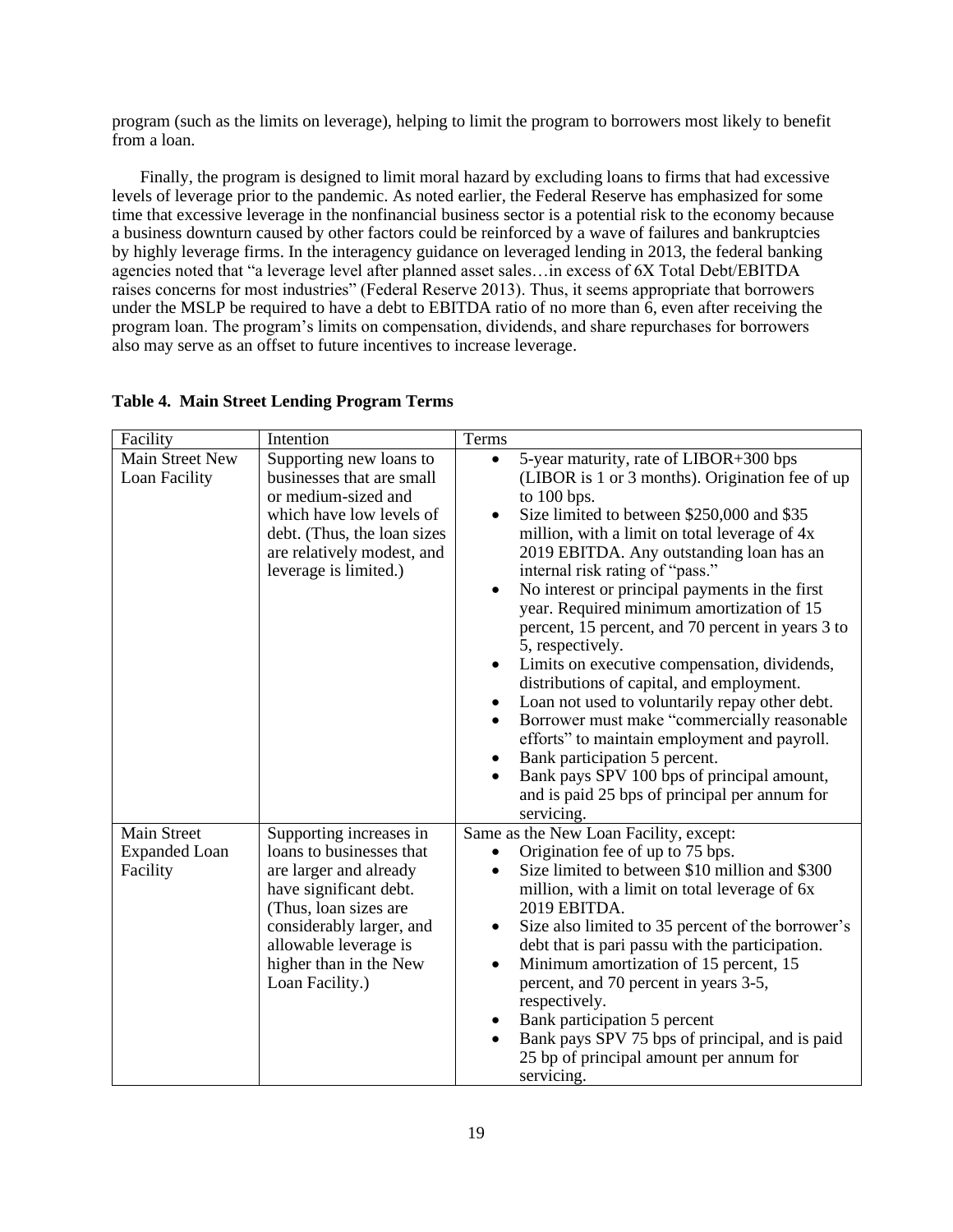| Main Street   | Supporting new loans to    | Same as the New Loan Facility, except:                       |
|---------------|----------------------------|--------------------------------------------------------------|
| Priority Loan | businesses that are small  | Size limited to between \$250,000 and \$50<br>$\bullet$      |
| Facility      | or medium-sized but may    | million                                                      |
|               | already have significant   | • Limit on total leverage is 6x 2019 EBITDA.                 |
|               | debt. (Thus, the loan      | The loan can be used to refinance existing debt<br>$\bullet$ |
|               | sizes are relatively       | owed to another lender.                                      |
|               | modest, but allowable      |                                                              |
|               | leverage is higher than in |                                                              |
|               | the New Loan Facility.)    |                                                              |

## **6. Will the MSLP be successful?**

The success of the MSLP will be measured ultimately by whether more loans are made to borrowers in need, with future losses consistent with Federal Reserve and Treasury constraints and preferences. Thus, a program with very few loans would not be successful since its terms were presumably too restrictive to generate the social benefits of preserving firms. However, a program with lots of loans but large losses for the Treasury and the Federal Reserve would also be a failure, given that the Treasury has indicated a desire to limit losses.

*Will borrowers be helped?* The MSLP makes loans, not government transfers. Not all firms that have lost business because of the pandemic will be helped with a loan that increases its total debt burden, whereas all firms that receive transfers to cover some of their lost revenue will be helped. But loans can be structured so the additional debt is not overly burdensome. In particular, loans with longer maturity, lower rates, and deferred payments would make them more equity-like. The MSLP loans have a few of these characteristics.

For all three programs, the loans are five-year maturity, with interest payments deferred for the first year. Principal payments are deferred for two years, and the bulk of the repayments—70 percent—come only in the final year. These terms are helpful because they allow the firm more time for recovery. Indeed, the Federal Reserve recognized potential benefits to borrowers of more "equity-like" features when it lengthened maturities and pushed back amortization in changes announced on June 8 (Federal Reserve 2020c).

In addition, the loan rate of 3-month LIBOR  $+$  300 basis points is the same for the three programs, despite minimum loan sizes that vary from \$250,000 for the New Loan Facility and a maximum loan ratio of 4 times EBITDA, and a minimum of \$10 million for the Expanded Loan Facility and a maximum leverage ratio of 6 times EBITDA.

However, spread data on C&I loans by commercial banks and on institutional leveraged loans available for transactions in mid-2017 (the latest data available from the Fed's Survey of Terms of Business Lending, or STBL) suggest substantial variation across size and credit rating (table 5). For C&I loans by large domestic banks, with an average size of \$593,000 and a risk rating of 3.1, the average spread is 2.13 percent (a rate of 3.43 percent).<sup>16</sup> The spread for low risk firms is lower than the average, 1.61 percent, and for loans above \$1 million, 2.07 percent. All of these spreads are lower than the 300 basis points for the Main Street program. At their recent peak in 2010, following the financial crisis, C&I loan spreads peaked at 3.17 percent, and were above 300 basis points for moderate risk loans and smaller

<sup>&</sup>lt;sup>16</sup> The category "moderate risk" represents the average loan under average economic conditions at the typical lender. The risk rating is calculated by assigning a value of 1 to minimal risk loans, 2 to low risk loans, 3 to moderate risk loans, 4 to acceptable risk loans, and 5 to special mention and classified loans.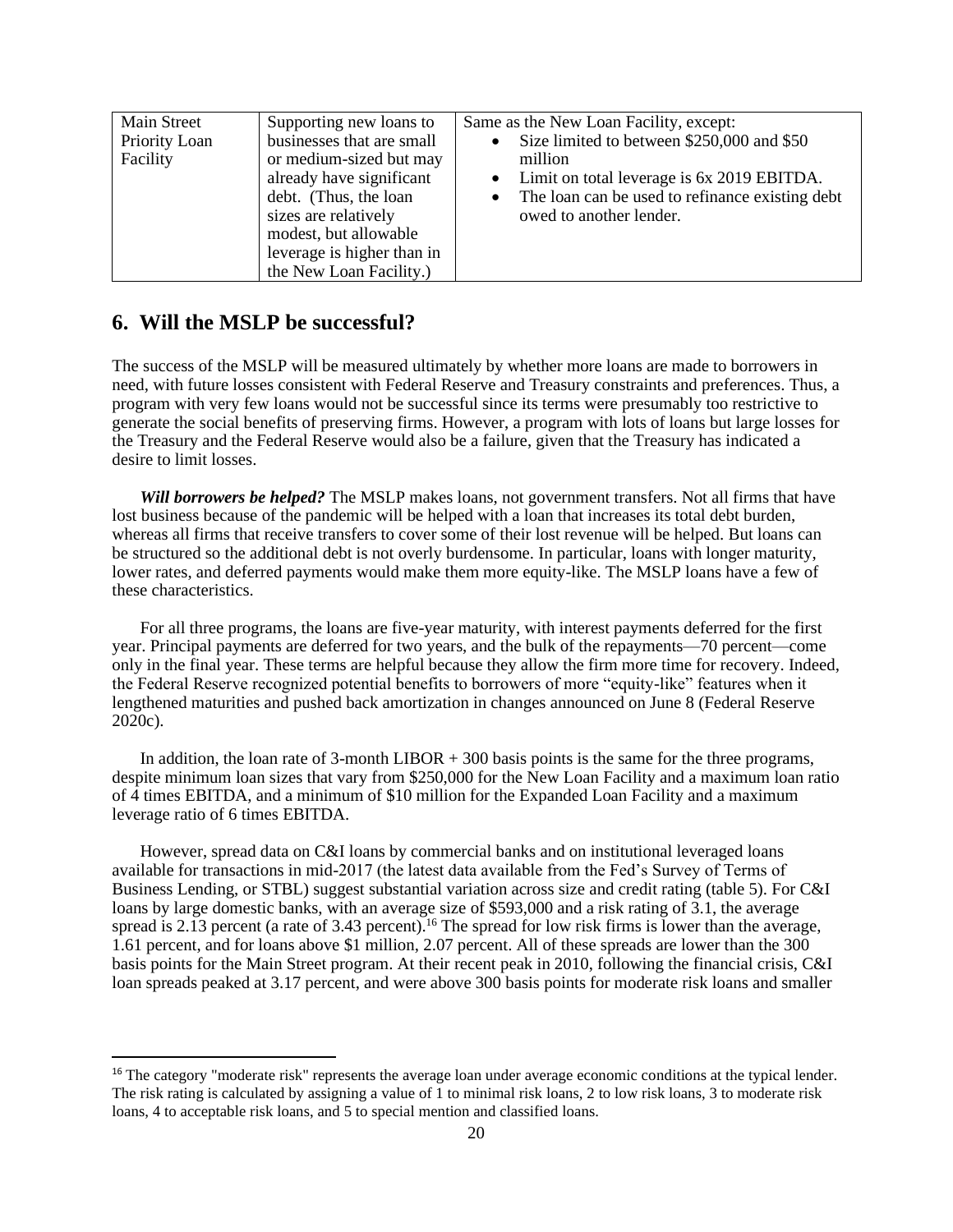loans.<sup>17</sup> These data suggest both wide variation in spreads by size and risk, and that a 300 bp spread is much closer to a peak recession spread than a spread in more normal times. Such a spread is high for lowrisk firms and even for moderate risk firms except at their cyclical peak, suggesting the program will not attract higher-quality borrowers. This pricing is unlike the more favorable terms offered to investmentgrade corporations, where the PMCCF will purchase new issues at market rates, and the SMCCF purchases bond ETFs or single-name bonds in order to reduce risk spreads on outstanding bonds, which then should reduce the rate on bonds purchased in the PMCCF.

|  |  |  | Table 5. Spreads on C&I loans and institutional leveraged loans, by risk and size, 2010 and 2017 |
|--|--|--|--------------------------------------------------------------------------------------------------|
|  |  |  |                                                                                                  |

| 2010:Q4 | 2017:Q2 |
|---------|---------|
| 3.17    | 2.13    |
|         |         |
| 2.47    | 1.61    |
| 3.24    | 2.18    |
|         |         |
| 3.60    | 2.50    |
| 2.95    | 2.07    |
|         |         |
| 4.00    | 2.50    |
| 5.50    | 4.00    |
|         |         |

*Source: For C&I loans, large domestic banks, Survey of Terms of Bank Lending, Federal Reserve Board. For institutional leveraged loans, S&P Global, Leveraged Commentary & Data, as reported in the Federal Reserve Board Financial Stability Reports. Spreads are relative to 3-month LIBOR.*

Note that spreads on institutional leveraged loans for below-investment-grade borrowers ranged on average from 250 basis points to 400 basis points, and this range would encompass the 300 basis point spread for borrowers under the Expanded or Priority facilities. But again, the range is fairly large, suggesting that a common spread would be a disincentive for higher quality borrowers within this group to borrow from the program.

In short, the LIBOR+300 basis points spread on MSLP loans would not be attractive to less-leveraged middle-market firms that access credit mainly through banks. Rather, it appears attractive mainly for higher-risk borrowers and smaller loans. We believe that a bank with an existing customer that met the conservative debt limits under the New Loan Facility would find this spread to be high, and so would be willing to make a loan at this spread and keep it on its own books, suggesting that a narrower loan spread

<sup>&</sup>lt;sup>17</sup> The STBL was discontinued in May 2017. A new survey was started for small business loans—Federal Reserve Bank of Kansas City (2020). However, the loans covered in that survey are much smaller than those that had been included in the STBL. For example, the average C&I loan offered by domestic commercial banks in the STBL in the May 2017 survey was \$491,000, while the average loan size in 2017:Q4 in the new survey for a new fixed-term loan was \$93,000 and a new variable-term loan was \$160,000. Loan spreads on new fixed-term loans ranged from 3.2 to 3.9 percent between 2017:Q4 and 2019:Q4, reflecting their smaller size. No information is available in the new survey on the risk of the loans.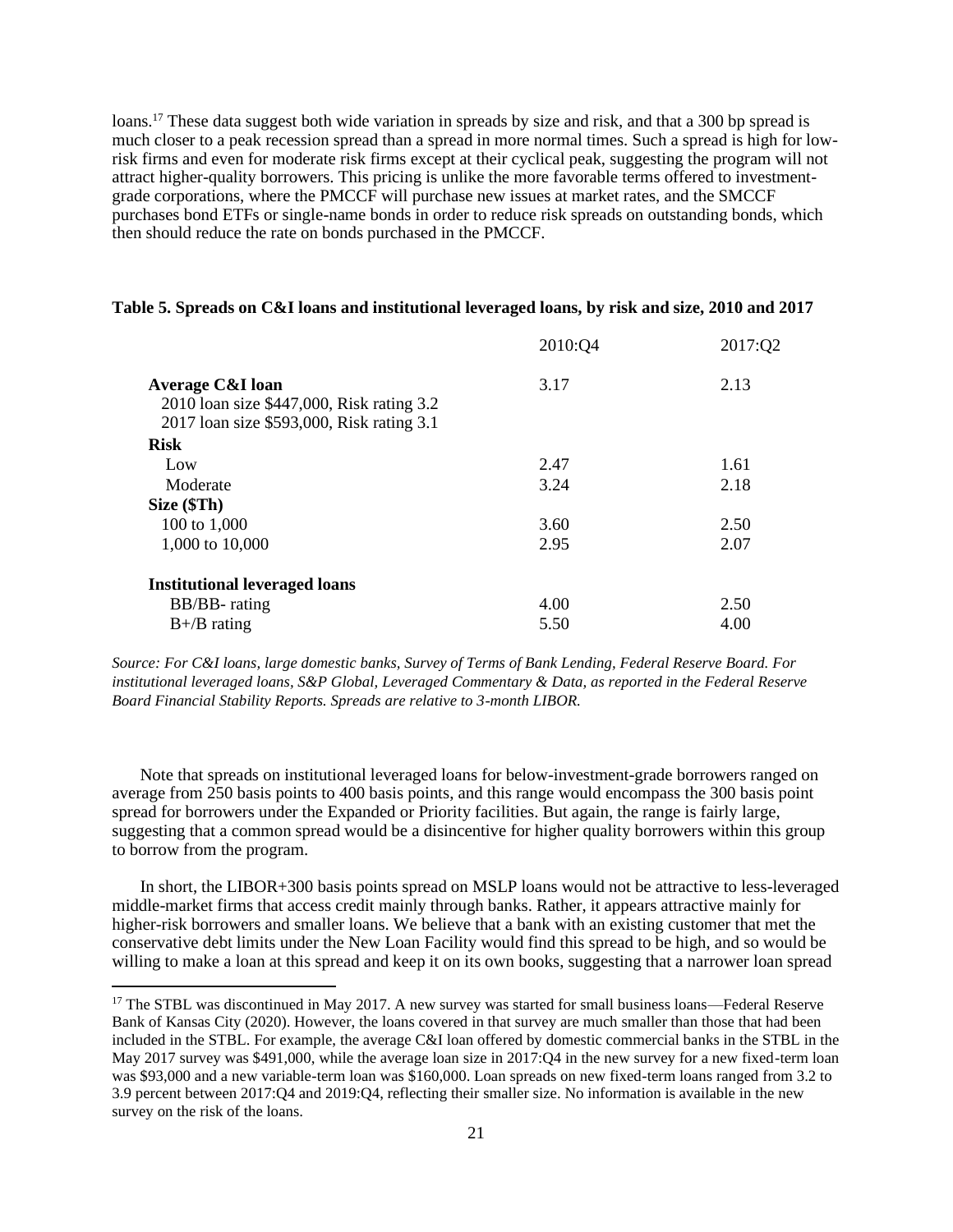may be called for to support business borrowing and the continued operation of small-to-mid-sized businesses.

Some have argued that the leverage ratios in the MSLP are too low, and that there are firms with higher than 6 times EBITDA that would benefit from a Main Street loan. The leverage ratios serve to reduce risk to the program, as well as to mitigate moral hazard. That said, there may be situations where a borrower in an industry that is characterized by high leverage is a significant employer, and its bankruptcy would be especially inefficient. In such cases, the Fed could establish a process to allow banks to make exceptions to the general underwriting guidance and lend to such firms under the program, so long as the bank agreed to retain a larger share of the loan, such as 15 or 20 percent, in order to ensure that the bank was comfortable with the credit. Indeed, when the Priority Loan facility was introduced in April, it allowed higher leverage than the New Loan facility in return for a higher bank participation share. This tradeoff was eliminated in the revised terms issued in June. But policymakers should monitor closely whether the program could be more effective in serving the needs of borrowers and the economy if higher leverage could be accommodated. If so, the higher leverage should be accompanied by an increase in bank retention share to limit risk, and moral hazard concerns could be mitigated by the limits on dividends, buybacks, and compensation.

Some prospective borrowers may also be concerned about the stigma associated with taking a government-supported loan when it is not designed to be used broadly and offered on favorable terms. In addition, the restriction on retaining employees may hinder the ability of a firm to make necessary adjustments to its business practices to remain viable in a post-COVID environment, and thus limit demand. Moreover, lack of clarity about how compliance with this requirement will be measured would make borrowers less willing to use the program.

*Will banks participate given the terms that have been established?* We outlined above three ways to incentivize banks to lend more, by a funding for lending subsidy, a guarantee, and a participation such as in the MSLP. The ability to sell 95 percent of the loan to the SPV should help if the main impediment to lending to the intended beneficiaries is balance sheet capacity. If the main impediment to bank lending is limited risk appetite, however, rather than balance sheet pressures, it isn't clear that the MSLP will get much use because the bank needs to retain some of the loan, and even if only 5 percent, it will apply its own underwriting standards to the loan.

Which is it? Banks' responses to the April 2020 Senior Loan Officer Opinion Survey, (based on responses in March) show that that 40 percent of domestic banks surveyed, on net, indicated that they had tightened lending standards for firms of all sizes (figure 2 above). Moreover, they indicated that reduced tolerance for risk was a more important factor than bank's current or expected capital position. In particular, the survey shows that banks attributed the changes to increased uncertainty about the outlook, a worsening of industry-specific problems, and a reduced tolerance for risk. Only a few banks indicated that a deterioration in their bank's current or expected capital position had played a significant role.<sup>18</sup>

Thus, the current program, which is more effective in addressing balance sheet constraints than concerns about loan risk, may not give enough encouragement to banks to participate. However, while banks may want to avoid lending to riskier firms on their own, the fees on MSLP loans should make them more willing to do so. For example, under the New and Priority Loan Facilities, banks extend only 5 percent of the loan, but they receive an origination fee of up to 100 basis points of the loan, and then a servicing fee of 25 basis points of the remaining 95 percent of the loan each year. Thus, the total fees paid to the banks are more than 40 percent of the portion of the loan that the banks retain—a significant

 $18$  Of course, banks may be wary of reporting concerns about their capital positions on a Federal Reserve survey – even in the global financial crisis, when many banks faced severe capital pressures, survey respondents pointed primarily to higher risk and decreased risk tolerance as the reasons for tighter lending standards.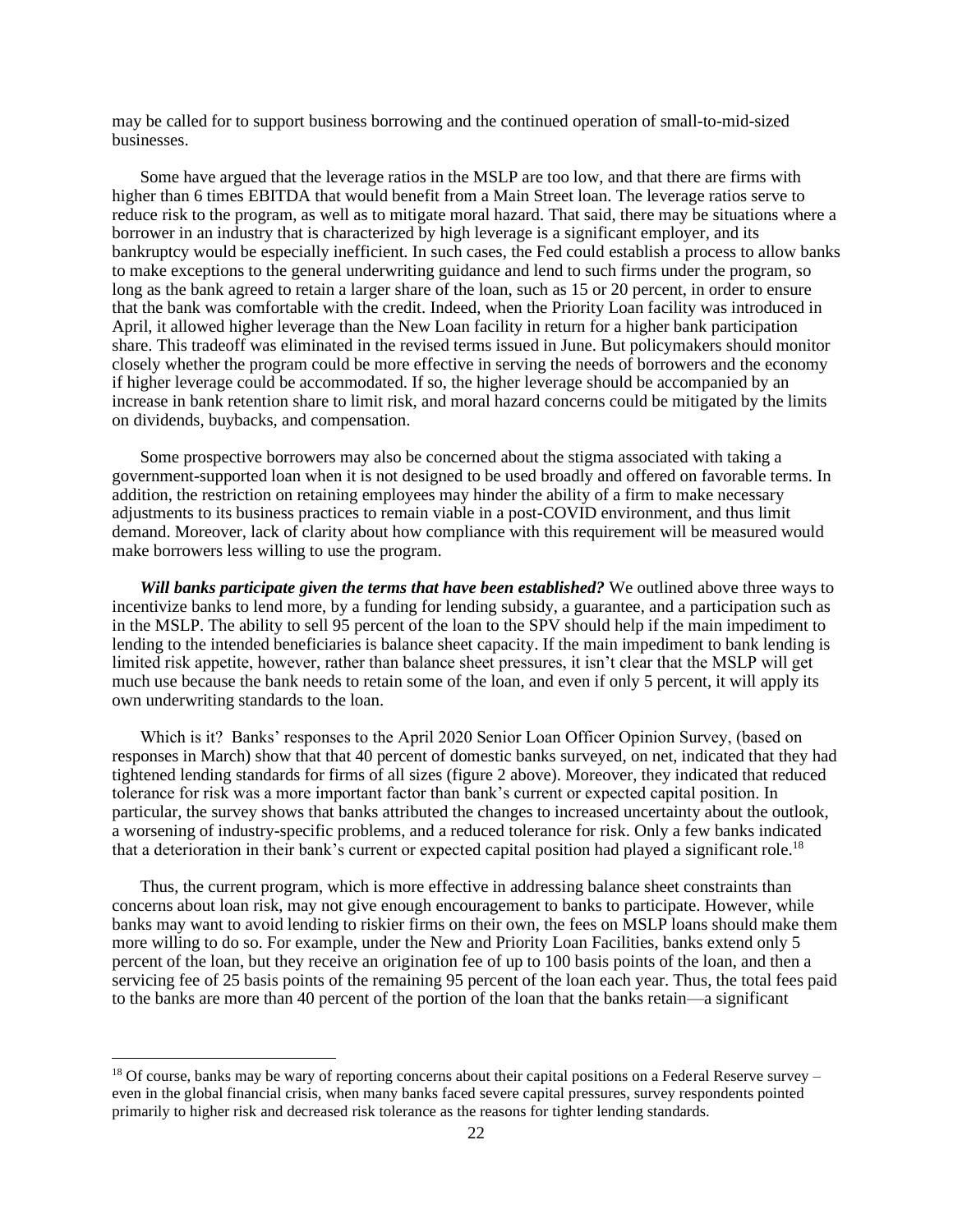incentive to lend to firms that may benefit from the credit but are not strong enough to obtain loans directly from the bank.

Banks also may be less willing to participate if there is uncertainty about the costs associated with workouts of loans to defaulting borrowers. The program requires that the banks, which have considerable experience in managing troubled loans, will be responsible for any workouts. Thus, in evaluating participation in the program, banks will need to take account of the likely costs they will incur in the case of loan defaults. One problem with this approach, however, is that banks may view the workouts as too burdensome, or be concerned that in situations where loan losses are high, they will face large workout costs that they will find hard to manage. In such situations, banks also may face funding pressures and so may be inclined to limit workout costs by moving quickly to close defaulting firms. By contrast, the Fed and Treasury do not face funding pressures, and they can take account of the social benefits to keeping firms going during the recovery and avoiding liquidations—hence they would be inclined to be more flexible in workouts. To encourage the banks in this regard, the Fed and Treasury could pay higher servicing fees for delinquent loans, particularly in periods of generally high loan delinquencies, which would encourage more loan originations and more efficient workouts.<sup>19</sup>

## **7. How to make the MSLP more effective**

This paper has laid out the key elements of the MSLP program as a solution to the problem of increasing bank lending to firms that need to obtain credit to survive the health crisis, subject to the constraints of the Fed and the Treasury. We define success as an increase in loans to such borrowers relative to the level that banks would have provided on their own, subject to the Fed's legal constraints to lend only to solvent borrowers and be secured to its satisfaction, and with losses at a level acceptable to the Treasury. Since many of the firms that could benefit from the program are inherently risky, if there are no losses to the Treasury, the program probably did not take enough risk. Moreover, unlike in 2008, when the intention of Fed lending programs was primarily to counter a run on the financial system, the intention of the MSLP is for the government to share the risk of losses caused by the shutdown and the associated changes in economic behavior.

The MSLP uses a loan participation structure between the bank and government, with the program terms designed to address the asymmetric information, adverse selection, poor targeting, and moral hazard problems that arise as a result of the differing information and incentives of the borrowers, banks, and the government. In particular, the various terms and conditions are calibrated to encourage banks to participate and to encourage use of the program by borrowers that can benefit from it. The calibration of the parameters of the MSLP is difficult, given that it is a new program being introduced in an entirely novel situation. The two sets of adjustments that the Fed has made already to the original proposal based on more than 2,200 comment letters and other feedback from potential borrowers and lenders illustrate the difficulty of designing a program that can be effective. This paper, which highlights why private lending may not be sufficient in the current situation and the challenges in setting up a government program to support such lending, provides a framework to understand adjustments of the parameters of the program and the tradeoffs between borrowers, lenders, and the government.

 $19$  An alternative approach would be to use the SPV or a separate "resolution" SPV to manage the troubled loans on behalf of the Federal Reserve and Treasury and enter into loss-sharing arrangements with the banks. This approach would help to align the incentives of those conducting the workout with the interests of the Federal Reserve and Treasury, and so could lead to better outcomes. Allowing for troubled loans to be pooled across the program also could increase returns, particularly if the troubled loans were ultimately securitized and sold. Hiring asset managers with skills in working out troubled credits could free the Fed and Treasury from those responsibilities, which require specialized skills and could be politically fraught. And, while it would take some time to contract with appropriate asset managers, there likely would be time because program loans do not require payments in the near term.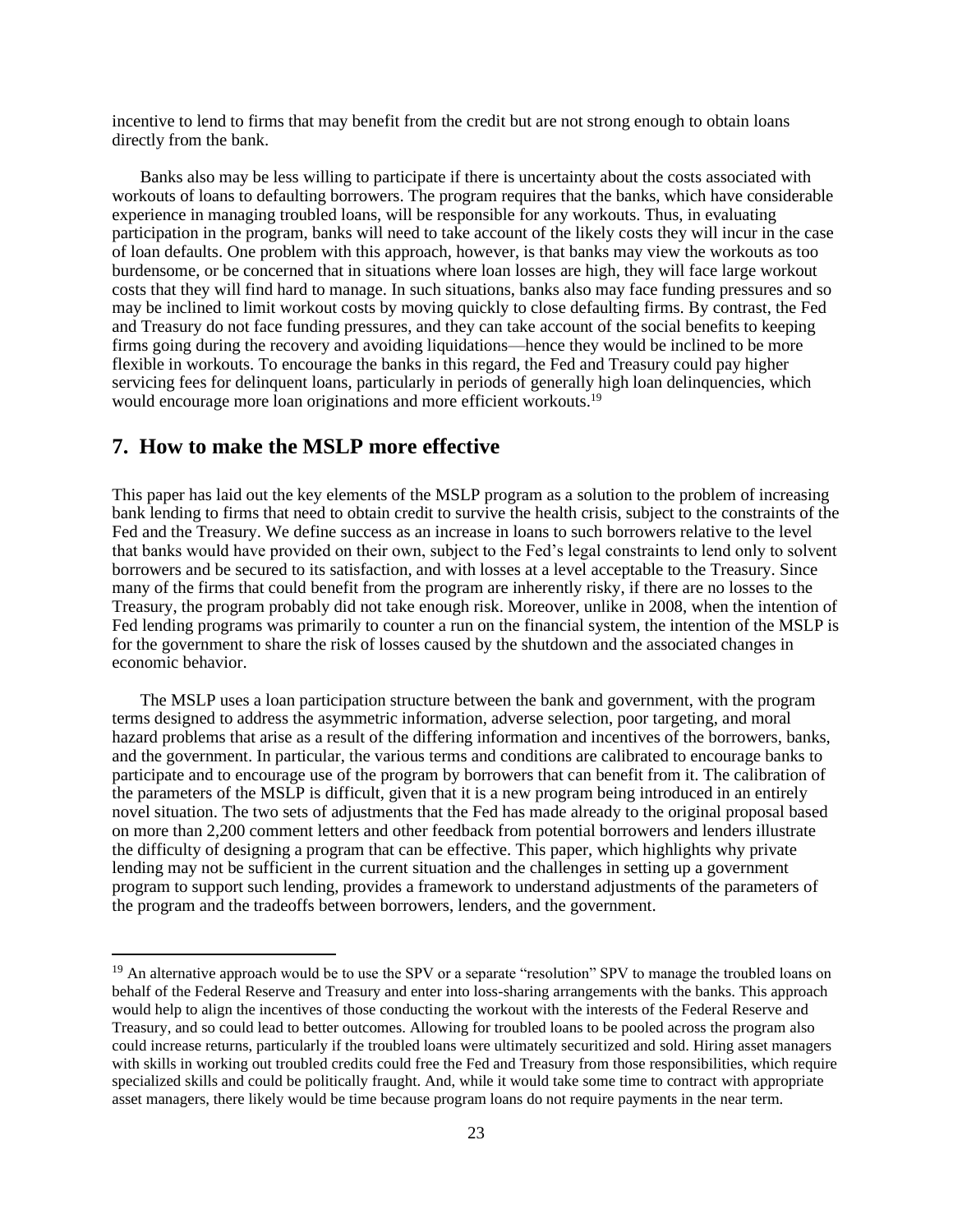One reason the program may not be effective is because targeted firms do not see the program terms as attractive enough. Since the set of firms that could benefit from the MSLP varies widely, from small private borrowers that have limited debt to very large, complex companies with significant debt, the terms of the program should be better tailored to the risks and needs of the borrowers. In particular, we think that the terms for the New Loan facility should be eased relative to those for the Priority and Extended facilities, since the smaller firms that would likely borrow under the New Loan facility are, because of their lower leverage, likely simpler and less risky, and have fewer alternatives to avoid liquidation or inefficient bankruptcies. As a consequence, we propose, first, that loan spreads be recalibrated to reflect differences in credit quality across the three loan facilities, and that the New Loan facility have a lower spread, given the better credit quality of the borrowers. In addition, the paperwork required for loans in the New Loan facility should be streamlined, if possible. Currently the borrower and lender certification requirements appear to reflect the participation by large banks and large, complicated firms, which have the legal staff needed to comply with them. However, the smaller banks and simpler borrowers that might use the New Loan facility will likely find these certifications daunting.

Second, we fully agree with the recent changes to lengthen loan maturities from four to five years, and the pushback in repayment schedules and required amortization. These changes give borrowing firms more time to recover, and they may be especially helpful in the case of a protracted post-coronavirus recession. For comparison, investment-grade and fallen angel firms borrowing from the PMCCF can issue loans or bonds for a five-year term with repayment only at maturity, so five-year loans with some amortization under the Main Street program seem less favorable to the borrowers. Another possible comparison is to SBA 7(a) loans, which can be extended for ten years (maximum statutory maturity). If it appears that borrowers would find that longer maturity loans would be helpful, we would support going beyond five years. The program could offer a longer-term loan where the interest rate begins to increase after five years, which gives borrowers an incentive to repay the loan after five years but allows for greater flexibility.

While maximum debt-to-EBITDA ratios have been set for each of the facilities, which helps to address adverse selection, better targeting, and moral hazard concerns, there may be situations where borrowers would exceed the limits, but banks believe that such lending would benefit the borrower and the economy. The current program does not allow for this type of flexibility, but if policymakers wanted to permit it in some situations, they could require the banks to retain a larger share of the loan in exchange, so the Federal Reserve and Treasury would still be adequately protected.

In addition, we believe it is important for the Fed and Treasury to provide greater clarity regarding what is meant by "commercially reasonable efforts" to maintain employment. Providing more clarity on what adjustments would be deemed reasonable would reduce uncertainty for businesses considering a MSLP loan and encourage take-up. In practice, we also believe that firms should be given significant flexibility to respond appropriately in order to stay commercially viable because COVID-19 may require firms to make some important changes to their operations and business models to respond to changes in the behavior of their customers and suppliers.

Another reason the MSLP could get limited use is because banks do not find it attractive. The participation structure of the current program helps banks to manage balance sheet constraints they may face, but does less to reduce loan risk than a loan guarantee program would. However, commercial bankers have attributed their current tighter lending standards more to heightened uncertainty and reduced risk tolerance rather than balance sheet constraints. That being said, balance sheet constraints could become more pronounced if the economy remains very weak, and the MSLP could become more attractive to banks over time with needed balance sheet relief and fee income. We believe, though, that it is important for the program to aim to boost credit sooner rather than later. That increase would reduce the likelihood that the sharp decline in current activity leads to significant permanent reductions because businesses could not survive the immediate crisis.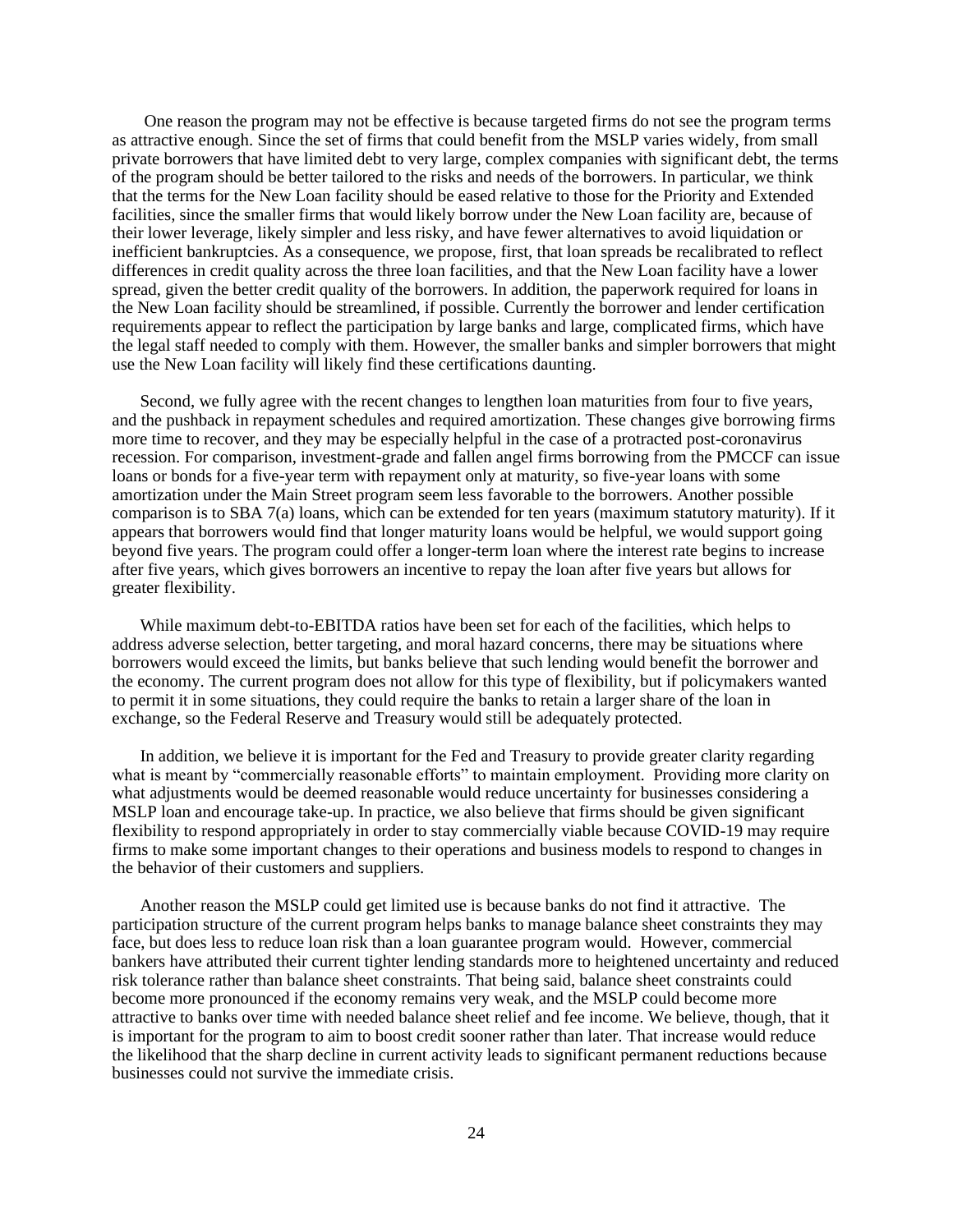To encourage bank participation in the program if they lack the risk appetite to make the desired loans, we recommend, first, that the government increase fees, giving banks a larger part of the spread on the entire loan, to provide greater compensation for the risk that banks retain. The government could even pay a higher fee to banks that do more lending under the program; this additional incentive for greater program use would be similar in spirit to the approach taken to reward lenders for more SME lending in the Bank of England's term funding scheme. Second, given that banks may be concerned about the costs associated with a higher than usual level of loan workouts, the program could pay higher servicing fees for delinquent loans, particularly in periods of generally high loan delinquencies, in order to encourage banks to do loan workouts that are more efficient than those that only minimize the banks' short-term costs.

Of course, some of these changes could worsen the adverse selection and moral hazard problems the program is designed to address, and they would also require the government to accept an increased risk of loss. Since some of the other 13(3) programs (PDCF, CPFF, MMLF) are likely to make money, the Treasury could, in effect, mutualize the programs using gains on some programs to offset the losses on others. Policymakers should prepare for the possibility that interest in the program remains weak and be ready to make additional adjustments as needed. The Fed and the Treasury have been aggressive thus far in their response to the coronavirus, and they may need to be even more so to make the MSLP a success.

However, policymakers also should be prepared for the possibility that even an aggressive MSLP program consistent with the CARES Act may not be sufficient to meet the financial needs of many businesses. In that case, they should quickly try an alternative approach. One possibility would be for the Federal Reserve to introduce a funding for lending program to reduce bank funding costs that might be limiting their willingness to lend. More broadly, the Federal Reserve and the Treasury could go back to Congress and ask for changes to the CARES Act that would allow for a more effective support program. For example, Congress could authorize a loan guarantee program that should increase banks' willingness to lend despite a limited risk appetite. Such a program could be structured like an expanded SBA 7(a) program, and it would be similar to the programs that have been introduced in some other countries. Alternatively, Congress could allow the Federal Reserve or the Treasury to purchase preferred stock, or even common equity, which would avoid the problems associated with debt overhang, and so allow support to be provided to many more firms. Finally, Congress could lift the prohibition on loan forgiveness contained in the CARES Act, allowing the Fed and Treasury to forgive loans if the effects of the coronavirus on borrowers turn out to be significantly larger than anticipated. Such forgiveness would effectively provide insurance against future shutdowns caused by the coronavirus, and so could support both banks' willingness to lend and firms' willingness to borrow.<sup>20</sup>

<sup>20</sup> Metrick (2020) outlines a possible structure for such a program.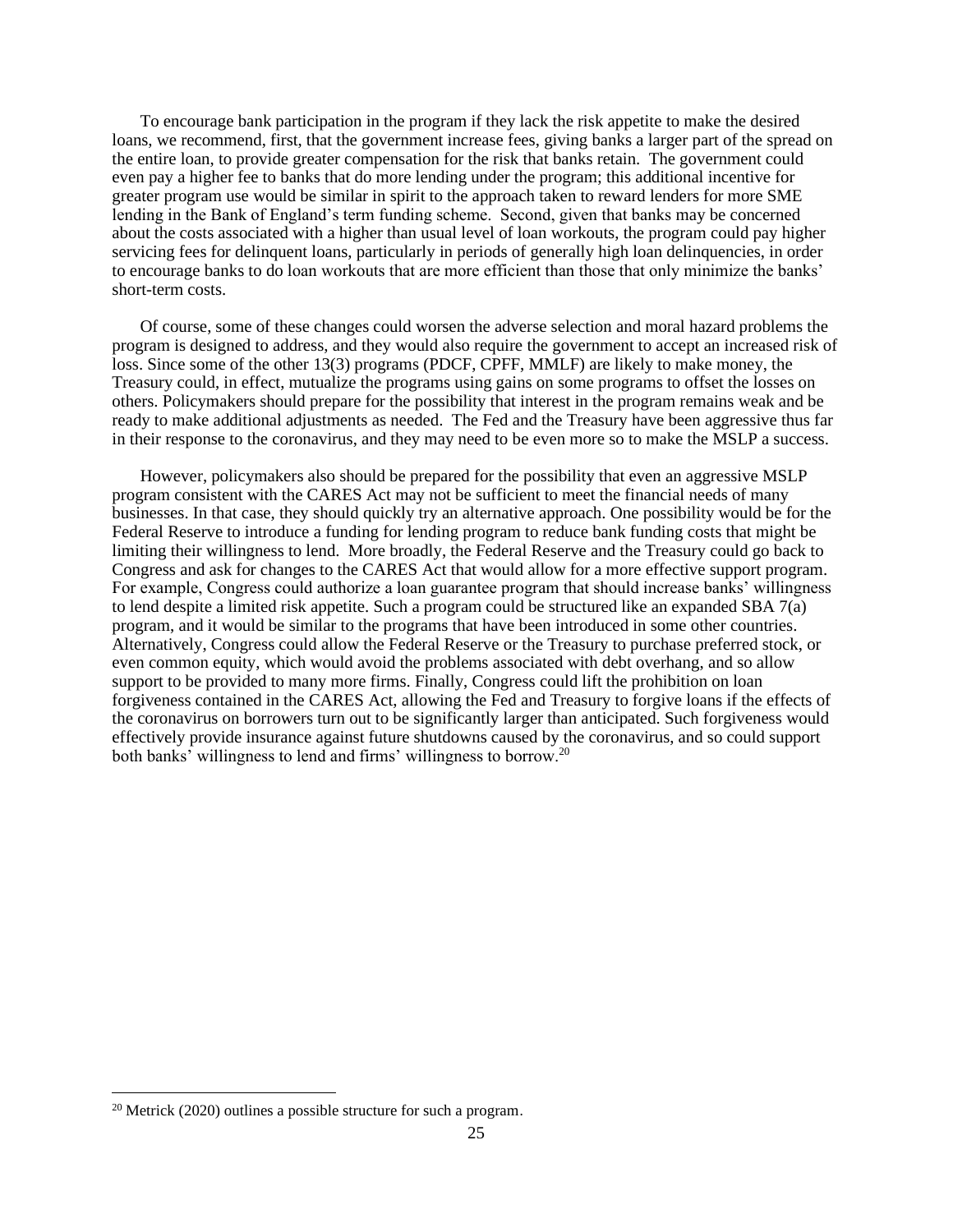## **References**

- Bank of England (2020a). "Covid Corporate Financing Facility (CCFF): information for those seeking to participate in the scheme." [https://www.bankofengland.co.uk/markets/covid-corporate-financing](https://www.bankofengland.co.uk/markets/covid-corporate-financing-facility)[facility](https://www.bankofengland.co.uk/markets/covid-corporate-financing-facility)
- Bank of England (2020b). "Term Funding Scheme with additional incentives for SMEs (TFSME)," Market Notice, March 11. [\(https://www.bankofengland.co.uk/markets/market-notices/2020/term](https://www.bankofengland.co.uk/markets/market-notices/2020/term-funding-scheme-market-notice-mar-2020)[funding-scheme-market-notice-mar-2020\)](https://www.bankofengland.co.uk/markets/market-notices/2020/term-funding-scheme-market-notice-mar-2020)
- British Business Bank (2020a). "Bounce Bank Loan Scheme." [\(https://www.british-business](https://www.british-business-bank.co.uk/ourpartners/coronavirus-business-interruption-loan-schemes/bounce-back-loans/)[bank.co.uk/ourpartners/coronavirus-business-interruption-loan-schemes/bounce-back-loans/\)](https://www.british-business-bank.co.uk/ourpartners/coronavirus-business-interruption-loan-schemes/bounce-back-loans/)
- British Business Bank (2020b). "Coronavirus Business Interruption Loan Schemes and Future Fund." [\(https://www.british-business-bank.co.uk/ourpartners/coronavirus-business-interruption-loan](https://www.british-business-bank.co.uk/ourpartners/coronavirus-business-interruption-loan-schemes/)[schemes/\)](https://www.british-business-bank.co.uk/ourpartners/coronavirus-business-interruption-loan-schemes/)
- Census Bureau (2017). "Statistics of U.S. Businesses." [\(https://www.census.gov/programs](https://www.census.gov/programs-surveys/susb.html)[surveys/susb.html\)](https://www.census.gov/programs-surveys/susb.html)
- Census Bureau (20xx), Longitudinal Business Database 1977-2014. [\(https://www.census.gov/library/working-papers/2002/adrm/ces-wp-02-17.html\)](https://www.census.gov/library/working-papers/2002/adrm/ces-wp-02-17.html)
- Churm, Rohan and Amar Radia (2012). "The Funding for Lending Scheme," Bank of England Quarterly Bulletin. Fourth Quarter. [\(https://www.bankofengland.co.uk/-/media/boe/files/quarterly](https://www.bankofengland.co.uk/-/media/boe/files/quarterly-bulletin/2012/the-funding-for-lending-scheme.pdf?la=en&hash=57B13A5C9E94B5D02A451670C8B013DD22CF16EA)[bulletin/2012/the-funding-for-lending](https://www.bankofengland.co.uk/-/media/boe/files/quarterly-bulletin/2012/the-funding-for-lending-scheme.pdf?la=en&hash=57B13A5C9E94B5D02A451670C8B013DD22CF16EA)[scheme.pdf?la=en&hash=57B13A5C9E94B5D02A451670C8B013DD22CF16EA\)](https://www.bankofengland.co.uk/-/media/boe/files/quarterly-bulletin/2012/the-funding-for-lending-scheme.pdf?la=en&hash=57B13A5C9E94B5D02A451670C8B013DD22CF16EA).
- Churm, Rohan, Michael Joyce, George Kapetanios, and Konstantinos Theodoridis (2015). "Unconventional monetary policies and the macroeconomy: the impact of the United Kingdom's QE2 and Funding for Lending Scheme," Bank of England Staff Working Paper No. 542. August. [\(https://www.bankofengland.co.uk/-/media/boe/files/working-paper/2015/unconventional](https://www.bankofengland.co.uk/-/media/boe/files/working-paper/2015/unconventional-monetary-policies-and-the-macroeconomy-the-impact-of-the-uk-qe2.pdf)[monetary-policies-and-the-macroeconomy-the-impact-of-the-uk-qe2.pdf\)](https://www.bankofengland.co.uk/-/media/boe/files/working-paper/2015/unconventional-monetary-policies-and-the-macroeconomy-the-impact-of-the-uk-qe2.pdf)
- Davidson, Kate and Richard Rubin (2020). "Steven Mnuchin Says U.S. Aims to Get Back Its Money From Fed Programs," Wall Street Journal, April 29. [\(https://www.wsj.com/articles/mnuchin](https://www.wsj.com/articles/mnuchin-says-u-s-not-aiming-to-lose-money-on-fed-lending-facilities-11588178749)[says-u-s-not-aiming-to-lose-money-on-fed-lending-facilities-11588178749\)](https://www.wsj.com/articles/mnuchin-says-u-s-not-aiming-to-lose-money-on-fed-lending-facilities-11588178749)
- Elliott, Justin, Lydia DePillis and Paul Kiel (2020). "The Trump Administration Says a New Bailout Program Will Help 35 Million Americans. It Probably Won't," ProPublica, May 14. [\(https://www.propublica.org/article/the-trump-administration-says-a-new-bailout-program-will](https://www.propublica.org/article/the-trump-administration-says-a-new-bailout-program-will-help-35-million-americans-it-probably-wont?utm_source=pardot&utm_medium=email&utm_campaign=majorinvestigations&utm_content=river)[help-35-million-americans-it-probably](https://www.propublica.org/article/the-trump-administration-says-a-new-bailout-program-will-help-35-million-americans-it-probably-wont?utm_source=pardot&utm_medium=email&utm_campaign=majorinvestigations&utm_content=river)[wont?utm\\_source=pardot&utm\\_medium=email&utm\\_campaign=majorinvestigations&utm\\_cont](https://www.propublica.org/article/the-trump-administration-says-a-new-bailout-program-will-help-35-million-americans-it-probably-wont?utm_source=pardot&utm_medium=email&utm_campaign=majorinvestigations&utm_content=river) [ent=river\)](https://www.propublica.org/article/the-trump-administration-says-a-new-bailout-program-will-help-35-million-americans-it-probably-wont?utm_source=pardot&utm_medium=email&utm_campaign=majorinvestigations&utm_content=river)
- Federal Reserve (2013). SR Letter 13-3. [\(https://www.federalreserve.gov/supervisionreg/srletters/sr1303a1.pdf\)](https://www.federalreserve.gov/supervisionreg/srletters/sr1303a1.pdf)
- Federal Reserve (2015). "Federal Reserve Board approves final rule specifying its procedures for emergency lending under Section 13(3) of the Federal Reserve Act," Press Release, November 30. [\(https://www.federalreserve.gov/newsevents/pressreleases/bcreg20151130a.htm\)](https://www.federalreserve.gov/newsevents/pressreleases/bcreg20151130a.htm)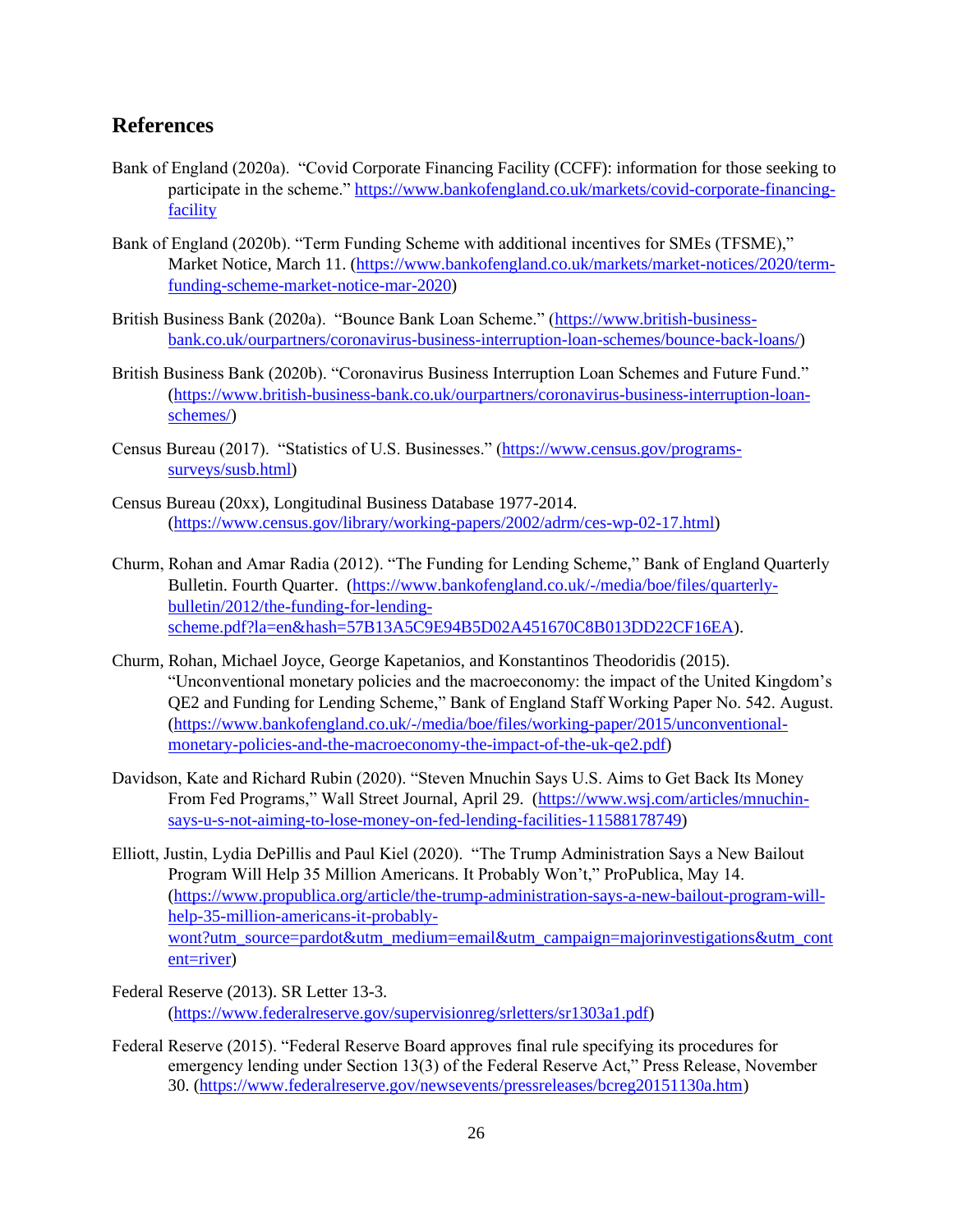- Federal Reserve (2017). Survey of Terms of Business Lending. [\(https://www.federalreserve.gov/releases/e2/\)](https://www.federalreserve.gov/releases/e2/)
- Federal Reserve (2020a). "Section 13: Powers of Federal Reserve Banks." [\(https://www.federalreserve.gov/aboutthefed/section13.htm\)](https://www.federalreserve.gov/aboutthefed/section13.htm)
- Federal Reserve (2020b). Senior Loan Officer Opinion Survey on Bank Lending Practices, April. [\(https://www.federalreserve.gov/data/sloos.htm\)](https://www.federalreserve.gov/data/sloos.htm)
- Federal Reserve (2020c). "Federal Reserve Board expands its Main Street Lending Program to allow more small and medium-sized businesses to be able to receive support," Press Release, June 8. [\(https://www.federalreserve.gov/newsevents/pressreleases/monetary20200608a.htm\)](https://www.federalreserve.gov/newsevents/pressreleases/monetary20200608a.htm)
- Federal Reserve (various). *Financial Stability Report*. [\(https://www.federalreserve.gov/publications/financial-stability-report.htm\)](https://www.federalreserve.gov/publications/financial-stability-report.htm)
- Federal Reserve, Office of the Inspector General (2010). "The Federal Reserve's Section 13(3) Lending Facilities to Support Overall Market Liquidity: Function, Status, and Risk Management," November. [\(https://oig.federalreserve.gov/reports/FRS\\_Lending\\_Facilities\\_Report\\_final-11-23-](https://oig.federalreserve.gov/reports/FRS_Lending_Facilities_Report_final-11-23-10_web.pdf) [10\\_web.pdf\)](https://oig.federalreserve.gov/reports/FRS_Lending_Facilities_Report_final-11-23-10_web.pdf)
- Federal Reserve Bank of Kansas City (2020). "Small Business Lending Survey." [\(https://www.kansascityfed.org/research/indicatorsdata/smallbusinesslendingsurvey\)](https://www.kansascityfed.org/research/indicatorsdata/smallbusinesslendingsurvey)
- Havrylchyk, Olena (2016). "Incentivising Lending to SMEs with the Funding for Lending Scheme, Some Evidence from Bank-level Data in the United Kingdom" OECD Working Paper No. 1365, December. [\(https://www.oecd-ilibrary.org/docserver/a4352865](https://www.oecd-ilibrary.org/docserver/a4352865-en.pdf?expires=1590771330&id=id&accname=guest&checksum=432DAA4CB7BCC04DFF03837647DAD93F) [en.pdf?expires=1590771330&id=id&accname=guest&checksum=432DAA4CB7BCC04DFF038](https://www.oecd-ilibrary.org/docserver/a4352865-en.pdf?expires=1590771330&id=id&accname=guest&checksum=432DAA4CB7BCC04DFF03837647DAD93F) [37647DAD93F\)](https://www.oecd-ilibrary.org/docserver/a4352865-en.pdf?expires=1590771330&id=id&accname=guest&checksum=432DAA4CB7BCC04DFF03837647DAD93F)
- Hubbard, Glenn and Hal Scott (2020). "Main Street Needs More Fed Help," Wall Street Journal, April 16, 2020. [\(https://www.wsj.com/articles/main-street-needs-more-fed-help-11587055459\)](https://www.wsj.com/articles/main-street-needs-more-fed-help-11587055459)
- Juenemann, Michael, Johannes Wirtz, and Pascal Leitmann (2020). "COVID-19: Germany Establishes Economic Stabilisation Funds" Bird and Bird report, April. [\(https://www.twobirds.com/en/news/articles/2020/germany/covid-19-germany-establishes](https://www.twobirds.com/en/news/articles/2020/germany/covid-19-germany-establishes-economic-stabilisation-funds)[economic-stabilisation-funds\)](https://www.twobirds.com/en/news/articles/2020/germany/covid-19-germany-establishes-economic-stabilisation-funds)
- KfW (2020). "KfW coronavirus aid: loans for companies." [\(https://www.kfw.de/inlandsfoerderung/Companies/KfW-Corona-Hilfe/;](https://www.kfw.de/inlandsfoerderung/Companies/KfW-Corona-Hilfe/) Note that the links on the German-language page provide more detail on the programs than are available on the Englislanguage pages.)
- Lane, Philip (2020). "The monetary policy response to the pandemic emergency," Blog Post, European Central Bank, May 1. [\(https://www.ecb.europa.eu/press/blog/date/2020/html/ecb.blog200501~a2d8f514a0.en.html\)](https://www.ecb.europa.eu/press/blog/date/2020/html/ecb.blog200501~a2d8f514a0.en.html)
- Liang, J. Nellie, Meg McConnell, and Phillip Swagel, 2020. "Evidence on the Outcomes from the Financial Crisis Response," in *First Responders: Inside the U.S. Strategy for Fighting the 2007- 2009 Global Financial Crisis*, Bernanke, Ben S., Timothy F. Geithner, Henry M. Paulson, and J. Nellie Liang, Eds. New Haven, CT: Yale University Press, 2020.
- Metrick, Andrew (2020). "Proposal for Dual-Trigger Insurance + Loan (DTIL) Program," mimeo, Yale University, June 6.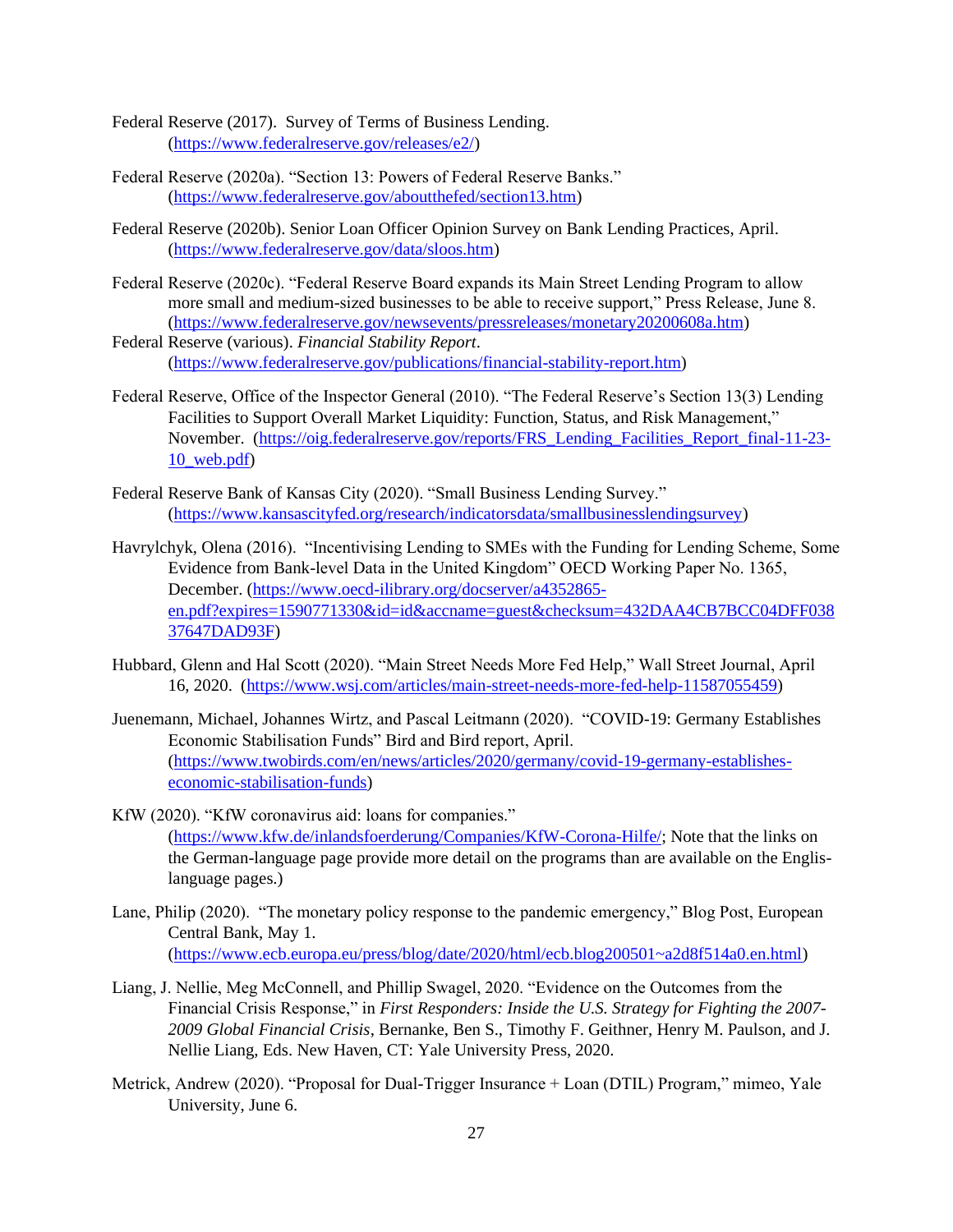- Miller, Marcus and Joseph Stiglitz, 2010. "Leverage and Asset Bubbles: Averting Armageddon with Chapter 11?" *Economic Journal*, vol. 120, pp 500-518.
- Mohsin, Saleha and Davide Scigliuzzo (2020). "Wall Street Doubts Fed's \$600 Billion Lending Plan Can Succeed," Bloomberg, June 6. (https://www.bloomberg.com/news/articles/2020-06-06/wallstreet-doubts-fed-s-600-billion-lending-plan-can-succeed)
- PayNet. Small Business Delinquency Index. (https://sbinsights.paynetonline.com/loan-performance/)
- Ransom, Diana (2020). "Why the Fed's New \$600 Billion Lending Program May Get a Cool Reception," Inc Magazine, June 4. [\(https://www.inc.com/diana-ransom/main-street-lending-program-credit](https://www.inc.com/diana-ransom/main-street-lending-program-credit-markets.html)[markets.html\)](https://www.inc.com/diana-ransom/main-street-lending-program-credit-markets.html)
- S&P Global. Leveraged Commentary & Data, as reported in Federal Reserve Board Financial Stability Report (various).
- Standard and Poor's. 2018 Annual Global Corporate Default and Rating Transition Study.
- Stein, Jeremy (2020). "An Evaluation of the Fed-Treasury Credit Programs," Bendheim Center webinar [\(https://bcf.princeton.edu/event-directory/covid19\\_15/\)](https://bcf.princeton.edu/event-directory/covid19_15/)
- Timiraos, Nick and Kate Davidson (2020). "Powell, Mnuchin Outline Contrasting Perils Facing Economy," Wall Street Journal, May 19. [\(https://www.wsj.com/articles/powell-mnuchin-set-to](https://www.wsj.com/articles/powell-mnuchin-set-to-face-lawmakers-over-crisis-lending-programs-11589880602)[face-lawmakers-over-crisis-lending-programs-11589880602\)](https://www.wsj.com/articles/powell-mnuchin-set-to-face-lawmakers-over-crisis-lending-programs-11589880602)
- Treasury (n.d). "Legacy Loans Program: Summary of Terms." [\(https://www.treasury.gov/press](https://www.treasury.gov/press-center/press-releases/Documents/legacy_loans_terms.pdf)[center/press-releases/Documents/legacy\\_loans\\_terms.pdf\)](https://www.treasury.gov/press-center/press-releases/Documents/legacy_loans_terms.pdf)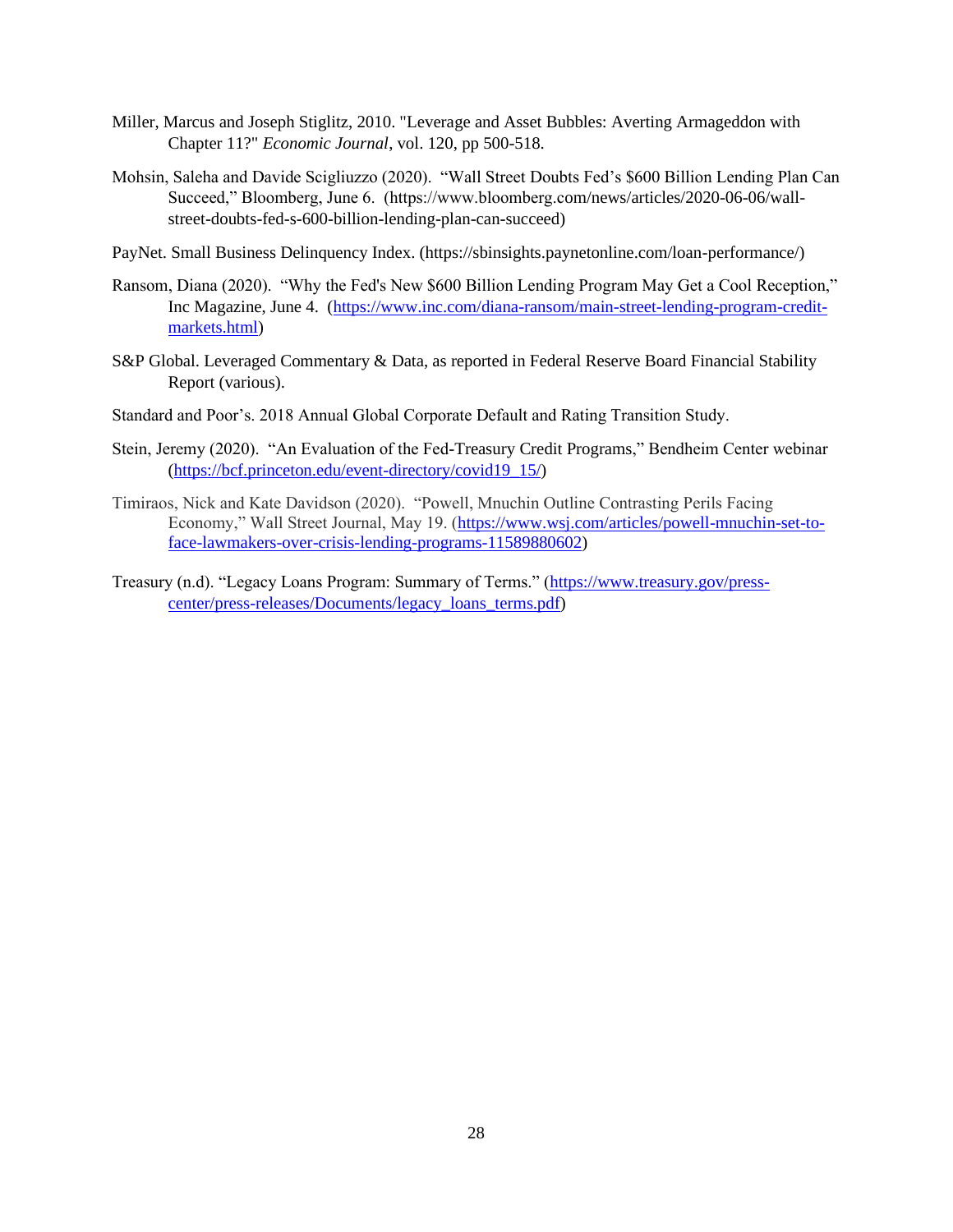| Source of Support            | Type of Support       | Eligibility              | Terms                                             |
|------------------------------|-----------------------|--------------------------|---------------------------------------------------|
| <b>British Business Bank</b> | Guarantee             | <b>SMEs</b>              | 100 percent guarantee                             |
| <b>Bounce-back Loans</b>     |                       |                          | of loans of £2000 to the                          |
|                              |                       | (SMEs are defined as a   | lesser of 25 percent of                           |
|                              |                       | business with less than  | business turnover or                              |
|                              |                       | 250 employees and        | £50,000.                                          |
|                              |                       | either (a) a turnover of | Loan term of 6 years,                             |
|                              |                       | less than £44.45m or     | loan interest rate of 2.5                         |
|                              |                       | (b) a balance sheet of   | percent.                                          |
|                              |                       | less than $£38.22m$ .)   | No fees and no                                    |
|                              |                       |                          | payments for a year.                              |
|                              |                       |                          | Government pays                                   |
|                              |                       |                          | interest for the first                            |
| <b>British Business Bank</b> |                       | <b>SMEs</b>              | year.                                             |
| <b>Business Interruption</b> | Guarantee             |                          | 80 percent guarantee of<br>loans over £50,000 and |
| Loans                        |                       | (SMEs are defined as a   | up to £5 million.                                 |
|                              |                       | business with less than  | No interest and fees for                          |
|                              |                       | 250 employees and        | the first year.                                   |
|                              |                       | either (a) a turnover of |                                                   |
|                              |                       | less than £44.45m or     |                                                   |
|                              |                       | (b) a balance sheet of   |                                                   |
|                              |                       | less than $£38.22m$ .)   |                                                   |
| <b>British Business Bank</b> | Guarantee             | Larger firms with        | 80 percent guarantee of                           |
| <b>Large Business</b>        |                       | turnover greater than    | loans up to £25 million                           |
| <b>Interruption Loans</b>    |                       | £44.45 million.          | for firms with turnover                           |
|                              |                       |                          | from $£$ 44.45 million to                         |
|                              |                       |                          | £250 million and up to                            |
|                              |                       |                          | £50 million for those                             |
|                              |                       |                          | with turnover above                               |
|                              |                       |                          | £250 million.                                     |
|                              |                       |                          | Term of up to 3 years                             |
|                              |                       |                          | No interest and fees for                          |
|                              |                       |                          | the first year.                                   |
| <b>British Government</b>    | Convertible loan      | Newer, faster growing    | Bridge financing of                               |
| <b>Future Fund</b>           |                       | firms.                   | between £125,000 and                              |
|                              |                       |                          | £5,000,000, matching                              |
|                              |                       |                          | private funds raised.<br>Interest rate of 8       |
|                              |                       |                          |                                                   |
|                              |                       |                          | percent for a maximum                             |
|                              |                       |                          | of three years.<br>Converts to equity at          |
|                              |                       |                          | the next funding round                            |
|                              |                       |                          | of the firm with a 20                             |
|                              |                       |                          | percent discount.                                 |
| <b>Bank of England</b>       | Primary and secondary | Firms that were          | Terms comparable to                               |
| <b>COVID Corporate</b>       | market purchases of   | investment grade prior   | those in the market                               |
| <b>Finance Facility</b>      | commercial paper      | to the crisis.           | prior to the crisis.                              |

## **Table A1: Summary of U.K. COVID-19 Business Credit Support Programs**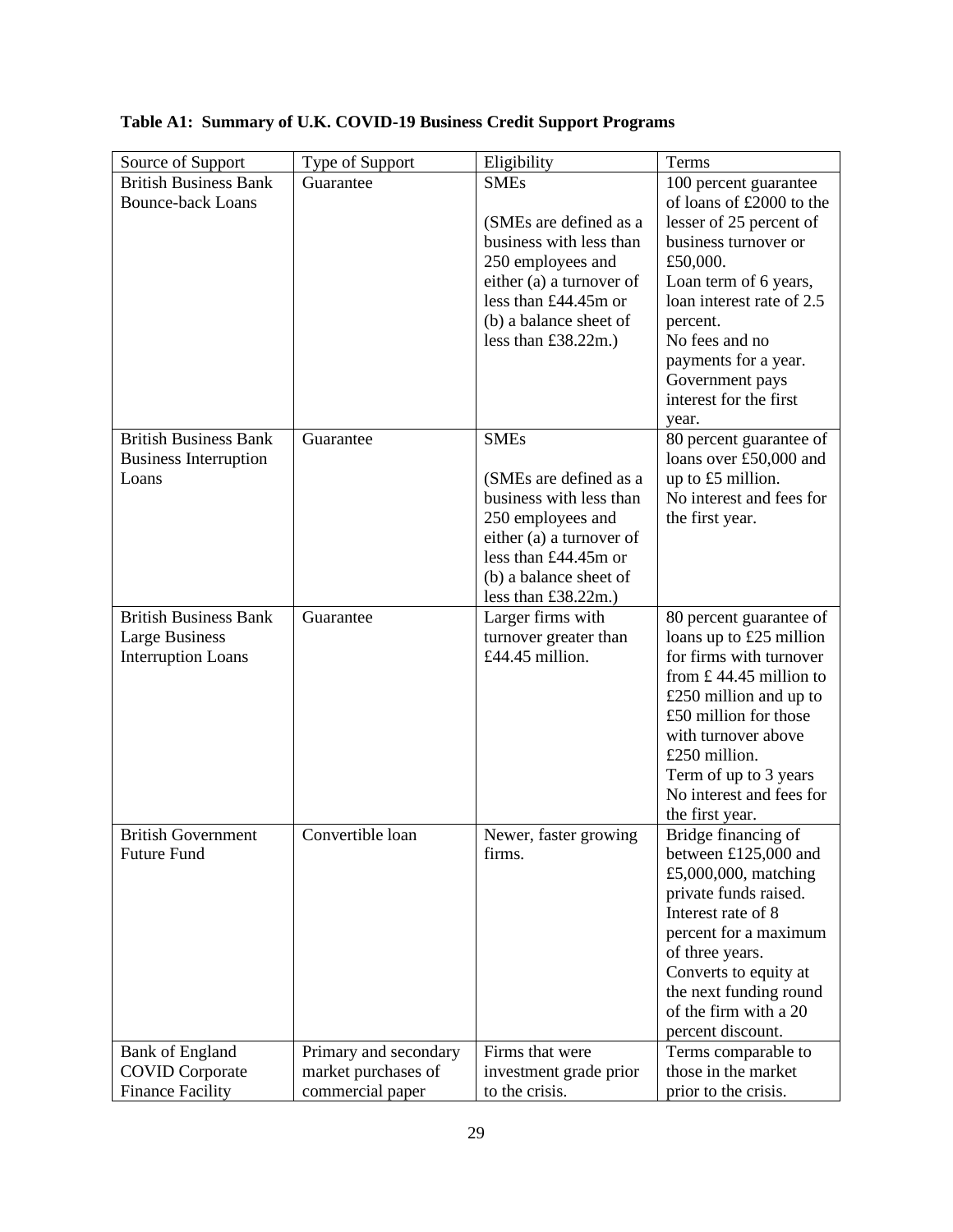| (Joint program of the<br><b>BOE</b> and Treasury)                                                  |                  |                                           | Maturity of up to a<br>year.<br>Minimum purchase is<br>£1 million. Maximum<br>total purchase is £1<br>billion for large, highly                                                                                                                                                                                                                                                                                                                                  |
|----------------------------------------------------------------------------------------------------|------------------|-------------------------------------------|------------------------------------------------------------------------------------------------------------------------------------------------------------------------------------------------------------------------------------------------------------------------------------------------------------------------------------------------------------------------------------------------------------------------------------------------------------------|
|                                                                                                    |                  |                                           | rated firms.                                                                                                                                                                                                                                                                                                                                                                                                                                                     |
| <b>Bank of England</b><br>Term Funding Scheme<br>with additional<br>incentives for SMEs<br>(TFSME) | Low-cost funding | <b>British depository</b><br>institutions | Floating rate funding<br>with a 4-year term.<br>Priced at Bank Rate,<br>unless lending to<br>British businesses and<br>households declines, in<br>which case it increases<br>by as much as 25 bps.<br>Quantity of low-cost<br>funding depends on the<br>level of lending to<br>businesses and<br>households in the UK,<br>plus increases in such<br>lending over a base<br>period. Increases in<br>lending to SMEs get a<br>multiple of 5 in the<br>calculation. |

*Sources: British Business Bank (2020a), British Business Bank (2020b), Bank of England (2020a), Bank of England (2020b).*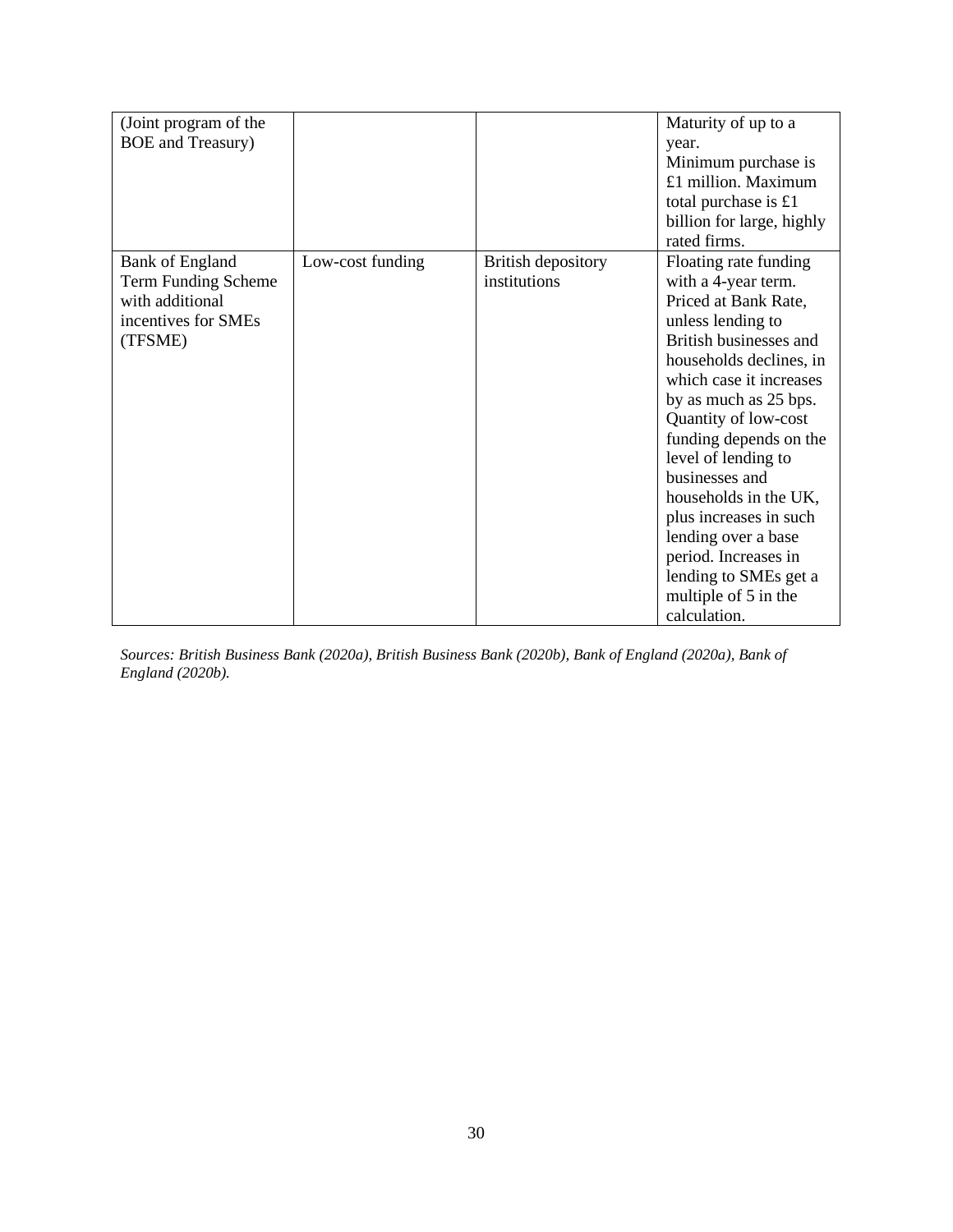| Source of Support       | Type of Support          | Eligibility                            | Terms                                              |
|-------------------------|--------------------------|----------------------------------------|----------------------------------------------------|
| <b>KfW</b> Instant Loan | Guarantee of loan for    | German firms with                      | 100 percent guarantee                              |
| (KfW backed by the      | investment or operating  | more than 10                           | of a loan of up to lesser                          |
| German Government)      | costs.                   | employees and positive                 | of $€500,000$ and 25                               |
|                         | (Loan can't be used to   | profit in 2019 or on                   | percent of 2019                                    |
|                         | payoff other loans or to | average over 2017-                     | turnover for firms with                            |
|                         | invest in other firms.)  | 2019.                                  | up to 50 employees,                                |
|                         |                          | Firms not in troubled                  | and lesser of $€800,000$                           |
|                         |                          | condition at the end of                | and 25 percent of 2019                             |
|                         |                          | 2019.                                  | turnover for firms with                            |
|                         |                          |                                        | more than 50                                       |
|                         |                          |                                        | employees.                                         |
|                         |                          |                                        | Term is up to 10 years.                            |
|                         |                          |                                        | Fixed rate, currently 3.0                          |
|                         |                          |                                        | percent.                                           |
|                         |                          |                                        | No underwriting by the                             |
|                         |                          |                                        | bank.                                              |
|                         |                          |                                        | Limits on executive                                |
|                         |                          |                                        | compensation,                                      |
|                         |                          |                                        | dividends, and                                     |
|                         |                          |                                        | distributions of capital.                          |
| KfW Startup Loan --     | Guarantee of loan for    | German firms in                        | Guarantee of 90 percent                            |
| Universal               | investment or operating  | existence for 3- 5 years.              | of loans for SMEs and                              |
|                         | costs.                   | Firms not in troubled                  | 80 percent of loans for                            |
|                         | (Loan can't be used to   | condition at the end of                | larger firms.                                      |
|                         | payoff other loans or to | 2019.                                  | Maximum loan size of                               |
|                         | invest in other firms.)  |                                        | $€1$ billion (with other<br>limits based on annual |
|                         |                          | (SMEs are firms with<br>fewer than 250 |                                                    |
|                         |                          | employees and turnover                 | turnover, wage costs,                              |
|                         |                          | of less than $\epsilon$ 50 million     | debt, and financing<br>needs).                     |
|                         |                          | OR assets of less than                 | Term of up to 10 years.                            |
|                         |                          | $€43$ million.)                        | Fixed Rate, currently                              |
|                         |                          |                                        | 2.0 to 2.12 percent.                               |
|                         |                          |                                        | Limits on executive                                |
|                         |                          |                                        | compensation,                                      |
|                         |                          |                                        | dividends, and                                     |
|                         |                          |                                        | distributions of capital.                          |
| <b>KfW</b> Entrepreneur | Guarantee of loan for    | Firms operating in                     | Guarantee of 90 percent                            |
| Loan                    | investment or operating  | Germany in existence                   | of loans for SMEs and                              |
|                         | costs.                   | for more than 5 years.                 | 80 percent of loans for                            |
|                         | (Loan can't be used to   | Firms not in troubled                  | larger firms. Maximum                              |
|                         | payoff other loans or to | condition at the end of                | loan size of $E1$ billion                          |
|                         | invest in other firms.)  | 2019.                                  | (with other limits based                           |
|                         |                          |                                        | on annual turnover,                                |
|                         |                          | (SMEs are firms with                   | wage costs, total debt,                            |
|                         |                          | fewer than 250                         | and financing needs).                              |
|                         |                          | employees and turnover                 | Term of up to 10 years.                            |
|                         |                          | of less than $\epsilon$ 50 million     |                                                    |

**Table A2: Summary of German COVID-19 Business Credit Support Programs**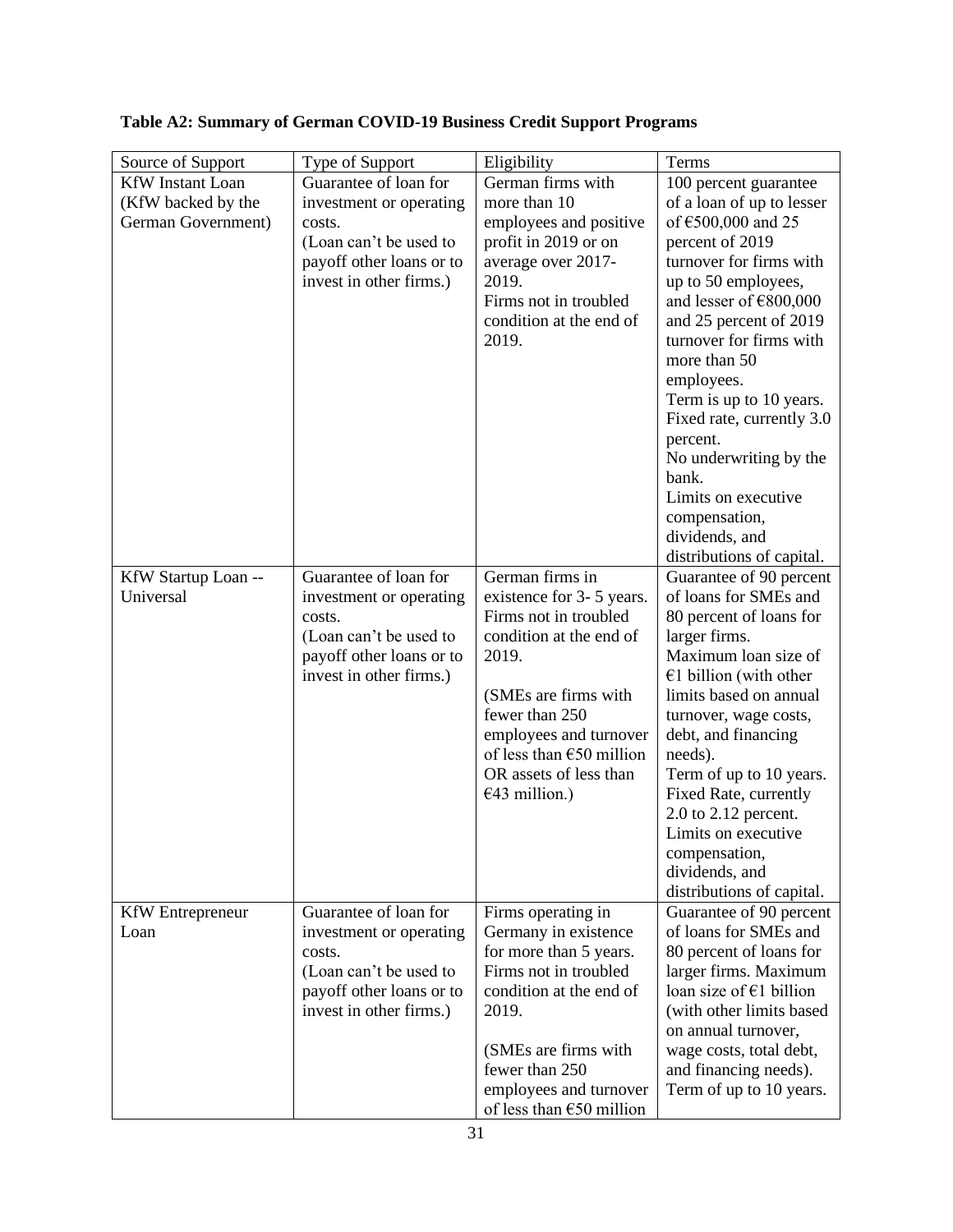|                                             |                                     | OR assets of less than                                                                                         | Rate is based on risk.                                                                                                    |
|---------------------------------------------|-------------------------------------|----------------------------------------------------------------------------------------------------------------|---------------------------------------------------------------------------------------------------------------------------|
|                                             |                                     | $€43$ million.)                                                                                                | Current range is from                                                                                                     |
|                                             |                                     |                                                                                                                | 1.03 to 7.43 percent.                                                                                                     |
|                                             |                                     |                                                                                                                | Limits on executive                                                                                                       |
|                                             |                                     |                                                                                                                | compensation,                                                                                                             |
|                                             |                                     |                                                                                                                | dividends, and                                                                                                            |
|                                             |                                     |                                                                                                                |                                                                                                                           |
| <b>KfW</b> Syndicate Loans                  | Participation in loan for           | Firms operating in                                                                                             | distributions of capital.<br>KfW provides up to 80                                                                        |
|                                             | investment and<br>operating costs.  | Germany with 50 or<br>more employees.<br>Firm can't be in<br>default, and the bank<br>must state that the firm | percent of the loan,<br>with a limit of 50<br>percent of the total debt<br>of the firm. Minimum<br>size of $E25$ million, |
|                                             |                                     | can repay the loan.                                                                                            | with limits on size.<br>Maturity of up to 6<br>years.<br>Rate and other terms<br>are the same as for the                  |
|                                             |                                     |                                                                                                                | private lenders.<br>Limits on executive<br>compensation,<br>dividends, and<br>distributions of capital.                   |
| <b>Economic Stabilization</b>               | Debt guarantees for up              | <b>Troubled German firms</b>                                                                                   | Total guarantees of up                                                                                                    |
| Fund (WSF)                                  | to 60 months                        | that are two of:                                                                                               | to $€400$ billion.                                                                                                        |
|                                             |                                     | Assets over €43                                                                                                |                                                                                                                           |
|                                             |                                     | million, revenues over                                                                                         |                                                                                                                           |
|                                             |                                     | €50 million, and 250 or                                                                                        |                                                                                                                           |
|                                             |                                     | more employees; and                                                                                            |                                                                                                                           |
|                                             |                                     | have experienced                                                                                               |                                                                                                                           |
|                                             |                                     | financial hardship as a                                                                                        |                                                                                                                           |
|                                             |                                     | result of COVID-19.                                                                                            |                                                                                                                           |
| <b>Economic Stabilization</b><br>Fund (WSF) | Purchases of capital<br>instruments | <b>Troubled German firms</b><br>that are two of:                                                               | Total investments of up<br>to $€100$ billion.                                                                             |
|                                             |                                     | Assets over $\epsilon$ 43                                                                                      |                                                                                                                           |
|                                             |                                     | million, revenues over                                                                                         |                                                                                                                           |
|                                             |                                     | €50 million, and 250 or                                                                                        |                                                                                                                           |
|                                             |                                     | more employees; and                                                                                            |                                                                                                                           |
|                                             |                                     | have experienced                                                                                               |                                                                                                                           |
|                                             |                                     | financial hardship as a                                                                                        |                                                                                                                           |
|                                             |                                     | result of COVID-19.                                                                                            |                                                                                                                           |
|                                             |                                     | There must be an                                                                                               |                                                                                                                           |
|                                             |                                     | important interest of the                                                                                      |                                                                                                                           |
|                                             |                                     | federal government in                                                                                          |                                                                                                                           |
|                                             |                                     | the stabilization of the                                                                                       |                                                                                                                           |
|                                             |                                     | company.                                                                                                       |                                                                                                                           |
| <b>ECB</b> Pandemic                         | Low-cost funding                    | Euro area banks                                                                                                | Full allotment                                                                                                            |
| <b>Emergency Longer-</b>                    |                                     |                                                                                                                | operations providing                                                                                                      |
| term Refinancing                            |                                     |                                                                                                                | liquidity at a rate 25                                                                                                    |
| Operations (PELTROs)                        |                                     |                                                                                                                | bps below the rate on                                                                                                     |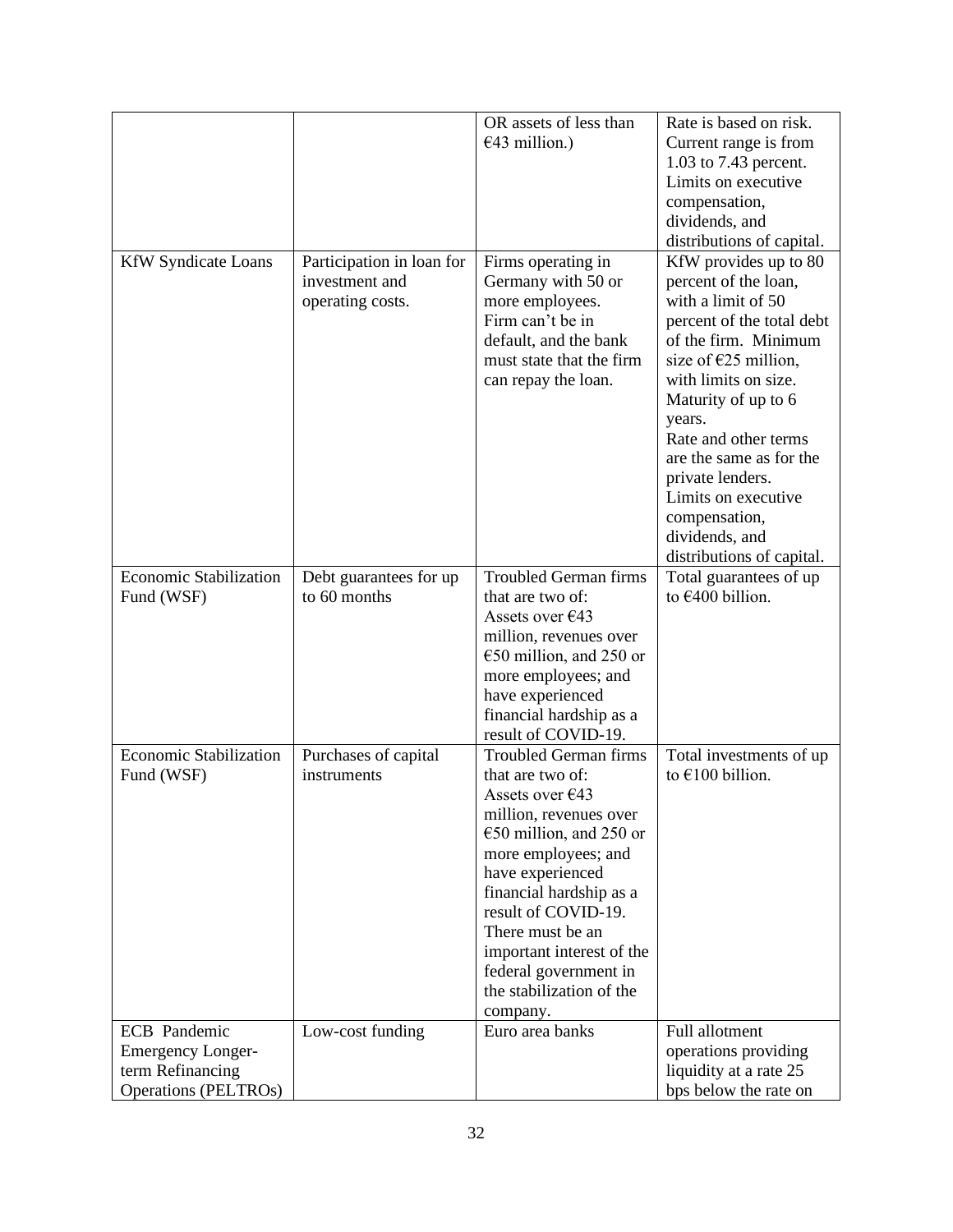|                                                                      |                  |                 | Main Refinancing<br>Operations (currently<br>$-25$ bps).                                                                                                                        |
|----------------------------------------------------------------------|------------------|-----------------|---------------------------------------------------------------------------------------------------------------------------------------------------------------------------------|
| ECB Targeted Long-<br>term Refinancing<br><b>Operations</b> (TLTROs) | Low-cost funding | Euro area banks | Rate on TLTRO III<br>operations can be as<br>low as $-100$ bps<br>through March 2021.<br>Banks will receive this<br>low rate if their loans<br>do not decline over the<br>vear. |

*Note: The German government and the state governments also have programs to provide support to firms.* 

*Source: KfW (2020); Juenemnn, Wirtz, and Leitmann (2020); Lane (2020).*